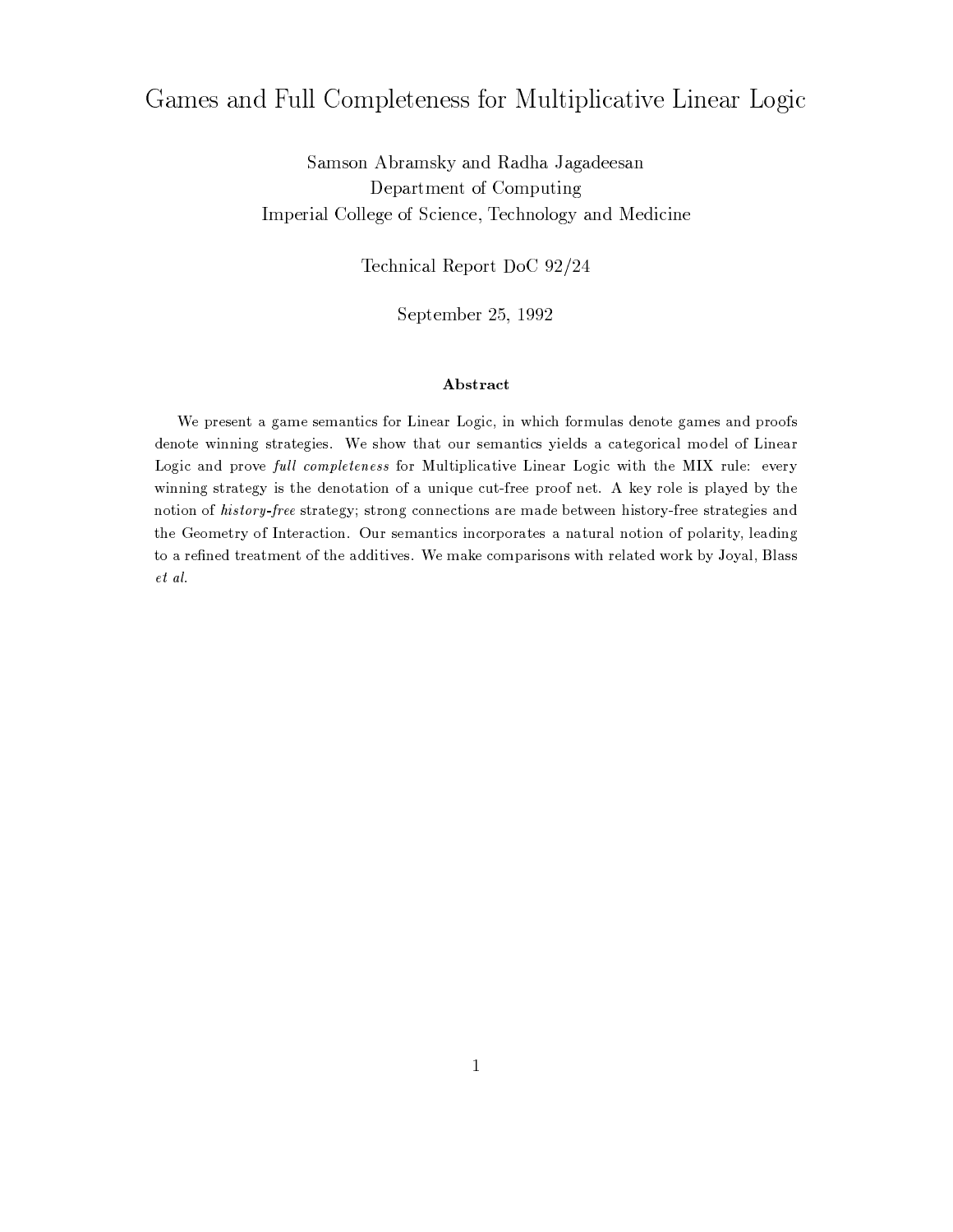# Contents

| $\mathbf 1$      |     | Introduction                                                            | $\boldsymbol{3}$ |
|------------------|-----|-------------------------------------------------------------------------|------------------|
|                  | 1.1 |                                                                         | $\overline{4}$   |
| $\boldsymbol{2}$ |     | $MLL+MIX$                                                               | 5                |
|                  | 2.1 |                                                                         | $6\phantom{.}6$  |
|                  | 2.2 |                                                                         | $\overline{6}$   |
| 3                |     | The Game Semantics                                                      | 7                |
|                  | 3.1 |                                                                         | -7               |
|                  |     | 3.1.1                                                                   | -8               |
|                  |     | 3.1.2                                                                   | 8                |
|                  |     | 3.1.3                                                                   | 9                |
|                  |     | 3.1.4                                                                   | 9                |
|                  | 3.2 |                                                                         | -9               |
|                  | 3.3 |                                                                         | 12               |
|                  | 3.4 | -14                                                                     |                  |
|                  |     | 3.4.1<br>15                                                             |                  |
|                  |     | The Category of Games and History-free strategies<br>3.4.2<br><b>16</b> |                  |
|                  | 3.5 | -17                                                                     |                  |
|                  |     | 3.5.1<br>$-17$                                                          |                  |
|                  |     | 3.5.2                                                                   |                  |
|                  | 3.6 | -21                                                                     |                  |
| 4                |     | <b>Full Completeness</b>                                                | 24               |
|                  | 4.1 |                                                                         | 24               |
|                  | 4.2 |                                                                         | 25               |
|                  | 4.3 |                                                                         | 26               |
|                  | 4.4 |                                                                         | 27               |
|                  | 4.5 |                                                                         | 29               |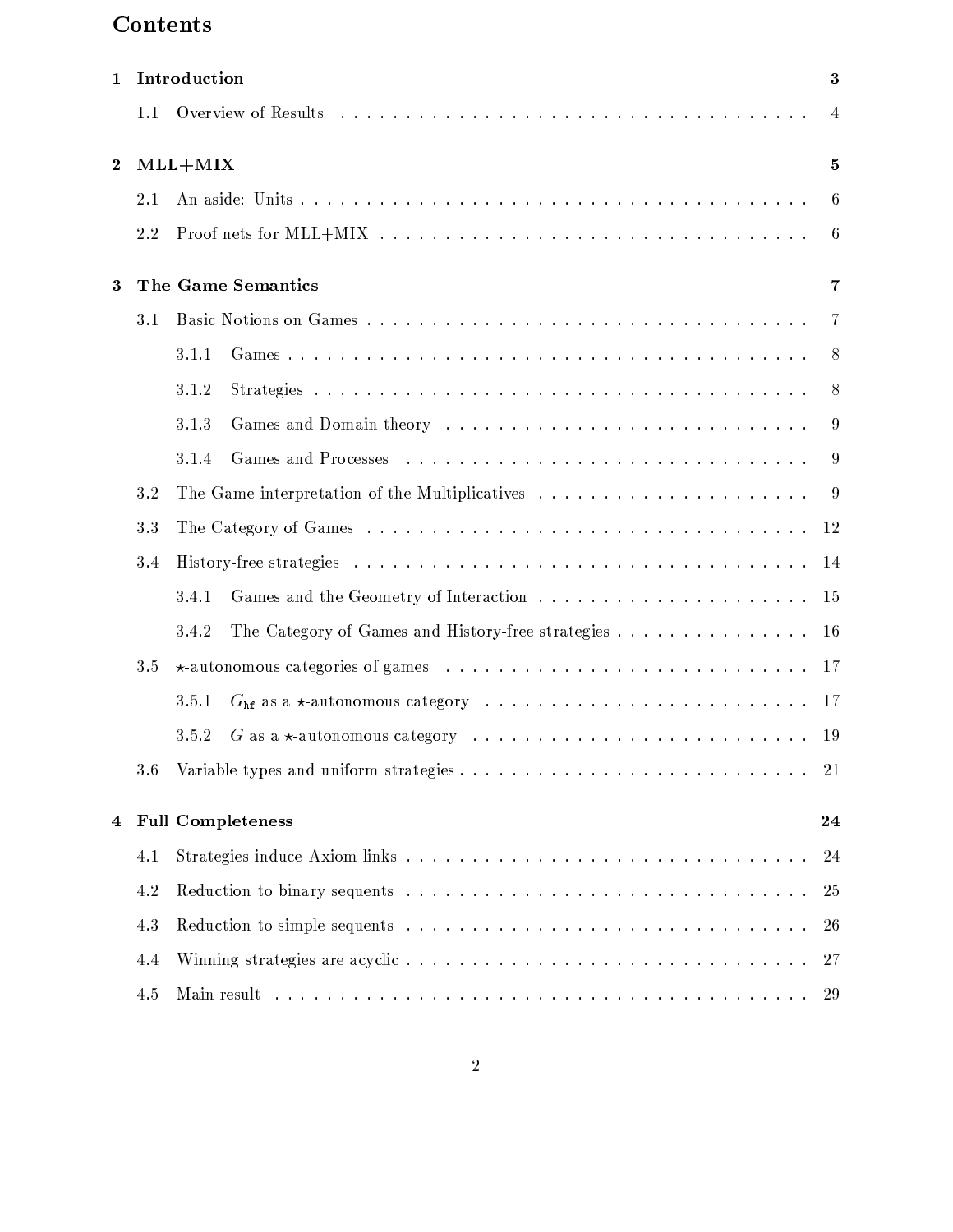| 5. |     | Beyond the multiplicatives | 29 |
|----|-----|----------------------------|----|
|    | 5.1 |                            |    |
|    | 5.2 |                            |    |
|    |     | 5.2.1                      |    |
|    |     | 5.2.2                      |    |
|    | 5.3 |                            |    |
| 6. |     | <b>Related Work</b>        | 33 |
|    | 6.1 |                            |    |
|    | 6.2 |                            |    |
|    | 6.3 |                            |    |
|    |     | 6.3.1                      |    |
|    |     | 6.3.2                      |    |
|    |     | 6.3.3                      |    |
|    | 6.4 |                            |    |
|    |     | <b>References</b>          | 37 |

# Introduction  $\mathbf{1}$

We present a Game Semantics for Linear Logic [Gir87], in which formulas denote games, and proofs denote winning strategies. We also prove a novel kind of Completeness Theorem for this semantics, which says that every strategy in the model is the denotation of some proof.

Our motivation is threefold:

- We believe that the Game Semantics captures the dynamical intuitions behind Linear Logic better than any other extant semantics.
- We see Game Semantics as potentially providing a very powerful unifying framework for the semantics of computation, allowing typed functional languages, concurrent processes and complexity to be handled in an integrated fashion.
- Game Semantics mediates between traditional operational and denotational semantics, combining the good structural properties of one with the ability to model computational fine structure of the other. This is similar to the motivation for the Geometry of Interaction programme [Gir89b, Gir89a, AJ92a]; indeed, we shall exhibit strong connections between our semantics and the Geometry of Interaction.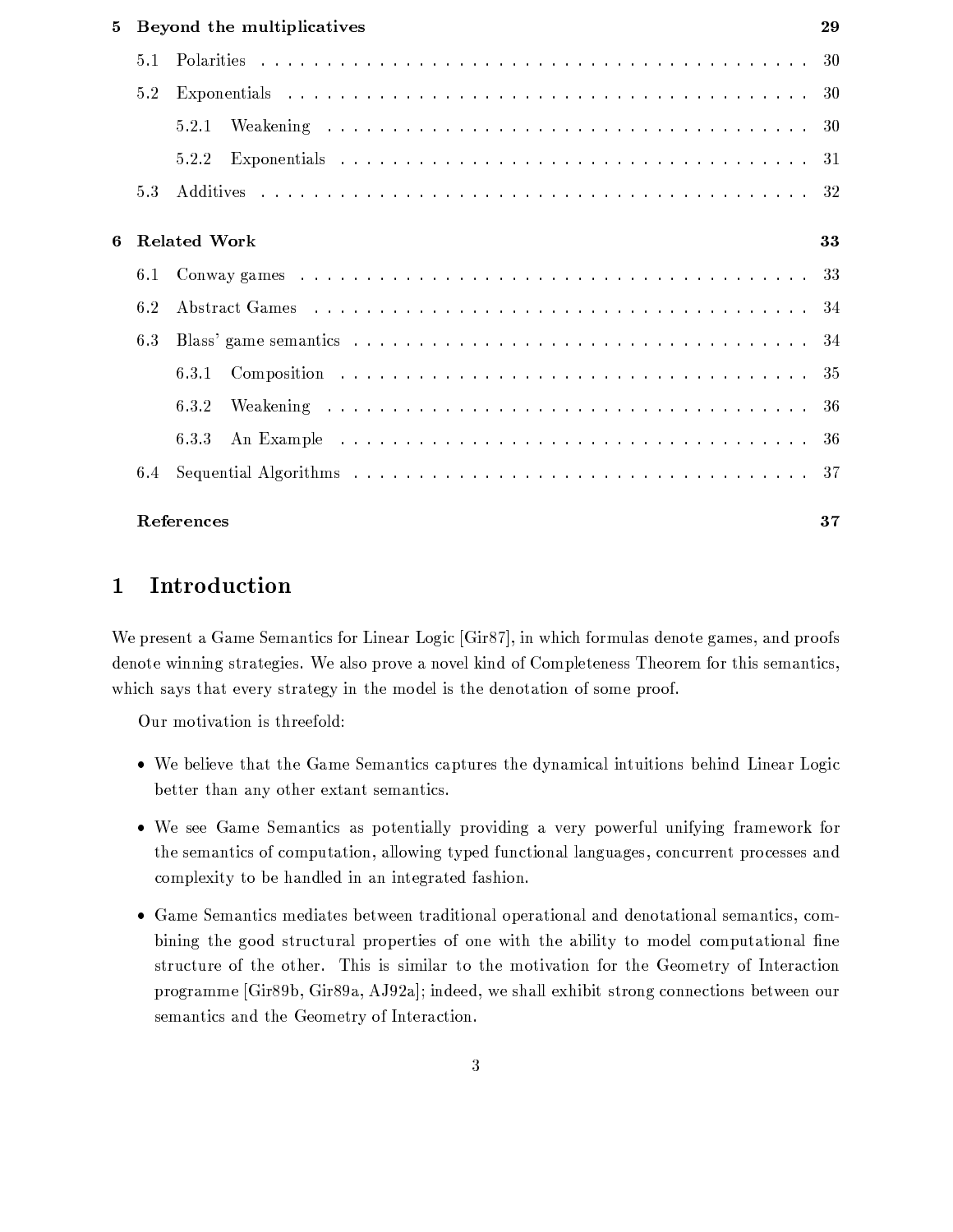# $1.1$ **Overview of Results**

Blass has recently described a Game semantics for Linear Logic [Bla92b]. This has good claims to be the most intuitively appealing semantics for Linear Logic presented so far. However, there is a considerable gap between Blass' semantics and Linear Logic:

- 1. The semantics validates Weakening, so he is actually modelling Affine logic.
- 2. Blass characterises validity in his interpretation for the multiplicative fragment: a formula is game semantically valid if and only if it is an instance of a binary classical propositional tautology (where tensor, par, linear negation are read as classical conjunction, disjunction and negation). Thus there is a big gap even between provability in Affine logic and validity in his semantics.

This leaves open the challenge of refining Blass' interpretation to get a closer fit with Linear Logic, while retaining its intuitive appeal.

On the other hand, there is the challenge of obtaining a full completeness theorem. The usual completeness theorems are stated with respect to provability; a full completeness theorem is with respect to proofs. This is best formulated in terms of a categorical model of the logic, in which formulas denote objects, and proofs denote morphisms. One is looking for a model  $\mathbb C$  such that:

**Completeness:**  $\mathbb{C}(A, B)$  is non-empty only if  $A \vdash B$  is provable in the logic.

**Full Completeness:** Any  $f : A \rightarrow B$  is the denotation of a proof of  $A \vdash B$ . (This amounts to asking that the unique functor from the relevant free category to  $\mathbb C$  be full, whence our terminology). One may even ask for there to be a *unique* cut-free such proof, *i.e.* that the above functor be faithful.

With full completeness, one has the tightest possible connection between syntax and semantics. We are not aware of any previously published results of this type; however, the idea is related to representation theorems in category theory [FS91]; to full abstraction theorems in programming language semantics [Mil75, Plo77]; to studies of parametric polymorphism [BFSS90, HRR89]; and to the completeness conjecture in [Gir91a].

We now make a first statement in broad terms of our results. We have refined Blass' game semantics for Linear Logic. This refinement is not a complication; on the contrary, it makes the definitions smoother and more symmetric. Thus, we get a categorical model of the logic, while Blass does not. Then, we prove a Full Completeness Theorem for this semantics, with respect to MLL + MIX (Multiplicative Linear Logic plus the Mix Rule). Recall that the MIX rule [Gir87] has the form

$$
\tfrac{\vdash \Gamma \quad \vdash \Delta}{\vdash \Gamma, \Delta}
$$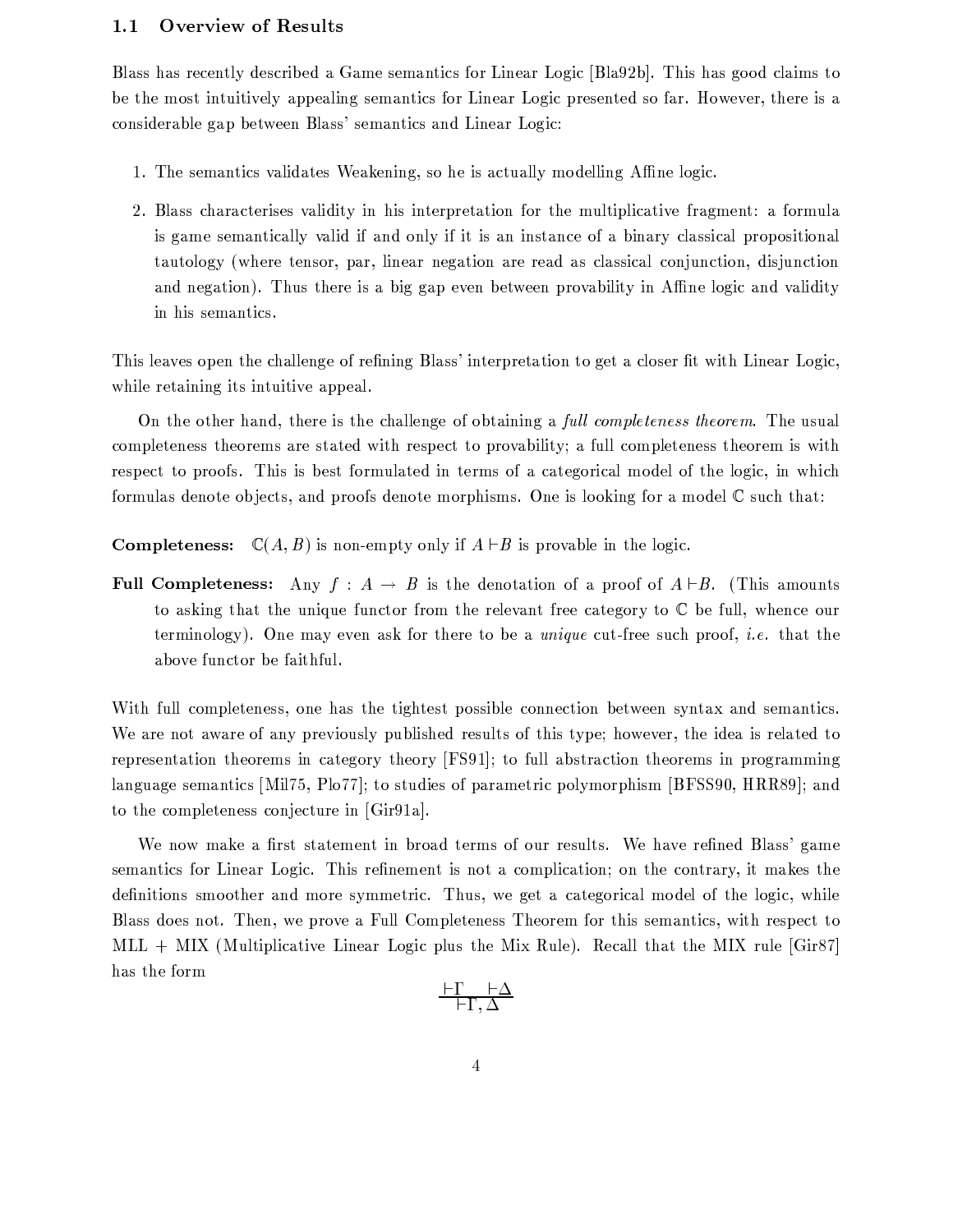There is a notion of proof net for this logic: this uses the Danos/Regnier criterion [DR89], simply omitting the connectedness part. Thus, a proof structure will be a valid proof net for MLL  $+$ MIX just if, for every switching, the corresponding graph is acyclic. This criterion was studied by Fleury and Retoré [FR90], used by Blute in his work on coherence theorems [Blu92], and adapted by Lafont for his work on interaction nets [Laf90].

Now we can state our result in more precise terms.

**Theorem 1** Every proof net in  $MLL + MIX$  denotes a uniform, history independent winning strategy for Player in our game interpretation. Conversely, every such strategy is the denotation of a unique cut-free proof net.

Of course, we now have to explain uniform, history independent strategies. Note that a formula in  $MLL + MIX$  is built from atomic formulas and the binary connectives tensor and par. Its denotation will then be a *variable type*. We construe this as a functor over a category of games and embeddings, in the fashion of domain theoretic semantics of polymorphism [Gir86, CGW87]. (In fact, this interpretation of variable types is part of our game theoretic semantics of polymorphism). An element of variable type, the denotation of a proof of  $\Gamma(\vec{\alpha})$ , where  $\vec{\alpha}$  enumerates the atoms occurring in  $\Gamma$ , will then be a family of strategies  $\{\sigma_{\vec{A}}\}$ , one for each tuple of games  $\vec{A}$  instantiating  $\vec{\alpha}$ . The uniformity of this family is expressed by the condition that it is a natural transformation  $\sigma : F^- \to F^+$ , where  $F^-$ ,  $F^+$  are functors derived from  $\Gamma$  as explained in Section 3.6.

A history independent strategy is one in which the player's move is a function only of the last move of the opponent and not of the preceding history of the play. Thus such a strategy is induced by a partial function on the set of moves in the game. The interpretation of proofs in MLL + MIX by strategies, when analysed in terms of these underlying functions on moves, turns out to be very closely related to the Geometry of Interaction interpretation [Gir89b, Gir89a, Gir88].

The contents of the reminder of this paper are as follows. Section 2 reviews  $MLL + MIX$ . Section 3 describes our game semantics for MLL  $+$  MIX. Section 4 is devoted to the proof of the Full Completeness Theorem. Section 5 outlines how our semantics can be extended to full Classical Linear Logic. Section 6 makes comparisons with related work.

# $MLL+MIX$  $\bf{2}$

The formulas A, B, C,... of MLL + MIX are built up from propositional atoms  $\alpha$ ,  $\beta$ ,  $\gamma$ ,... and their linear negations  $\alpha^{\perp}, \beta^{\perp}, \gamma^{\perp}, \ldots$  by tensor ( $\otimes$ ) and par ( $\otimes$ ). The sequent calculus presentation of  $MLL + MIX$  is as follows.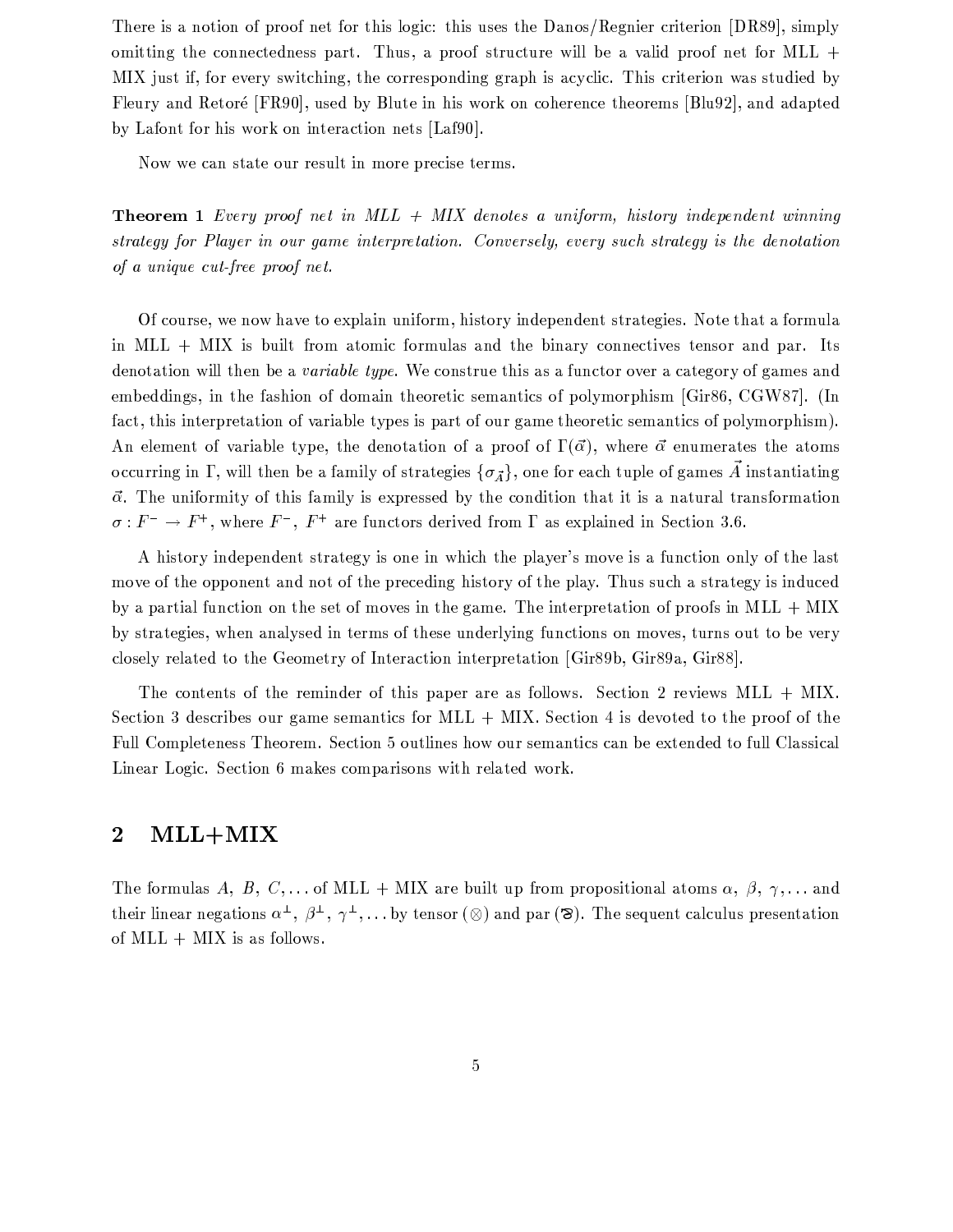| Identity Group   | $\overline{a^{\perp},\alpha}$<br>Identity                                                       | $\frac{\vdash \Gamma, A \qquad \vdash \Delta, A^{\perp}}{\vdash \Gamma, \Delta}$<br>$\mathrm{Cut}$ |
|------------------|-------------------------------------------------------------------------------------------------|----------------------------------------------------------------------------------------------------|
| Structural Group | $\frac{\vdash \Gamma}{\vdash \sigma \Gamma}$<br>Exchange                                        | $\frac{\vdash \Gamma \qquad \vdash \Delta}{\vdash \Gamma, \Delta}$<br>Mix                          |
| Multiplicatives  | $\frac{\vdash \Gamma, A \qquad \vdash \Delta, B}{\vdash \Gamma, \Delta, A \otimes B}$<br>Tensor | $\frac{\vdash \Gamma, A, B}{\vdash \Gamma, A \mathcal{B} B}$<br>Par                                |

We have restricted the Identity axioms to propositional atoms; this does not affect provability.

# An aside: Units  $2.1$

Our presentation has not included the *units* 1 for Tensor and  $\perp$  for Par. The rules for these, together with the nullary version of MIX, would be as follows.

| Tensor Unit | Par Unit | Mix0 |
|-------------|----------|------|
|             |          |      |
|             |          |      |

In fact, in the presence of the units, MIX can equivalently be expressed by declaring  $1 = \perp$ . It is easily checked that MIX and MIX0 are derivable from this, and conversely that  $\vdash 1, 1$  and  $\vdash \bot, \bot$ are derivable from MIX and MIX0. But with  $1 = \perp$ , clearly any sequent will be equivalent to one in which the units do not occur. Thus, we prefer to omit the units from our system.

# $2.2$ Proof nets for MLL+MIX

Proof structures can be defined for MLL  $+$  MIX just as for MLL [Gir87, DR89]. Alternatively, since we only allow atomic instances of identity axioms, we can define a proof structure to be a pair  $(\Gamma, \phi)$ , where  $\Gamma$  is a sequent and  $\phi$  is a fixpoint free involution on the set of occurrences of literals in  $\Gamma$ , such that, if *o* is an occurrence of *l*,  $\phi$ (*o*) is an occurrence of *l*<sup> $\perp$ </sup>. Thus,  $\phi$  specifies the axiom links of the proof structure; all the other information is already conveyed by  $\Gamma$ .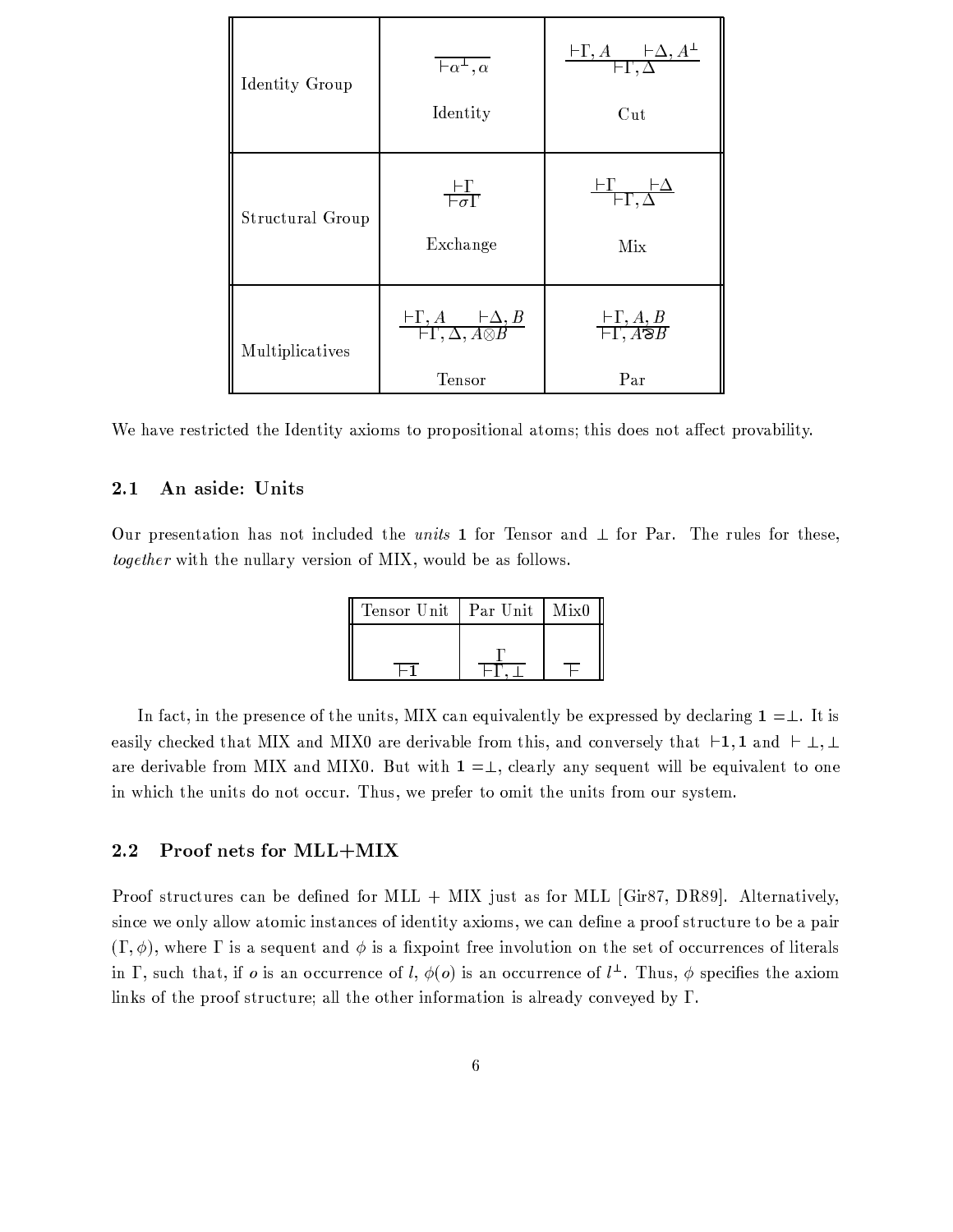A switching S for a proof structure  $(\Gamma, \phi)$  is an assignment of L or R to each occurrence of  $\mathfrak{D}$  in  $\Gamma$ . We then obtain a graph  $G(\Gamma, \phi, S)$  from the formation trees of the formulas of  $\Gamma$ , together with the axiom links specified by  $\phi$ , with unswitched arcs as specified by S deleted.

# Example:

 $\Gamma = \alpha_1^{\perp} \mathfrak{B}_0 \alpha_2^{\perp}, \alpha_3 \otimes \alpha_4$ (subscripts are used to label occurrences)  $\phi = 1 \leftrightarrow 4, 2 \leftrightarrow 3$  $S = 0 \mapsto L$ 

Then  $G(\Gamma, \phi, S)$  is:



**Definition 1** A (cut-free) proof net for MLL+MIX is a proof structure  $(\Gamma, \phi)$  such that, for all switchings  $S, G(\Gamma, \phi, S)$  is acyclic.

Fleury and Retoré [FR90] make a detailed study of this criterion, which is of course just a modification of the Danos-Regnier criterion [DR89], to accomodate the MIX rule by dropping the connectedness condition. We can regard proof nets as the canonical representations of (cut-free) proofs in  $MLL + MIX$ .

# The Game Semantics 3

### **Basic Notions on Games**  $3.1$

This section describes the basic notions of Game and Strategy and relates these ideas to Domain Theory and Processes.

We begin by fixing some notation. If X is a set, we write  $X^*$  for the set of finite sequences (words, strings) on X and  $X^{\omega}$  for the set of infinite sequences. If  $f: X \to Y$ , then  $f^{\star}: X^{\star} \to Y^{\star}$ is the unique monoid homomorphism extending f. We write |s| for the length of a finite sequence. If  $Y \subseteq X$  and  $s \in X^*$ , we write  $s|Y$  for the result of deleting all occurrences of symbols not in Y from s. If  $a \in X$  and  $s \in X^*$ , we write  $a \cdot s$   $(s \cdot a)$  for the result of prefixing (postfixing) s with a. We write  $s \subseteq t$  if s is a prefix of t, i.e. for some  $u \cdot su = t$ . We always consider sequences under this prefix ordering and use order-theoretic notions [DP90] without further comment.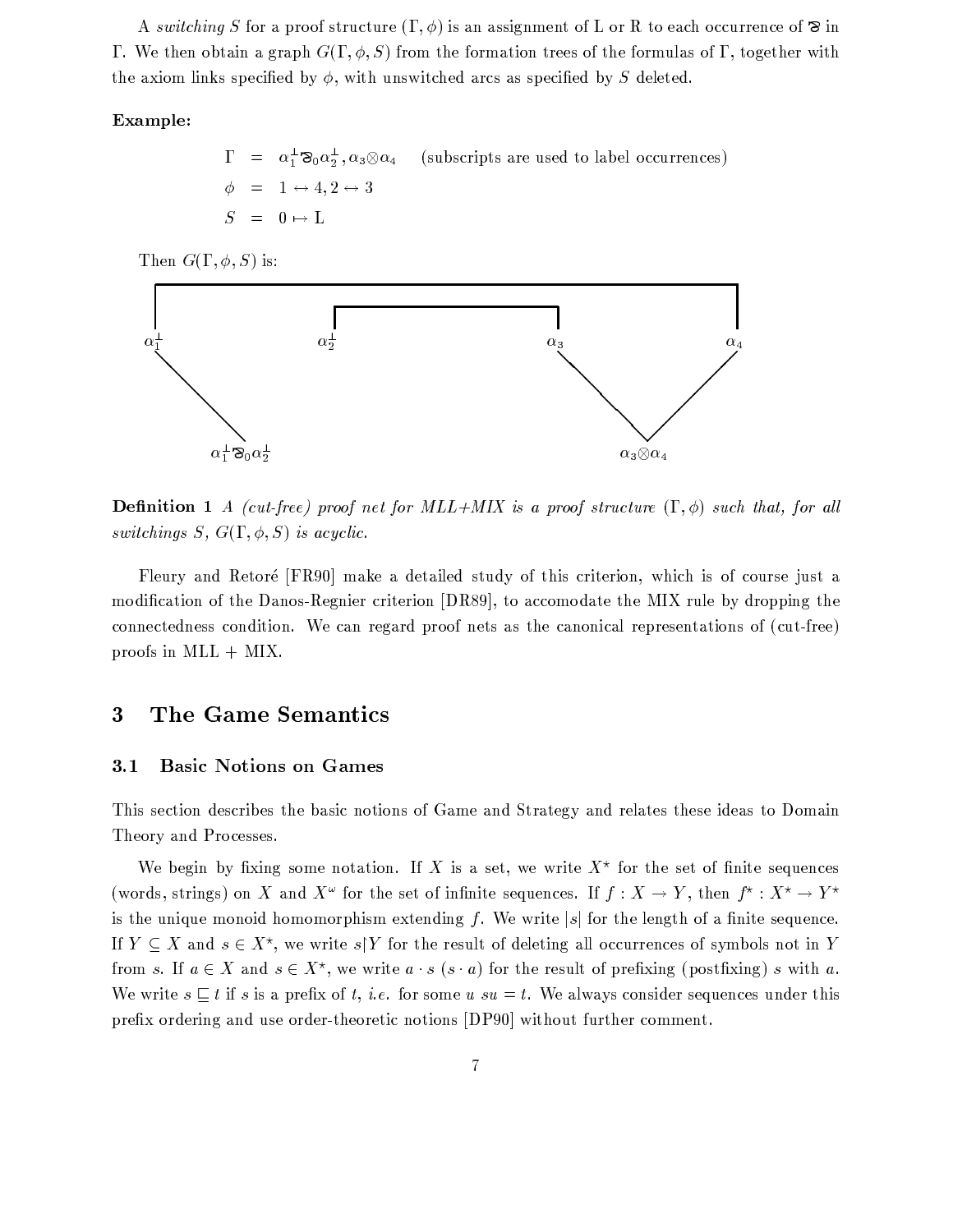#### $3.1.1$ Games

The games we consider are between Player and Opponent. A play or run of the game consists of an alternating sequence of moves, which may be finite or infinite. Each play has a determinate outcome; one player wins and the other loses. Our plays are always with Opponent to move first.

**Definition 2** A game is a structure  $A = (M_A, \lambda_A, P_A, W_A)$ , where

- $M_A$  is the set of moves.
- $\lambda_A: M_A \to \{P, O\}$  is the labelling function to indicate if a move is by Player or Opponent. We write  $M_A^+ = \lambda_A^{-1}(\lbrace P \rbrace)$ ,  $M_A^- = \lambda_A^{-1}(\lbrace O \rbrace)$  and  $\overline{P} = O$ ,  $\overline{O} = P$ .
- Let  $M_A^{\circledast}$  be the set of all alternately-labelled finite sequences of moves, i.e.

$$
M_A^{\circledast} = \{ s \in M_A^{\star} \mid \ (\forall i : 1 \leq i < |s|) \ [\lambda_A(s_{i+1}) = \lambda_A(s_i)] \}
$$

Then  $P_A$ , the set of valid positions of the game, is a non-empty prefix closed subset of  $M_A^{\circledast}$ .

• Let  $P_A^{\infty}$  be the set of all infinite sequences of moves, all of whose finite prefixes are in  $P_A$ .  $W_A$  is a subset of  $P_A^{\infty}$ , indicating which infinite plays are won by Player.

An Important Remark: Note that  $P_A$  may contain positions in which the opening move is by Player, even though all *plays* in A must be started by Opponent. This becomes significant when games are combined,  $e.g.$  with tensor. Sections 5 and 6 discuss this point in detail.

# Strategies  $3.1.2$

A strategy for Player (with Opponent to start) in A is usually defined to be a partial function from positions (with Player to move) to moves (by Player). We prefer the following definition, which leads to a more elegant treatment of composition.

**Definition 3** A strategy is a non-empty prefix closed subset  $\sigma \subseteq P_A$  satisfying

- (s1)  $a \cdot s \in \sigma \Rightarrow \lambda_A(a) = O$ .
- (s2) If  $s \cdot a$ ,  $s \cdot b \in \sigma$ , Player to move at s, then  $a = b$ .
- (s3) If  $s \in \sigma$ , Opponent to move at  $s, s \cdot a \in P_A$ , then  $s \cdot a \in \sigma$ .

Of these conditions, the first incorporates the convention that Opponent is to start; and the second enforces that strategies are *deterministic*. Note that any strategy  $\sigma$  does indeed determine a partial function  $\hat{\sigma}$  on positions with Player to move.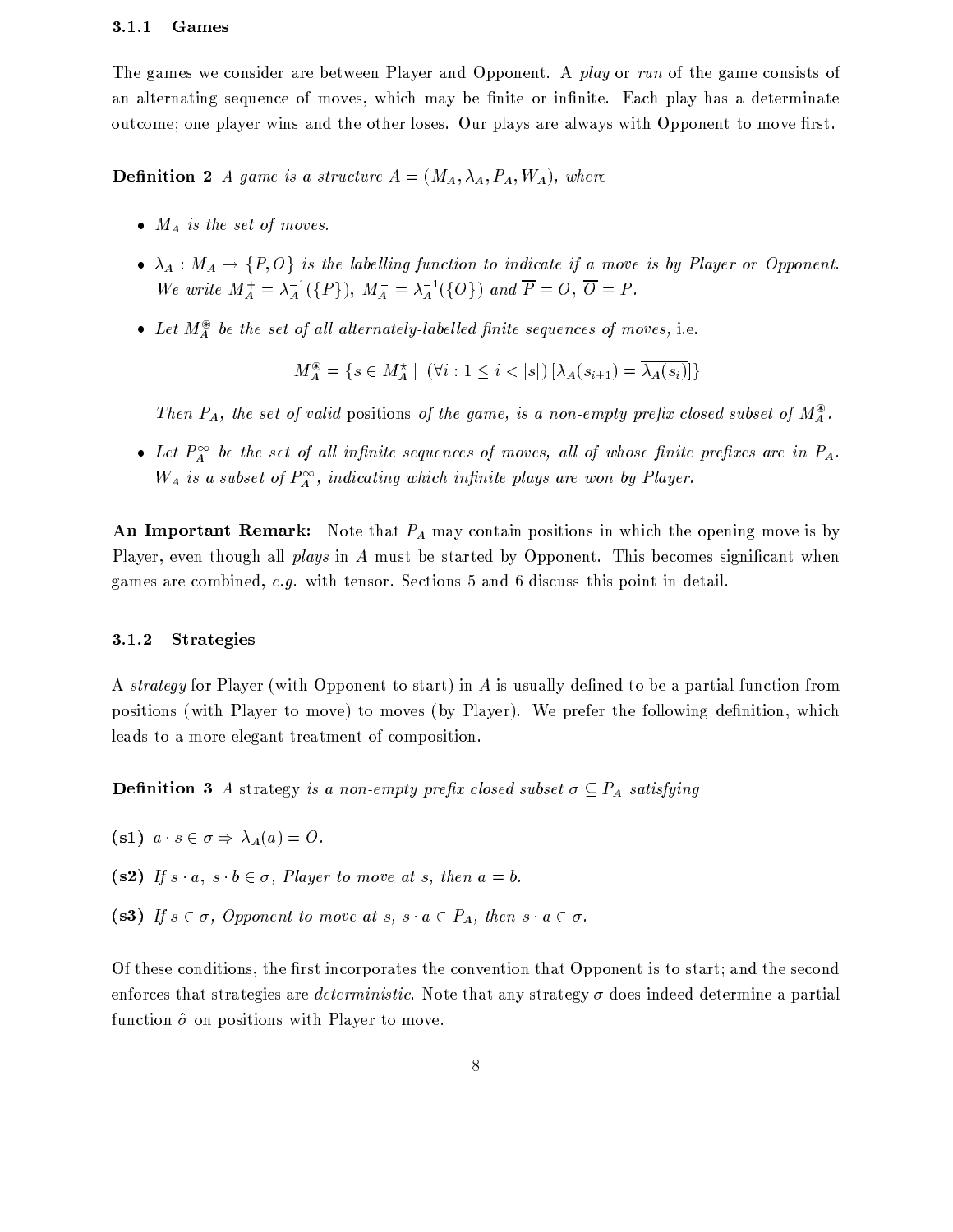We can readily define the notion of a strategy for Opponent (with Opponent to start) in  $A$ , by interchanging Player and Opponent in conditions (s2) and (s3). Such a strategy is called a counter-strategy. Given a strategy  $\sigma$  and a counter-strategy  $\tau$ , we can define the play that results when Player follows  $\sigma$  and Opponent follows  $\tau$ :

$$
\langle \sigma | \tau \rangle = \bigsqcup (\sigma \cap \tau)
$$

Here  $\sigma \cap \tau$  is an ideal of the poset  $P_A$ , in fact a down-closed chain. Its join s, taken in the directed completion of  $P_A$ ,  $P_A \cup P_A^{\infty}$ , is a finite or infinite play. In the former case, the player who is to play at s loses; in the latter case, Player wins if and only if  $s \in W_A$ . A strategy is winning if it beats all counter-strategies.

#### $3.1.3$ Games and Domain theory

The following table draws an analogy between games and Domain theory.

| Game             | Information System |
|------------------|--------------------|
| Strategy         | Domain Element     |
| Winning Strategy | Total Element      |

#### **Games and Processes** 3.1.4

The following table draws a much richer analogy between games and concurrent processes.

| Game             | Process Specification                                   |  |  |
|------------------|---------------------------------------------------------|--|--|
| Moves            | Alphabet or Sort of actions                             |  |  |
| Player           | System                                                  |  |  |
| Opponent         | Environment                                             |  |  |
| $P_A$            | Safety specification                                    |  |  |
| $W_A$            | Liveness specification                                  |  |  |
| Strategy         | Process                                                 |  |  |
| Strategy in A    | Process satisfying safety specification                 |  |  |
|                  | "Partial correctness"                                   |  |  |
| Winning Strategy | Deadlock-free process satisfying liveness specification |  |  |
|                  | "Total correctness"                                     |  |  |

# The Game interpretation of the Multiplicatives 3.2

Linear Negation

$$
A^{\perp} = (M_A, \overline{\lambda_A}, P_A, P_A^{\infty} \setminus W_A)
$$

where  $\overline{\lambda_A}(a) = \overline{\lambda_A(a)}$ . Clearly  $A^{\perp \perp} = A$ .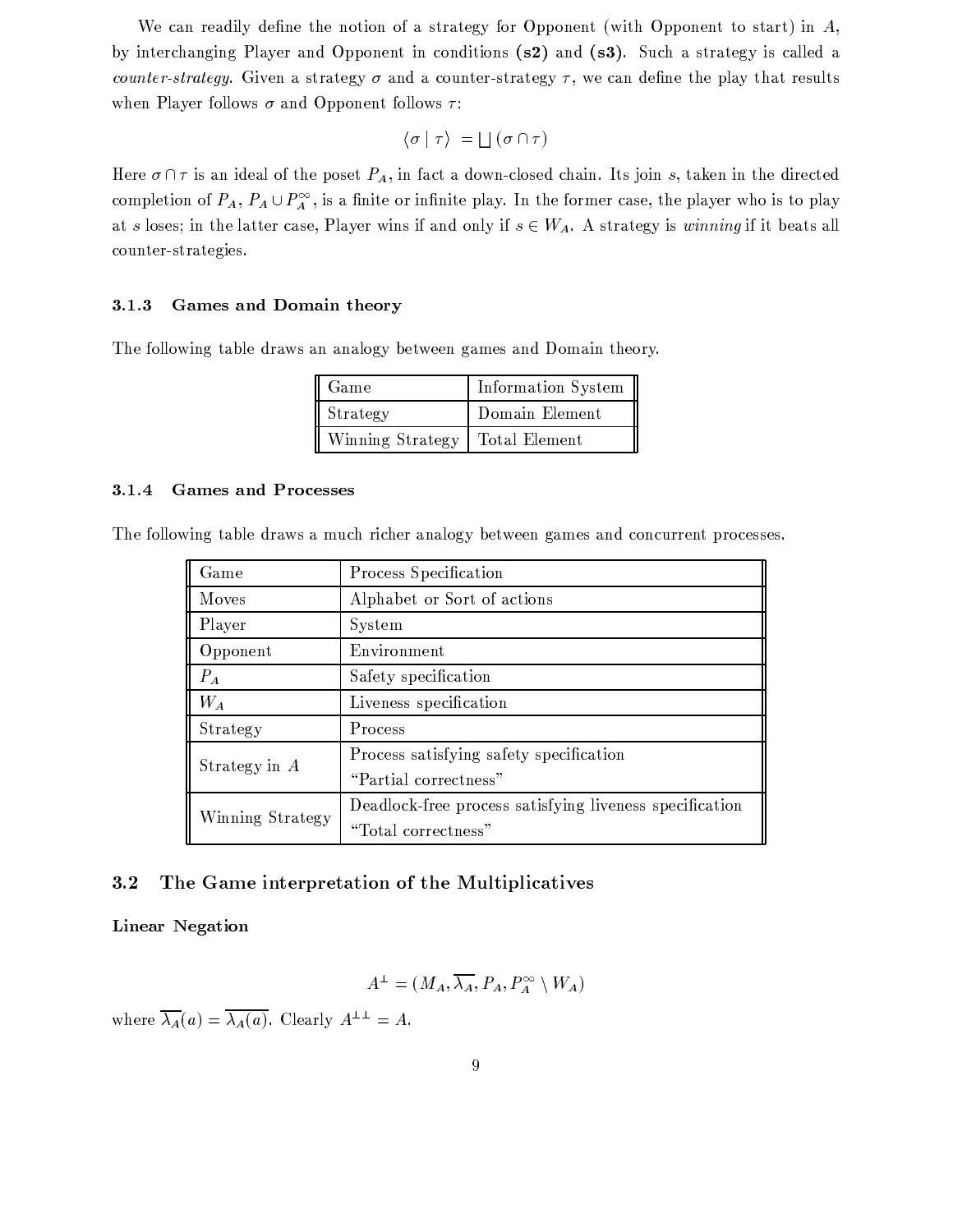# **Tensor**

The game  $A \otimes B$  is defined as follows.

- $M_{A\otimes B} = M_A + M_B$ , the disjoint union of the two move sets.
- $\lambda_{A\otimes B} = [\lambda_A, \lambda_B]$ , the source tupling.
- $P_{A \otimes B}$  is the set of all alternately labelled finite sequences of moves such that:
	- 1. The restriction to the moves in  $M_A$  (resp.  $M_B$ ) is in  $P_A$  (resp.  $P_B$ )
	- 2. If two successive moves are in different components, (*i.e.* one is in A and the other is in  $B$ ), it is the Opponent who has switched components.
- $W_{A\otimes B}$  is the set of infinite plays of the game, such that the restriction to each component is either finite or is a win for Player in that component.

The tensor unit is given by

$$
\mathbf{1} = (\varnothing, \varnothing, \{\epsilon\}, \varnothing)
$$

Note that  $\bot = 1^{\bot} = 1$ .

# **Other Connectives**

The other multiplicative connectives can be defined from Tensor and Linear negation:

$$
A \mathfrak{B} = (A^{\perp} \otimes B^{\perp})^{\perp}
$$
  

$$
A \neg \circ B = A^{\perp} \mathfrak{B} B
$$

# Comment on the definitions

Note that positions in A with first move by Player can indeed be significant for plays in  $A^{\perp}$ ,  $A \otimes B$ etc. This will be more fully discussed in relation to Blass' definitions in Section 6. The main point that we wish to make here is that there are clear intuitions behind our definition of  $P_{A\otimes B}$  (and similarly of  $P_A \otimes_B$ ,  $P_{A \to \circ B}$ ).

The first condition on  $P_{A\otimes B}$  says that a play in  $A\otimes B$  consists of (an interleaved representation of) concurrent plays in A and B. (Compare this with the definition of composition without communication in the trace model of CSP [Hoa85]). The second condition, that Player must move in the same component in which Opponent last moved, while Opponent is free to switch components, reflects the fundamental meaning of, and difference between Tensor and Par. Tensor is disjoint concurrency; Par is *connected* concurrency. That is, Tensor combines two processes in parallel with no flow of information between them; while Par allows flow of information. (More precisely, in MLL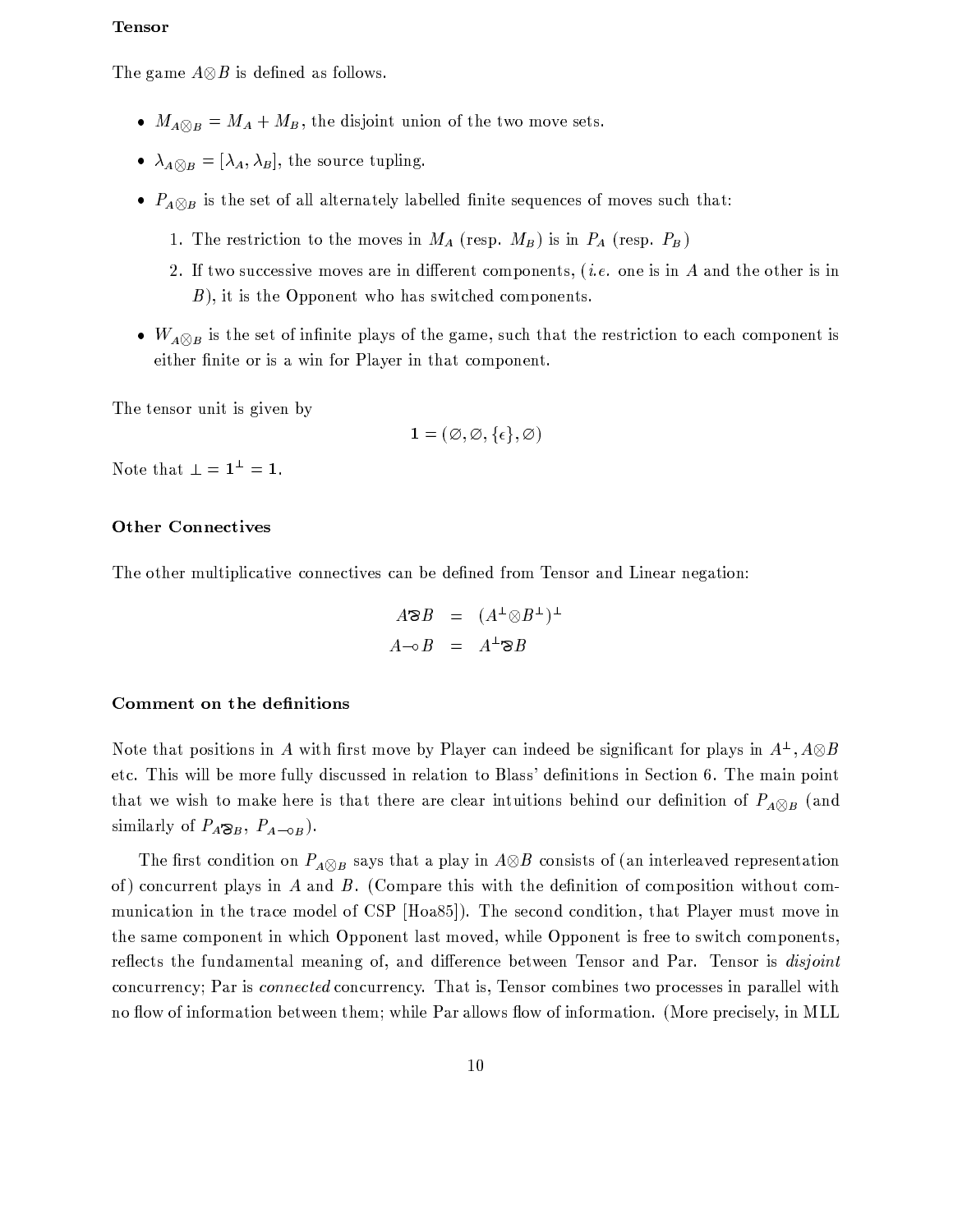flow is required for Par; this is the content of the connectedness part of the proof-net criterion. In  $MLL + MIX$ , flow is *permitted* but not obligatory, so that Tensor becomes a special case of Par.) These constraints on the flow of information are reflected in game-theoretic terms as follows. The Player for Tensor (or Opponent for Par) must respond in the component in which his adversary moved; while Opponent for Tensor (or Player for Par) is allowed to use the moves of his adversary in one component to influence his play in the other component. In this way we get the chess game strategy by which I can defeat Karpov or Kasparov if I play against them in the following  $\text{configuration}^1$ :



and I play white in one game and black in the other. (The vertical rectangle represents a screen between Karpov and Kasparov that prevents each from seeing the other's game board, while I can see both games). This "copy-cat" strategy is the game-theoretic content of the Identity axiom  $\vdash A^{\perp}, A$  (or equivalently  $\vdash A^{\perp} \otimes A$ ).

These ideas can also be related to the trip condition for proof nets [Gir87]: the difference between Tensor and Par is expressed thus in terms of the trip condition ([Gir87] Introduction, Section III.4.3):

- "In the case of  $\otimes$  there is no cooperation: if we start with  $A^{\wedge}$ , then we come back through  $A_{v}$  before entering  $B^{\wedge}$  after which we come back through  $B_{v}$ .
- in the case of  $\otimes$  there is cooperation: if we start again with  $A^{\wedge}$ , then we are expected through  $B_{\nu}$ , from which we go to  $B^{\wedge}$  and eventually come back through  $A_{\nu}$ ."

Thus we get the following possible transitions in trips:

<sup>&</sup>lt;sup>1</sup>This example is taken from [LS91], but the same idea can be found in [Con76].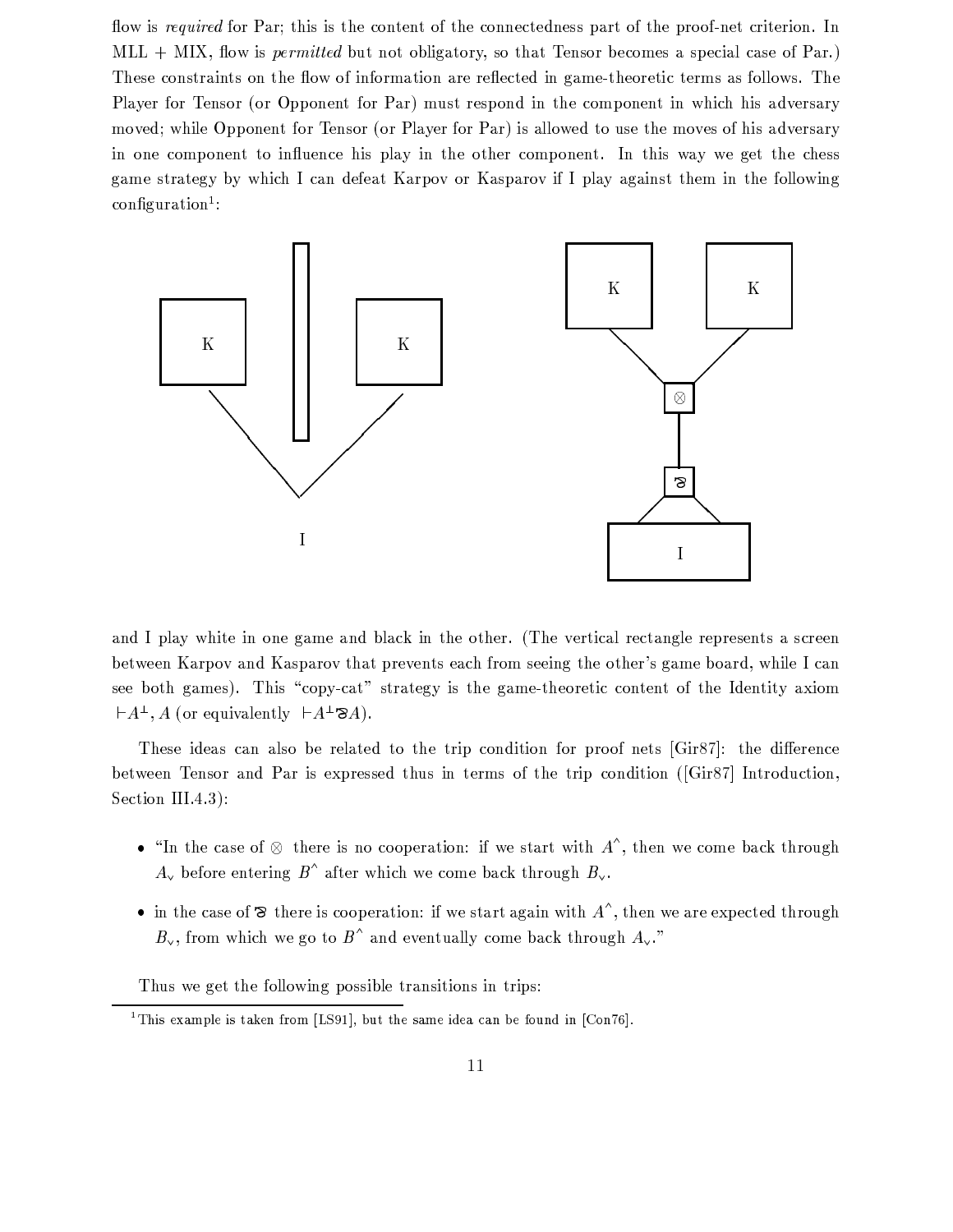$A \otimes B: A^A A_\vee B^A B_\vee$  or  $B^A B_\vee A^A A_\vee$ 

 $A\mathcal{B}B$ :  $A^{\wedge}B_{\vee}B^{\wedge}A_{\vee}$  or  $B^{\wedge}A_{\vee}A^{\wedge}B_{\vee}$ 

If we correlate "questions", in the terminology of [Gir87], with moves by Opponent and "answers" with moves by Player, this says exactly that only Opponent (Player) may switch between components in a Tensor (Par) game.

### 3.3 The Category of Games

We build a category  $\mathcal G$  with games as objects and winning strategies as morphisms. The objects of G are games; the morphisms  $\sigma : A \to B$  are the winning strategies in  $A \rightarrow B = A^{\perp} \mathcal{B}B$ .

The composition of strategies can be defined elegantly in terms of the set representation. Firstly, a preliminary definition. Given a sequence of games  $A_1, \ldots, A_n$ , we define  $\mathcal{L}(A_1, \ldots, A_n)$ , the local strings on  $A_1, \ldots, A_n$ , to be the set of all  $s \in (M_{A_1} + \cdots + M_{A_n})^{\star}$  such that, for all i with  $1 \leq$  $i < |s|, s_i \in M_{A_j}$  and  $s_{i+1} \in M_{A_k}$  implies that j is adjacent to k, *i.e.*  $|j - k| \leq 1$ . Now, given  $\sigma: A \to B, \tau: B \to C$ , define

$$
\sigma; \tau = \{ s \mid A, C \mid s \in \mathcal{L}(A, B, C), s \mid A, B \in \sigma, s \mid B, C \in \tau \}
$$

Here,  $s|X, Y$  means the result of deleting all moves in s not in  $M_X$  or  $M_Y$ . Note that this definition clearly exhibits the "Cut = Parallel Composition + Hiding" paradigm proposed by the first author [Abr91] as the correct computational interpretation of Cut in Classical Linear Logic, with respect to the CSP-style trace semantics for parallel composition and hiding [Hoa85]. What makes the game semantics so much richer than trace semantics is the explicit representation of the environment as the Opponent.

**Proposition 1** If  $\sigma : A \to B$ ,  $\tau : B \to C$  are winning strategies, so is  $\sigma : \tau$ .

*Proof:* Let  $S = \{s \in \mathcal{L}(A, B, C) \mid s \mid A, B \in \sigma, s \mid B, C \in \tau\}$  so that  $\sigma; \tau = \{s \mid A, C \mid s \in S\}.$ Firstly, note that  $\sigma$ ;  $\tau$  is non-empty and prefix closed because S is.

Since  $s \in S$  implies  $s \upharpoonright A, B \in \sigma$ ,  $(s \upharpoonright A, C) \upharpoonright A = (s \upharpoonright A, B) \upharpoonright A \in P_A$  and similarly,  $(s \upharpoonright A, C) \upharpoonright C \in P_C$ .

Now, suppose  $s \nvert A, C = t \cdot a \cdot c \in \sigma; \tau$  with  $s \in S$ ,  $a \in M_A$ ,  $c \in M_C$ . Since  $s \in \mathcal{L}(A, B, C)$ , we must have  $s = s' \cdot a \cdot b_1 \cdot \ldots \cdot b_k \cdot c$ , for some  $b_1, \ldots, b_k \in M_B$  with  $k \geq 1$ . Moreover,

$$
(s' \upharpoonright A, B) \cdot a \cdot b_1 \cdot \ldots \cdot b_k \in \sigma
$$
  

$$
(s' \upharpoonright B, C) \cdot b_1 \cdot \ldots \cdot b_k \cdot c \in \tau
$$

Hence,  $a$  must be an  $O$ -move and  $c$  must be a  $P$ -move. A symmetric argument applies when  $t \cdot c \cdot a \in \sigma$ ;  $\tau$ . We have shown that  $\sigma$ ;  $\tau \subseteq P_{A \to 0}$ .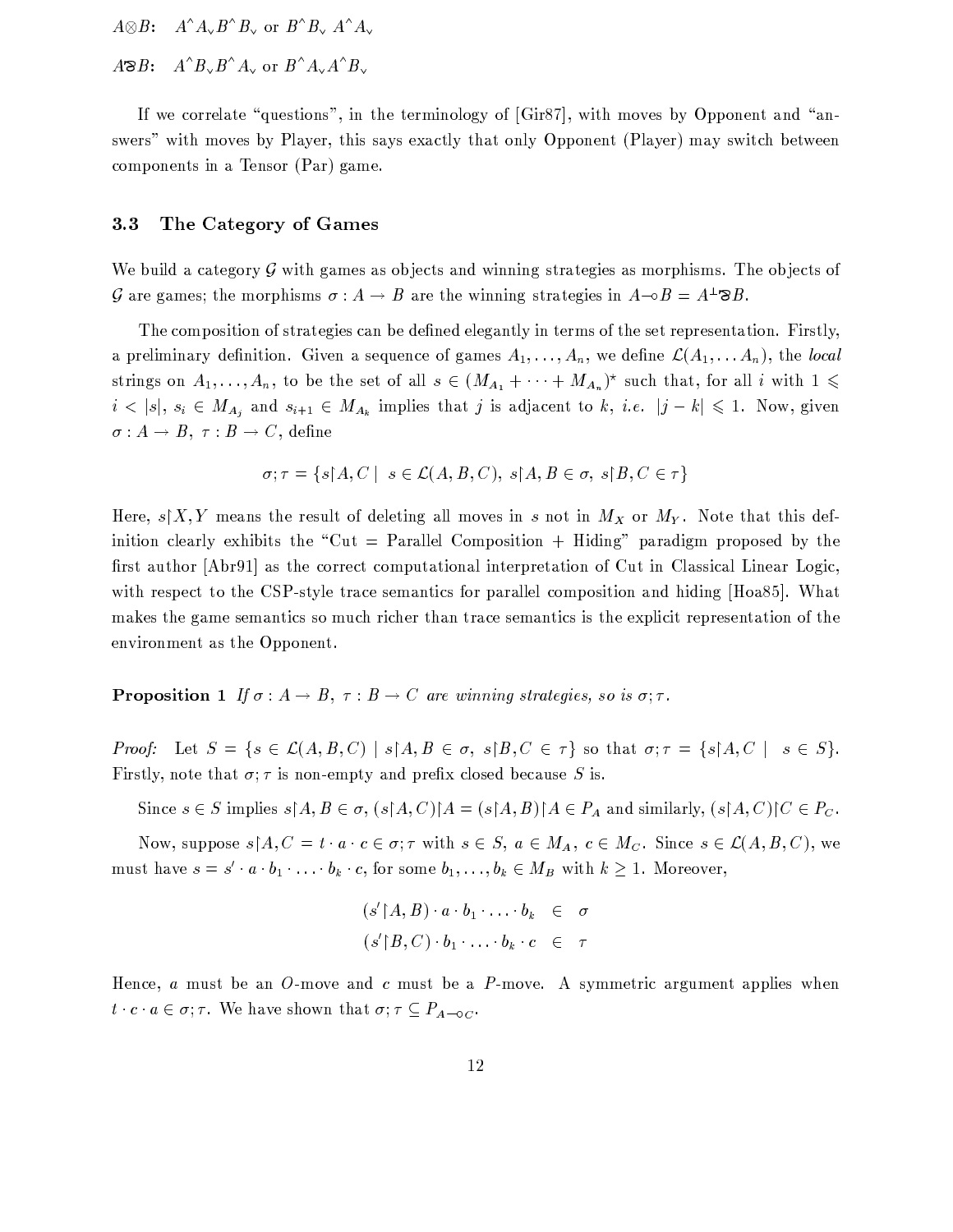Next, note that if  $s \in S$ , s cannot start with a move in B since this would violate (s1) either for  $s \upharpoonright A, B \in \sigma$ , or for  $s \upharpoonright B, C \in \tau$ . If  $s = a \cdot s'$  with  $a \in M_A$ , then  $a \cdot (s' \upharpoonright A, B) \in \sigma$ , so a is an O-move by (s1) applied to  $\sigma$ ; and similarly if  $s = c \cdot s'$  with  $c \in M_C$ . Thus,  $\sigma$ ;  $\tau$  satisfies (s1).

Given  $t \in \sigma$ ;  $\tau$  we say that s covers t if

- $s \in \mathcal{L}(A, B, C)$
- $s \upharpoonright A, C = s$
- $s \upharpoonright A, B \in \sigma, s \upharpoonright B, C \in \tau$

We claim that for each  $t \in \sigma$ ;  $\tau$  there is a *least s* covering t; we write  $s > t$  in this case. Moreover, we claim that if  $t \in \sigma$ ;  $\tau$  with Opponent to move at t, then for any d such that  $t \cdot d \in P_{A \to C}$ , there is a unique e such that  $t \cdot d \cdot e \in \sigma; \tau$ . We will prove these claims by simultaneous induction on |t|.

- $\bullet \ \epsilon \succ \epsilon$
- If  $t = t' \cdot d$ , where d is an O-move, then by induction we have  $s' \succ t'$ , and then  $s = s' \cdot d$  $t' \cdot d = t$ . Note that this is well defined: since  $t' \cdot d$  is in  $P_{A-0C}$ , either  $t' = \epsilon$  or d is in the same component as the previous P-move. By minimality of s', either  $s' = \epsilon$  or  $s' = s'' \cdot \epsilon \cdot d$ , where e is the previous P-move in t. In either case,  $s \upharpoonright A, B \in \sigma$ ,  $s \upharpoonright B, C \in \tau$  as required.
- If  $t = t' \cdot d$ , where d is a O-move, then by induction hypothesis, we have  $s = s' \cdot d \succ t$ . Suppose  $d \in M_A$  (the case of  $d \in M_C$  is symmetrical).

Since  $\sigma$  is a winning strategy in  $A \rightarrow B$ , it has a unique response e to  $(s \nA, B) \cdot d$ , which is either  $e = a' \in A$ , or  $e = b_1 \in B$ . Moreover, e is the unique move such that  $s' \cdot d \cdot e \in S$ , by the requirements that e is in A or B and that  $(s \cdot d \cdot e)/A$ ,  $B \in \sigma$ . If  $e = b_1$ , then  $b_1$  is an O-move in  $B^{\perp}$ , and since  $\tau$  is a winning strategy in  $B\text{-}oC$ , it has a unique response to  $(s \cdot d \cdot b_1) | B, C$ , which will be either  $b_2 \in B$  or  $c' \in C$ . Continuing in this way, we obtain a uniquely determined sequence of extensions of  $s$  in  $S$ . Either this sequence culminates in  $s \cdot d \cdot b_1 \cdot \ldots \cdot b_k \cdot e$ , where e lies in A or C, or the sequence of "internal" moves in B is infinite. We claim that the latter situation cannot in fact apply; for if it did, we would have infinite plays  $u = (s \cdot d \cdot b_1 \cdot b_2 \cdots) A, B$  in  $A \rightarrow B$  following  $\sigma$  and  $v = (s \cdot d \cdot b_1 \cdot b_2 \cdots) B, C$  in B-oC following  $\tau$ . Since  $u \upharpoonright A$  and  $v \upharpoonright C$  are finite, and  $u \upharpoonright B = v \upharpoonright B^{\perp}$ , Player must lose in one of these plays, contradicting the hypothesis that  $\sigma$  and  $\tau$  are both winning. It is clear that  $s \cdot d \cdot b_1 \cdot \ldots \cdot b_k \cdot e \succ t \cdot d \cdot e.$ 

Thus  $\sigma$ ;  $\tau$  satisfies (s2), and moreover has a well defined response at all positions with Player to move. It remains to be shown that if Player follows  $\sigma$ ;  $\tau$  he wins all infinite plays. Let s be such a play; we must show that if  $s \upharpoonright A \in W_A$  then  $s \upharpoonright C \in W_C$ . Let  $\{s_k\}$  be the increasing sequence of finite prefixes of s. Let  $\{t_k\}$  be the corresponding increasing sequence where  $t_k \succ s_k$ . Let  $t = \bigsqcup t_k$ . Then  $t \upharpoonright A, B$  is an infinite play following  $\sigma$  and  $t \upharpoonright B, C$  is an infinite play following  $\tau$ . If  $s \upharpoonright A = t \upharpoonright A \in W_A$ ,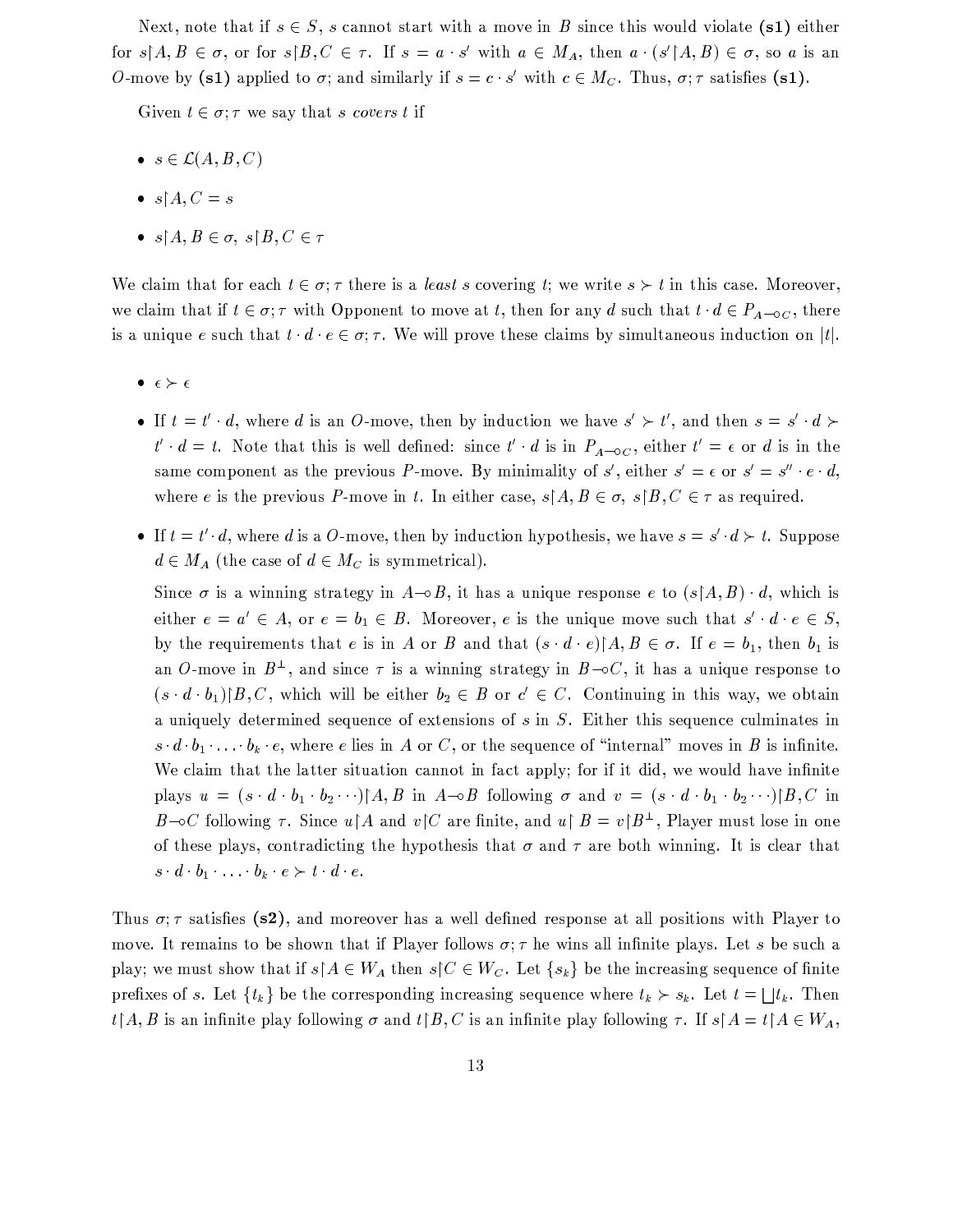then since  $\sigma$  is winning,  $t \upharpoonright B \in W_B$ ; and then since  $\tau$  is winning,  $t \upharpoonright C = s \upharpoonright C \in W_C$ , as required.

Note that part of what we proved is that when two winning strategies are composed, we cannot get infinite "chattering" (*i.e.* internal communication) in the terminology of CSP [Hoa85].

**Proposition 2**  $G$  is a category.

*Proof:* We define the identity morphism  $id_A : A \rightarrow A$  as

 $id_A = \{s \in P_{A \to 0A} \mid s \text{ begins with an } O \text{-move}, (\forall t \subseteq s) (|t| \text{ even } \Rightarrow t \upharpoonright A = t \upharpoonright A^{\perp})\}$ 

In process terms, this is a bidirectional one place buffer  $[Abr91]$ . In game terms, this is the copy-cat strategy discussed previously.

Next, we prove associativity. Given  $\sigma : A \to B$ ,  $\tau : B \to C$ ,  $v : C \to D$ , we will show that  $(\sigma;\tau); v = S$ , where

$$
S = \{t \mid A, D \mid t \in \mathcal{L}(A, B, C, D), t \mid A, B \in \sigma, t \mid B, C \in \tau, t \mid C, D \in v\}
$$

A symmetrical argument shows that  $\sigma$ ;  $(\tau; v) = S$ , whence we get the required result.

The inclusion  $S \subseteq (\sigma, \tau)$ ; v is straightforward. Write

$$
(\sigma; \tau); v = \{s \mid A, D \mid s \in \mathcal{L}(A, C, D), s \mid C, D \in v,
$$
  

$$
(\exists t \in \mathcal{L}(A, B, C)) [t \mid A, B \in \sigma, t \mid B, C \in \tau, t \mid A, C = s \mid A, C] \}
$$

Given  $u \nvert A, D \in S$ ,  $u \nvert A, B, C$  witnesses that  $u \nvert A, C \in \sigma$ ;  $\tau$ , while  $u \nvert C, D \in v$  by assumption. Hence,  $u \upharpoonright A, D \in (\sigma; \tau); v.$ 

For the converse, a witness t such that  $t \mid A, D \in S$  may be constructed from  $s \in (\sigma, \tau); v$  by the same argument used to construct  $t > s$  in Proposition 1. П

### **History-free strategies**  $3.4$

We will be interested in a restricted class of strategies, the history-free (or history independent, or history insensitive) ones. A strategy for Player is history-free if there is some partial function  $f: M_A^- \to M_A^+$ , such that at any position  $s \cdot a$ , with Player to move,

$$
\hat{\sigma}(s \cdot a) = \begin{cases} f(a), & f(a) \text{ defined and } s \cdot a \cdot f(a) \in P_A \\ \text{undefined, otherwise} \end{cases}
$$

Clearly, in this case, there is a *least* partial function inducing  $\sigma$ ; we write  $\sigma = \sigma_f$ , always meaning this least f. It is important to note that the category  $\mathcal G$  described in subsection 3.3 also forms a model of MLL + MIX. However, to obtain a precise correspondence with the logic, we will focus our attention on the sub-category  $\mathcal{G}_{\text{hf}}$  of history-free strategies.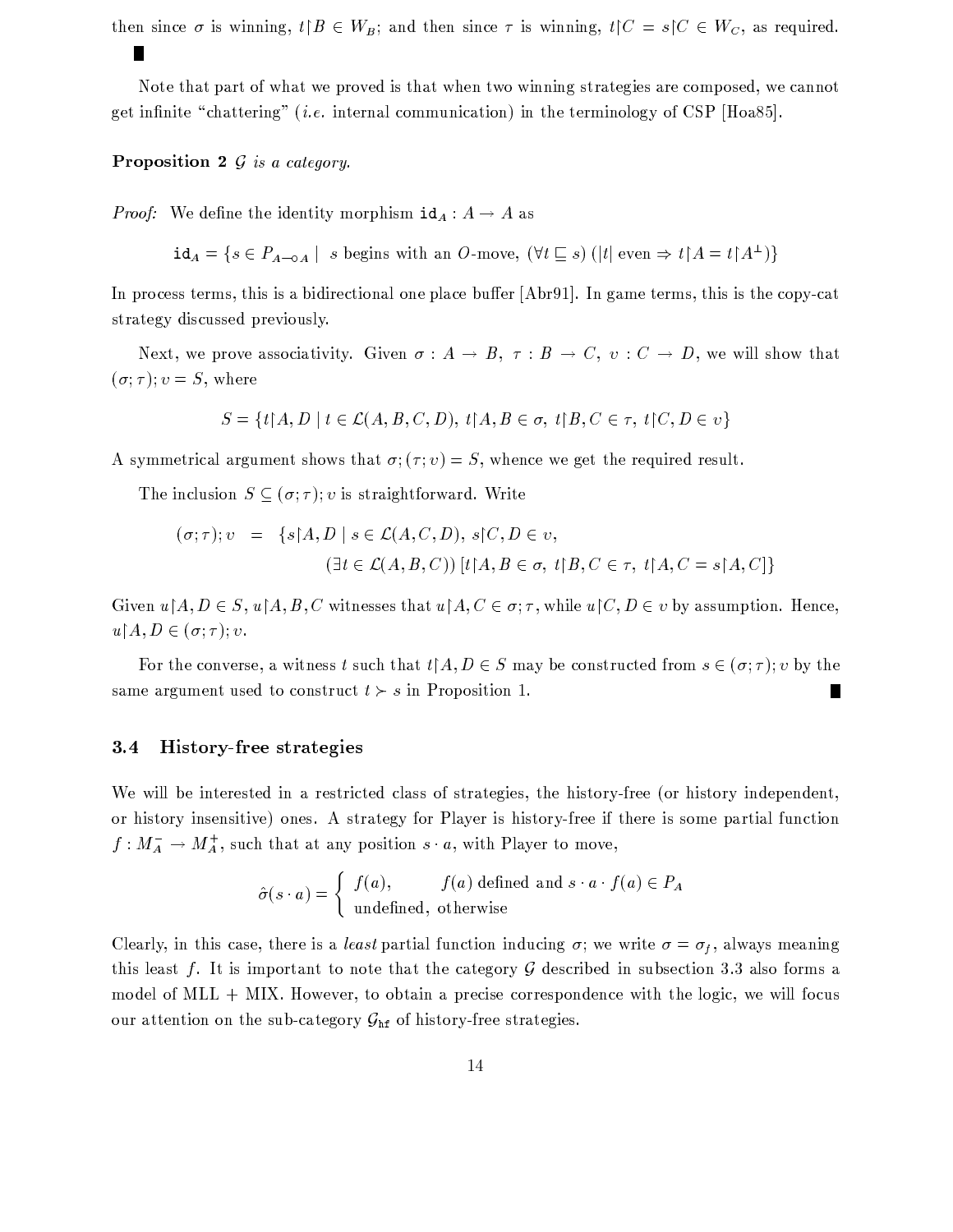A history-free strategy  $\sigma = \sigma_f$  is uniquely determined by the underlying function f on moves. In particular, all the morphisms witnessing the  $\star$ -autonomous structure in  $G_{\text{hf}}$ , or equivalently the interpretations of proofs in MLL  $+$  MIX [See89], can be defined directly in terms of these functions. When we do so, we find that the interpretation coincides exactly with the Geometry of Interaction interpretation [Gir89b, Gir89a, Gir88]. More precisely, it corresponds to a reformulation of the Geometry of Interaction, due to the present authors, in a typed version based on sets and partial functions, in the same spirit as the  $\mathcal{GI}(\mathbb{C})$  construction of [AJ92a].

### Games and the Geometry of Interaction 3.4.1

As a first illustration, we consider composition again. Say we have  $\sigma_f : A \to B$ ,  $\tau_g : B \to C$ . We want to find h such that  $\sigma_f$ ;  $\tau_g = (\sigma, \tau)_h$ . We shall compute h by the "execution formula" [Gir89b, Gir89a, Gir88], cut down to its actual content, which is adequately described in terms of sets and partial functions. Before giving the formal definition, let us explain the idea, which is rather simple. We want to hook the strategies up so that Player's moves in B under  $\sigma$  get turned into Opponent's moves in  $B^{\perp}$  for  $\tau$ , and vice versa. Consider the following picture:



Assume that the Opponent starts in A. There are two possible cases:

- The move is mapped by  $f$  to a response in  $A$ : In this case, this is the response of the function  $\boldsymbol{h}$ .
- The move is mapped by  $f$  to a response in  $B$ . In this case, this response is interpreted as a move of the Opponent in  $B^{\perp}$  and fed as input to g. In turn, if g responds in C, this is the response of the function h. Otherwise, if g responds in  $B^{\perp}$ , this is fed back to f. In this way, we get an internal dialogue between the strategies  $f$  and  $g$ ; this dialogue *cannot* be infinite, because  $\sigma$ ,  $\tau$  are both *winning* strategies.

Thus, "termination of Cut-elimination", or nilpotency in terms of the Geometry of Interaction, corresponds to "no infinite internal chattering" in process-algebra terms.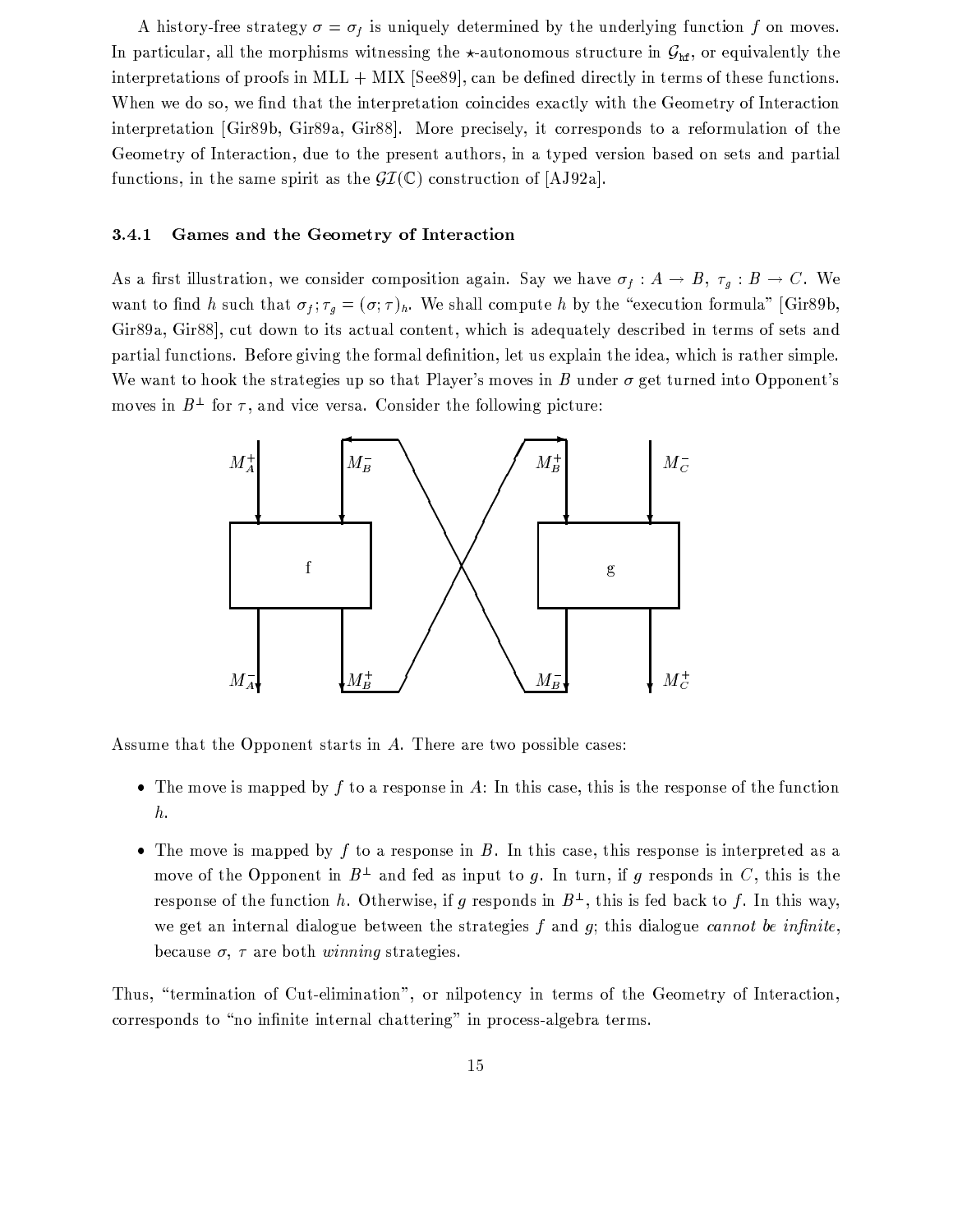It remains to give a formula for computing  $h$  according to these ideas. This is the execution formula:

$$
h = \bigvee_{k \in \omega} m_k
$$

The join in the definition of  $h$  can be interpreted concretely as union of graphs. It is well-defined because it is being applied to a family of partial functions with pairwise disjoint domains of definition. The functions  $m_k : M_A^+ + M_C^- \to M_A^- + M_C^+$  are defined by

$$
m_k = \pi^* \circ ((f+g) \circ \mu)^k \circ (f+g) \circ \pi
$$

The idea is that  $m_k$  is the function which, when defined, feeds an input from  $M_A^+$  or  $M_C^-$  exactly k times around the internal feedback loop and then exits from  $M_A^-$  or  $M_C^+$ . The retraction

$$
\pi: M_A + M_C \triangleleft M_A + M_B + M_B + M_C : \pi^*
$$

is defined by

$$
\pi^\star = [\texttt{in1}, 0, 0, \texttt{inr}] \hspace{5mm} \pi = [\texttt{in}_1, \texttt{in}_4]
$$

and the "message exchange" function  $\mu$  :  $M_A^- + M_B^+ + M_C^- + M_A^+ + M_B^- + M_B^+ + M_C^-$  is defined by

$$
\mu=0+[\texttt{inr},\texttt{inl}]+0
$$

Here, 0 is the everywhere undefined partial function.

#### 3.4.2 The Category of Games and History-free strategies

We build a category  $G_{\text{hf}}$  with games as objects and history-free winning strategies as morphisms. The objects of  $\mathcal{G}_{\text{hf}}$  are games; the morphisms  $\sigma : A \to B$  are the history-free winning strategies in  $A - \circ B = A^{\perp} \mathfrak{B} B.$ 

# **Proposition 3**  $G_{\text{hf}}$  is a sub-category of  $G$ .

*Proof:* Note that the identity morphism  $id_A : A \to A$  is history-free. Thus, it suffices to prove that  $\mathcal{G}_{\text{hf}}$  is closed under composition.

Let  $\sigma_f: A \to B$  and  $\tau_g: B \to C$  be history-free winning strategies. Then, with notation as above, we need to show that:  $\sigma_f$ ;  $\tau_g = \delta_h$ . We prove that:

$$
d \cdot e \in \delta_h \Longleftrightarrow d \cdot e \in \sigma_f; \tau_g
$$

The required result follows by a straightforward induction.

Consider

$$
m'_{k} = ((f + g) \circ \mu)^{k} \circ (f + g) \circ \pi
$$

The domains of definition of the partial functions  $m'_k$  are disjoint. Furthermore, we have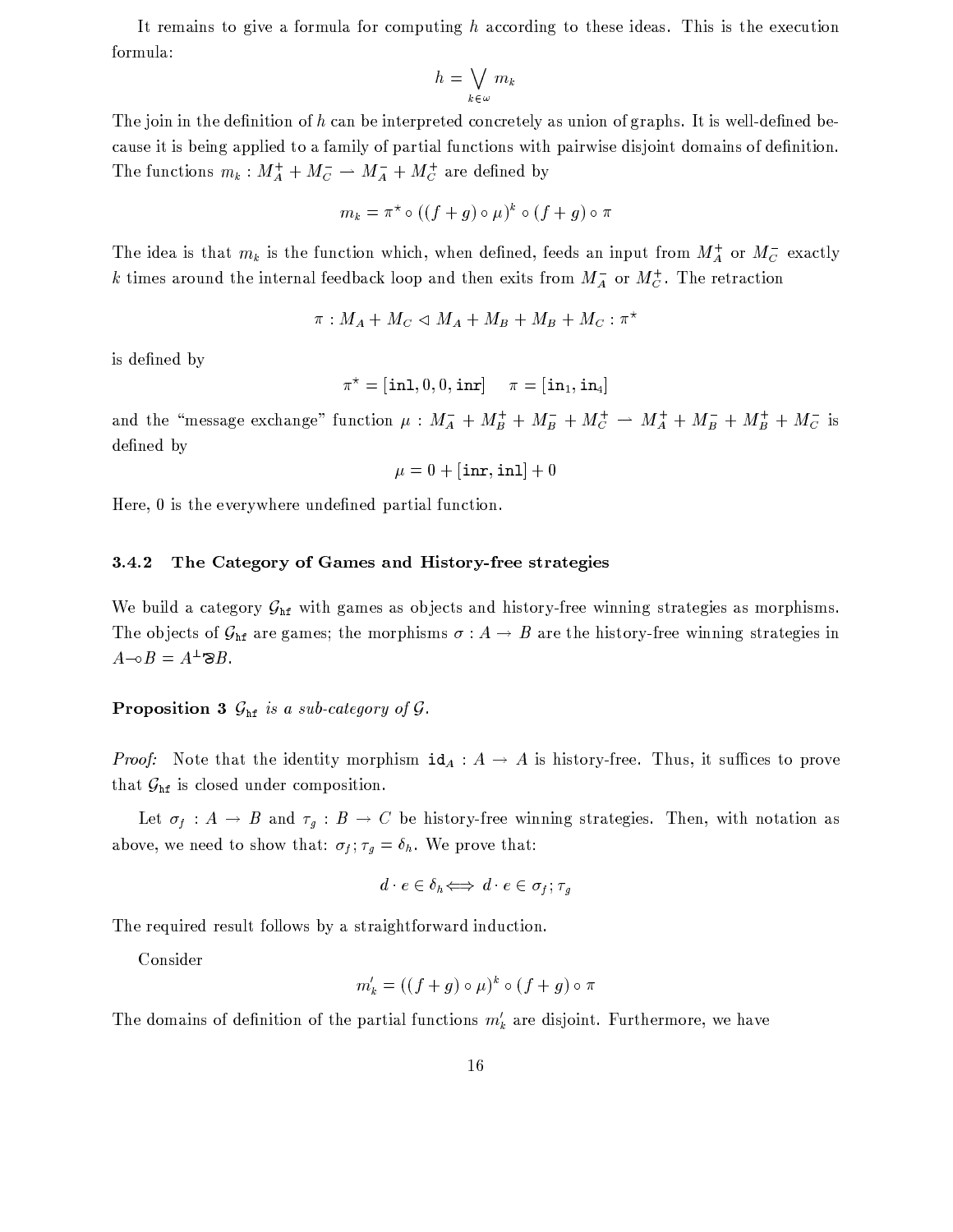1. 
$$
d \cdot e \in \delta_h \Longleftrightarrow (\exists k) [m'_k(d) = e]
$$
  
\n2.  $m'_{k+1}(d) = e \Longleftrightarrow (\exists e') [m'_k(d) = e' \land [(f+g) \circ \mu](e') = e]$ 

Let

$$
T' = \{d \cdot b_1 \cdot b_2 \ldots \cdot b_k \cdot e \mid (\exists d \cdot e \in \sigma_f; \tau_g) [d \cdot b_1 \cdot b_2 \ldots \cdot b_k \cdot e \succ d \cdot e] \}
$$

The existence of  $T'$  is guaranteed by the proof of Proposition 1. Let T be the prefix closure of  $T'$ . We show by induction on  $k$  that

$$
d_0 \cdot d_1 \cdot d_2 \ldots \cdot d_k \in T \Longleftrightarrow m'_{k-1}(d_0) = d_k
$$

For the base case,  $k = 0$ , let  $d_0$  be an O-move in the component A (the case when  $d_0$  is an  $O$ -move in the component  $C$  is symmetric)

$$
m'_0(d_0) = d_1 \iff d_1 = f(d_0)
$$
  

$$
\iff d_0 \cdot d_1 \in \sigma_f
$$
  

$$
\iff d_0 \cdot d_1 \in T
$$

For the inductive case, suppose that  $d_k$  is a move in the B-component of  $A \rightarrow B$  (the case when  $d_k$  is a move in the B component in  $B\text{-}oC$  is symmetric). Then,

$$
d_0 \cdot \ldots \cdot d_{k+1} \in T \iff d \cdot \ldots \cdot d_k \in T \land d_k \cdot d_{k+1} \in \tau_g
$$
  

$$
\iff m'_{k-1}(d_0) = d_k \land g(d_k) = d_{k+1}
$$
  

$$
\iff m'_k(d_0) = d_{k+1}
$$

We now prove the main result. Consider  $d \cdot e \in P_{A \to \mathbb{C}}$ .

$$
d_0 \cdot e \in \sigma_f; \tau_g \iff (\exists k) (\exists d_1, \dots, d_k) [d_0 \cdot \dots \cdot d_k \cdot e \in T]
$$
  

$$
\iff (\exists k) [m'_k(d_0) = e]
$$
  

$$
\iff d \cdot e \in \delta_h.
$$

П

### $3.5$  $\star$ -autonomous categories of games

### $3.5.1$  $G<sub>hf</sub>$  as a \*-autonomous category

We show that  $G_{\text{hf}}$  is a  $\star$ -autonomous category, and thus yields an interpretation of the formulas and proofs of MLL + MIX. (For background, see [See89, Bar91]). We have already defined the object part of the tensor product  $A \otimes B$ , the linear negation  $A^{\perp}$  and the tensor unit.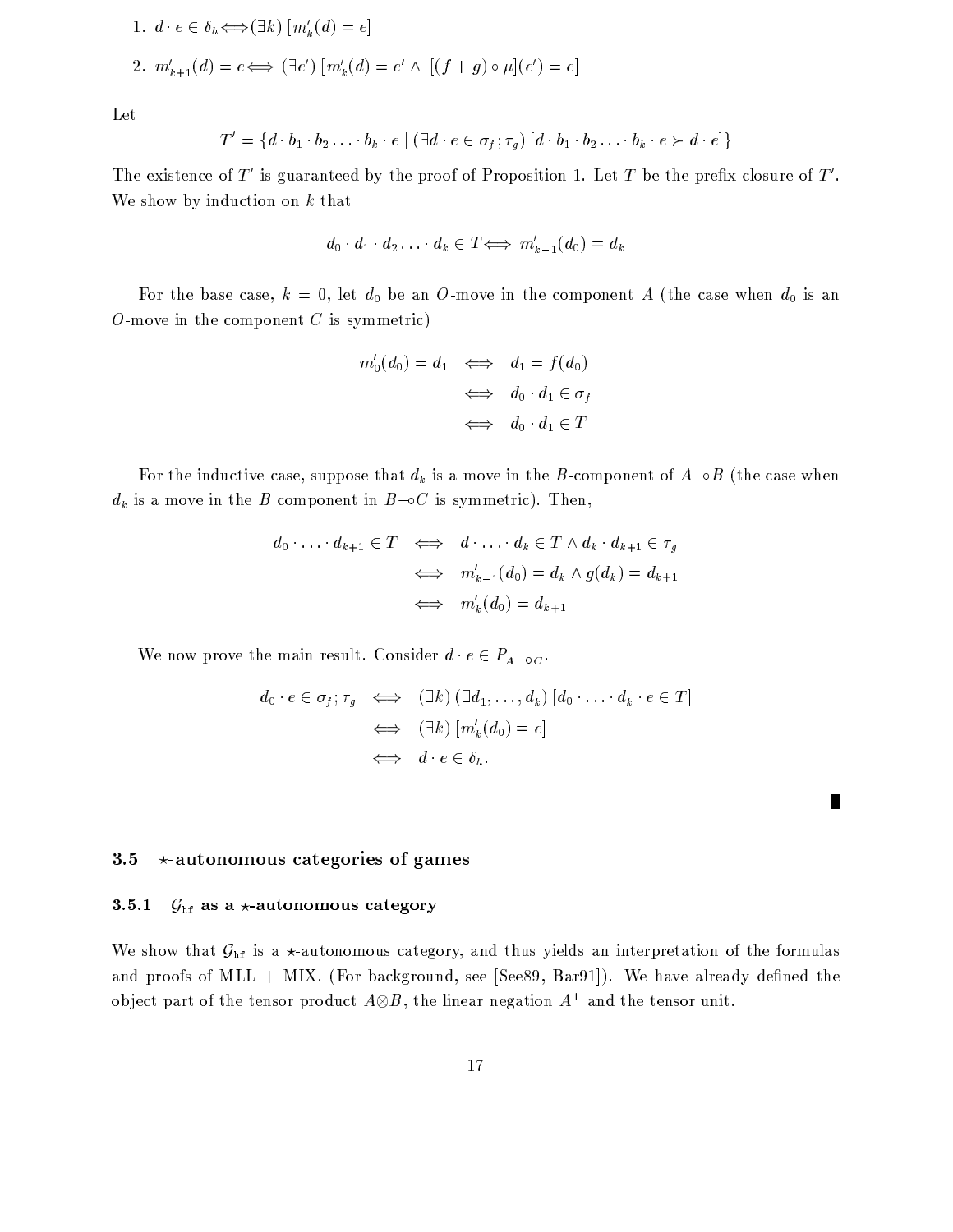The action of tensor on morphisms is defined as follows. If  $\sigma_f : A \to B$ ,  $\tau_g : A' \to B'$ , then  $\sigma \otimes \tau : A \otimes A' \to B \otimes B'$  is induced by

$$
h = (M_A^+ + M_{A'}^+) + (M_B^- + M_{B'}^-) \cong (M_A^+ + M_B^-) + (M_{A'}^+ + M_{B'}^-)
$$
  
\n
$$
\stackrel{f+g}{\to} (M_A^- + M_B^+) + (M_{A'}^- + M_{B'}^+)
$$
  
\n
$$
\cong (M_A^- + M_{A'}^-) + (M_B^+ + M_{B'}^+)
$$

The natural isomorphisms for associativity, commutativity and unit of the tensor product are induced from those witnessing the symmetric monoidal structure of coproduct (disjoint union) in Set; say assoc, symm, unit. For example, the associativity of Tensor is given by  $\sigma_h : (A \otimes B) \otimes C \cong$  $A\otimes (B\otimes C)$ , where

$$
h:((M_A^+ + M_B^+) + M_C^+) + (M_A^- + (M_B^- + M_C^-)) \cong ((M_A^- + M_B^-) + M_C^-) + (M_A^+ + (M_B^+ + M_C^+))
$$

is the canonical isomorphism constructed from assoc and symm.

Similarly, the application morphism  $\text{apply}: (A \rightarrow B) \otimes A \rightarrow B$  is induced by



$$
(M_A^- + M_B^+) + M_A^+) + M_B^- \cong (M_A^+ + M_B^-) + M_A^-) + M_B^+
$$

This "message switching" function can be understood in algorithmic terms as follows. A demand for output from the application at  $M_B^-$  is switched to the function part of the input,  $A\rightarrow B$ ; a demand by the function input for information about its input at  $M_A^-$  is forwarded to the input port A; a reply with this information about the input at  $M_A^+$  is sent back to the function; an answer from the function to the original demand for output at  $M_B^+$  is sent back to the output port B. Thus, this strategy does indeed correspond to a protocol for linear function application—linear in that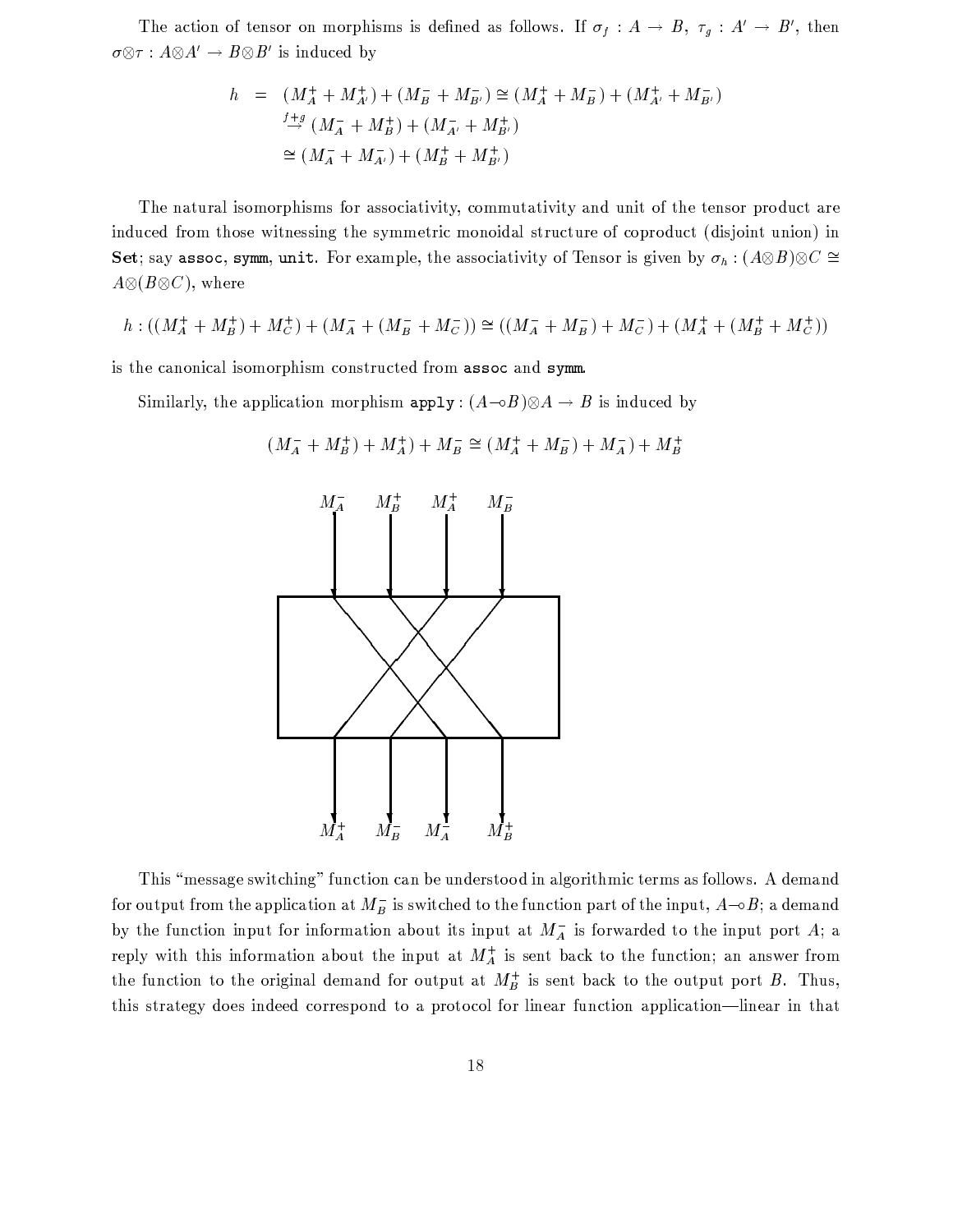the "state" of the inputs changes as we interact with them, and there are no other copies available allowing us to backtrack.

As for currying, given  $\sigma_f : A \otimes B \to C$ , where  $f : (M_A^+ + M_B^+) + M_C^- \to (M_A^- + M_B^-) + M_C^+$ ,  $\Lambda(\sigma): A \to (B \to C)$  is induced by

$$
M_A^+ + (M_B^+ + M_C^-) \cong (M_A^+ + M_B^+) + M_C^- \stackrel{f}{\to} (M_A^- + M_B^-) + M_C^+) \cong M_A^- + (M_B^- + M_C^+)
$$

Finally, note that  $A \rightarrow \perp \cong A^{\perp}$ , where this isomorphism is induced by the bijection

$$
(M_A^+ + \varnothing) + M_A^- \cong (M_A^- + \varnothing) + M_A^+
$$

This yields  $(A-\circ\perp)-\circ\perp\cong A^{\perp\perp}=A$ .

# $G$  as a  $\star$ -autonomous category 3.5.2

**Proposition 4** G is a  $\star$ -autonomous category;  $G_{\text{hf}}$  is a sub- $\star$ -autonomous category of G.

*Proof:* We first need to extend the definitions of  $\sigma \otimes \tau$  and  $\Lambda(\sigma)$  from  $\mathcal{G}_{\rm hf}$  to  $\mathcal{G}$ . This is done as follows. Let  $\sigma : A \to B$ ,  $\tau : A' \to B'$ . Then

$$
\sigma \otimes \tau = \{ s \in P_{A \otimes A' \to \sigma B \otimes B'} \mid s \upharpoonright A, B \in \sigma, s \upharpoonright A', B' \in \tau \}
$$

We must establish that  $\sigma \otimes \tau$  is well-defined and agrees with the definition in Section 3.5.1 for history-free strategies. Firstly, note that, if  $s \cdot c \in \sigma \otimes \tau$  and c is an O-move:

$$
c \text{ in } A \text{ or } B \land (s \cdot c) \upharpoonright A, B \cdot d \in \sigma \Rightarrow s \cdot c \cdot d \in \sigma \otimes \tau
$$
  

$$
c \text{ in } A' \text{ or } B' \land (s \cdot c) \upharpoonright A', B' \cdot d \in \tau \Rightarrow s \cdot c \cdot d \in \sigma \otimes \tau
$$

Now, we show that if  $s \in \sigma \otimes \tau$ , and c is an O-move in A or B such that  $s \cdot c \in P_{A \otimes A' - \sigma B \otimes B'}$ , then the unique d such that  $s \cdot c \cdot d \in \sigma \otimes \tau$  is  $\hat{\sigma}((s \cdot c)|A, B)$ ; and similarly if c is in A' or B', with respect to  $\tau$ . We argue by induction on |s|; *i.e.* we assume the required property for all proper prefixes of s. It suffices to show that, with the above notation, if c is in A or B, then d in A' or B' and  $(s \cdot c \cdot d)$   $A', B' \in \tau$  implies that d is an O-move in A' or B', and hence  $s \cdot c \cdot d \notin \sigma \otimes \tau$ . There are two cases: if  $s \upharpoonright A', B' = \epsilon$ , then d must be an initial move in  $\tau$  and hence an O-move. Otherwise, applying the induction hypothesis to some proper prefix of s, the last O-move in  $A', B'$  in s must have had its response in A', B' in s and hence again it is Opponent to move in  $s \upharpoonright A', B'$  according to  $\tau$ .

Let  $\sigma : A \otimes B \to C$ . Then  $\Lambda(\sigma) = {\text{assoc}^*(s) | s \in \sigma}$  where

$$
\texttt{assoc}: (M_A + M_B) + M_C \cong M_A + (M_B + M_C)
$$

We omit the straightforward verification that this definition agrees with that of Section 3.5.1 on history-free strategies.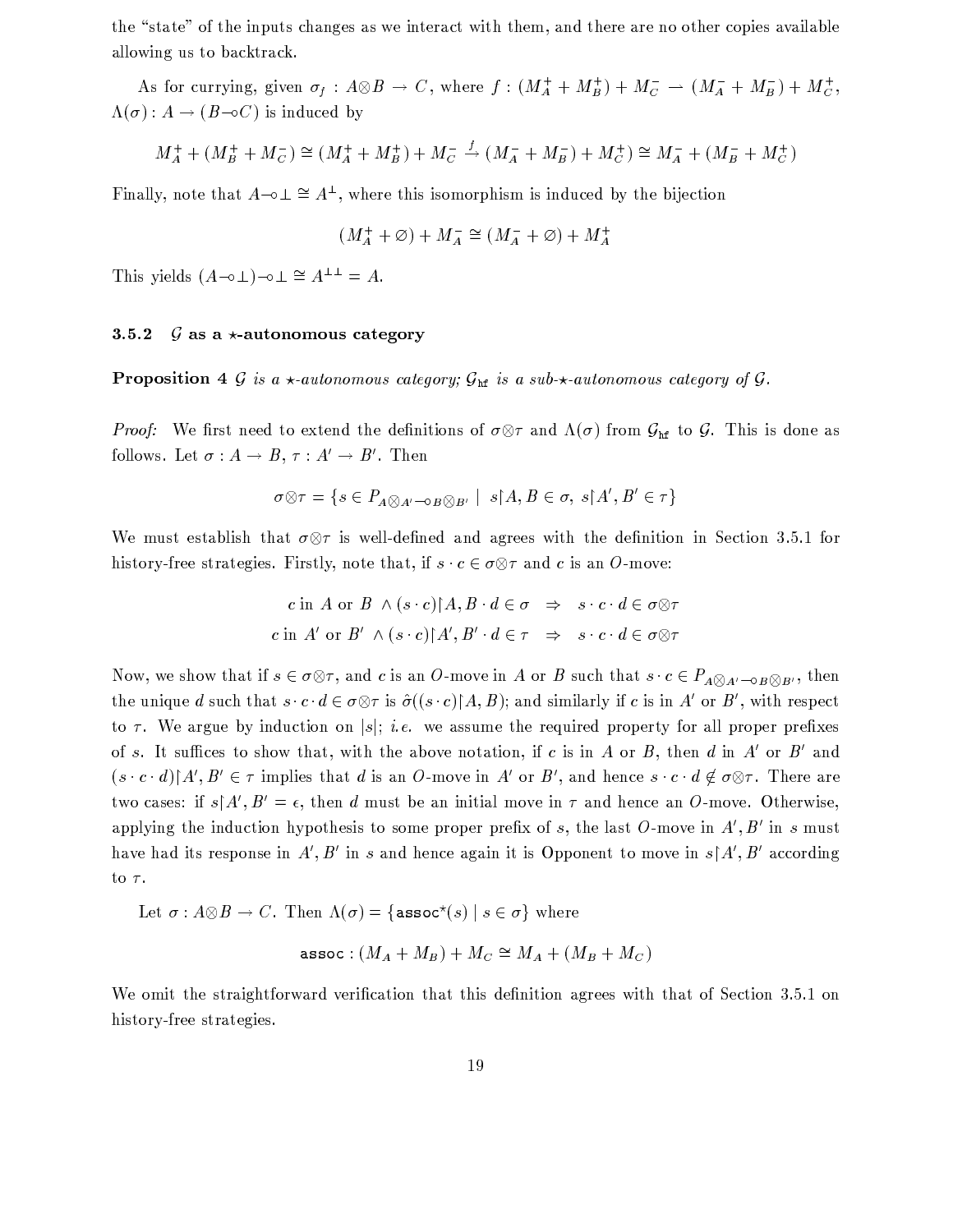At this point, by Proposition 3 we only need to show that  $\mathcal G$  is a  $\star$ -autonomous category. We do a sample calculation below to illustrate the proof.

Firstly, we prove a lemma which halves the work.

**Lemma 1** Winning strategies are incomparable under inclusion; if  $\sigma, \tau$  are winning strategies in A, then  $\sigma \subset \tau$  implies  $\sigma = \tau$ .

*Proof:* Note that any winning strategy  $\sigma$  in A satisfies the following property: if  $s \in \sigma$ , O to move at s, then for all a such that  $s \cdot a \in P_A$ , there is a unique b such that  $s \cdot a \cdot b \in \sigma$ . Now, we prove by induction on |s| that  $s \in \tau \Rightarrow s \in \sigma$ . The base case  $s = \epsilon$  is clear. Now, suppose O is to move at  $s \in \tau$ , and consider any  $s \cdot a \in P_A$ . By induction hypothesis,  $s \in \sigma$  and since  $\sigma, \tau$  are winning,  $s \cdot a \cdot b' \in \sigma$  and  $s \cdot a \cdot b'' \in \tau$ , for unique  $b', b''$ . Since  $\sigma \subseteq \tau$ ,  $s \cdot a \cdot b'' \in \tau$  and  $b' = b''$ . Thus,  $s \cdot a \cdot b'' \in \sigma$ . П

Let  $\sigma : A \otimes B \to C$ . We show that the following diagram commutes (different subscripts have been used on  $B, C$  to distinguish the different occurrences)



From the definitions,

$$
\Lambda(\sigma)\otimes\text{id}_B;\texttt{apply}=\{s\!\!\upharpoonright\!\! A,B_1,C_2\mid s\in S\}
$$

where

$$
S = \{ s \in \mathcal{L}(A \otimes B_1, (B_3 \neg oC_1) \otimes B_2, C_2) \mid
$$
  
\n
$$
s \upharpoonright A, B_1, B_2, B_3, C_1 \in P_{A \otimes B_1 \neg o(B_3 \neg oC_1) \otimes B_2},
$$
  
\n
$$
s \upharpoonright B_2, B_3, C_1, C_2 \in P_{(B_3 \neg oC_1) \otimes B_2 \neg oC_2}
$$
  
\n
$$
s \upharpoonright A, B_3, C_1 \in \sigma
$$
  
\n
$$
s \upharpoonright B_1, B_2 \in \text{id}_B, s \upharpoonright B_2, B_3 \in \text{id}_B
$$
  
\n
$$
s \upharpoonright C_1, C_2 \in \text{id}_C \}
$$

We shall define a map h such that, for all  $s \in \sigma$ ,  $h(s) \in S$  and  $h(s) \upharpoonright A$ ,  $B_1, C_2 = s$ . This will show that  $\sigma \subseteq \Lambda(\sigma) \otimes id_B$ ; apply, and hence the desired equation by the above lemma.

We define  $h$  as the unique monoid homomorphism extending the following assignment:

O-moves:  $a \mapsto a, b \mapsto b_1 \cdot b_2 \cdot b_3, c \mapsto c_2 \cdot c_1$ **P-moves:**  $a \mapsto a, b \mapsto b_3 \cdot b_2 \cdot b_1, c \mapsto c_1 \cdot c_2$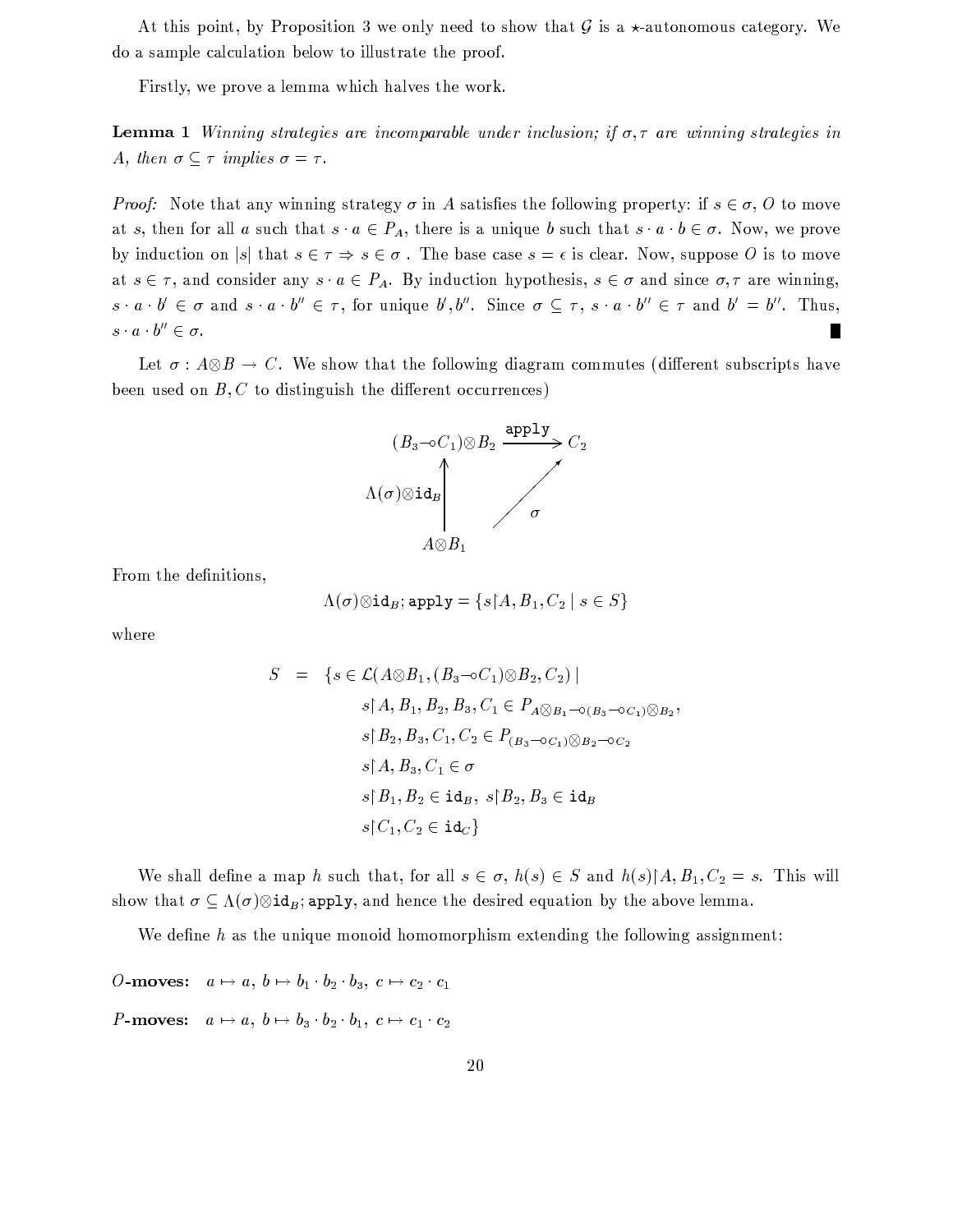It is clear that for all  $s \in \sigma$ ,  $h(s)$  has the following properties:

- 1.  $h(s)$  |  $A, B_1, C_2 = s$
- 2.  $h(s)|B_1 = h(s)|B_2 = h(s)|B_3$
- 3.  $h(s)|C_1 = h(s)|C_2$
- 4. |s| even  $\Rightarrow$  last move in  $h(s)$  in A,  $B_1$  or  $C_2$

It remains to show that  $h(s) \in S$ . Clearly, (2) applied to all prefixes of s implies that  $h(s) \mid B_1, B_2 \in$  $id_B$  and  $h(s) \mid B_2, B_3 \in id_B$ . Similarly, (3) implies that  $h(s) \mid C_1, C_2 \in id_C$ . Also, (1), (2) and (3) and  $s \in \sigma$  implies that  $h(s)[A, B_3, C_1 \in \sigma$ .

Now, let  $t = h(s) \upharpoonright A, B_1, B_2, B_3, C_1, T = P_{A \otimes B_1 - O(B_3 - O(C_1) \otimes B_2)}$ . We will show that  $t \in T$ , by induction on s. For the key case, suppose Opponent to move at s. Let  $s \cdot d \cdot e \in \sigma$ . We now consider the various subcases according to the locations of d and e. For example, suppose  $d = b$  is in B, and  $e = c$  is in C. Then  $h(s \cdot b \cdot c) = h(s) \cdot b_1 \cdot b_2 \cdot b_3 \cdot c_1 \cdot c_2$  and  $h(s \cdot b \cdot c) \upharpoonright A, B_1, B_2, B_3, C_1 =$  $t \cdot b_1 \cdot b_2 \cdot b_3 \cdot c_1$ . By induction hypothesis,  $t \in T$ . By (1), (4) and  $s \cdot d \in \sigma$ ,  $t \cdot b_1 \in T$ . Using (2),  $t \cdot b_1 \cdot b_2 \cdot b_3 \in T$ . Using (1), (3) and  $s \cdot d \cdot e \in \sigma$ , we get the required result. A similar argument shows that  $h(s)[B_2, B_3, C_1, C_2 \in P_{(B_3 \sim 0 C_1) \otimes B_2 \sim 0 C_2}$ . Also, note that if  $s \cdot d \cdot e \in \sigma$ , where d is in A or  $B$  and  $e$  is in  $C$ , then  $e$  must be a  $P$ -move; similarly, if  $d$  is in  $C$  and  $e$  is in  $A$  or  $B$ . It then easily follows, by induction on |s|, that  $h(s) \in \mathcal{L}(A \otimes B_1, (B_3 \multimap C_1) \otimes B_2, C_2)$ .

We also verify the unicity equation  $\Lambda(\tau \otimes id_B; \text{apply}) = \tau$ , where  $\tau : A \to (B \to C)$ . We define  $\Lambda^{-1}(\tau) = \{(\text{assoc}^{-1})^*(s) \mid s \in \tau\}.$  Clearly,  $\Lambda(\Lambda^{-1}(\tau)) = \tau$  and  $\Lambda^{-1}(\tau) : A \otimes B \to C.$  Now,

$$
\Lambda(\tau \otimes id_B; \text{apply}) = \Lambda(\Lambda(\Lambda^{-1}(\tau)) \otimes id_B; \text{apply})
$$
  
=  $\Lambda(\Lambda^{-1}(\tau))$   
=  $\tau$ .

# $3.6$ Variable types and uniform strategies

An embedding  $e: A \rightarrow B$  is a 1-1 map  $e: M_A \rightarrow M_B$  such that

- (e1)  $\lambda_B \circ e = \lambda_A$
- (e2)  $e^*(P_A) \subseteq P_B$
- (e3)  $(\forall s \in P_A^{\infty}) [s \in W_A \iff e^{\omega}(s) \in W_B]$

where  $e^*, e^{\omega}$  are the canonical extensions of e to  $M_A^*, M_A^{\omega}$  respectively. We write  $\mathcal{G}^e$  for the evident category of games and embeddings. Note that given an embedding  $e : A \rightarrow B$ , we can derive functions  $e^- : M_A^- \rightarrow M_B^-$  and  $e^+ : M_A^+ \rightarrow M_B^+$ .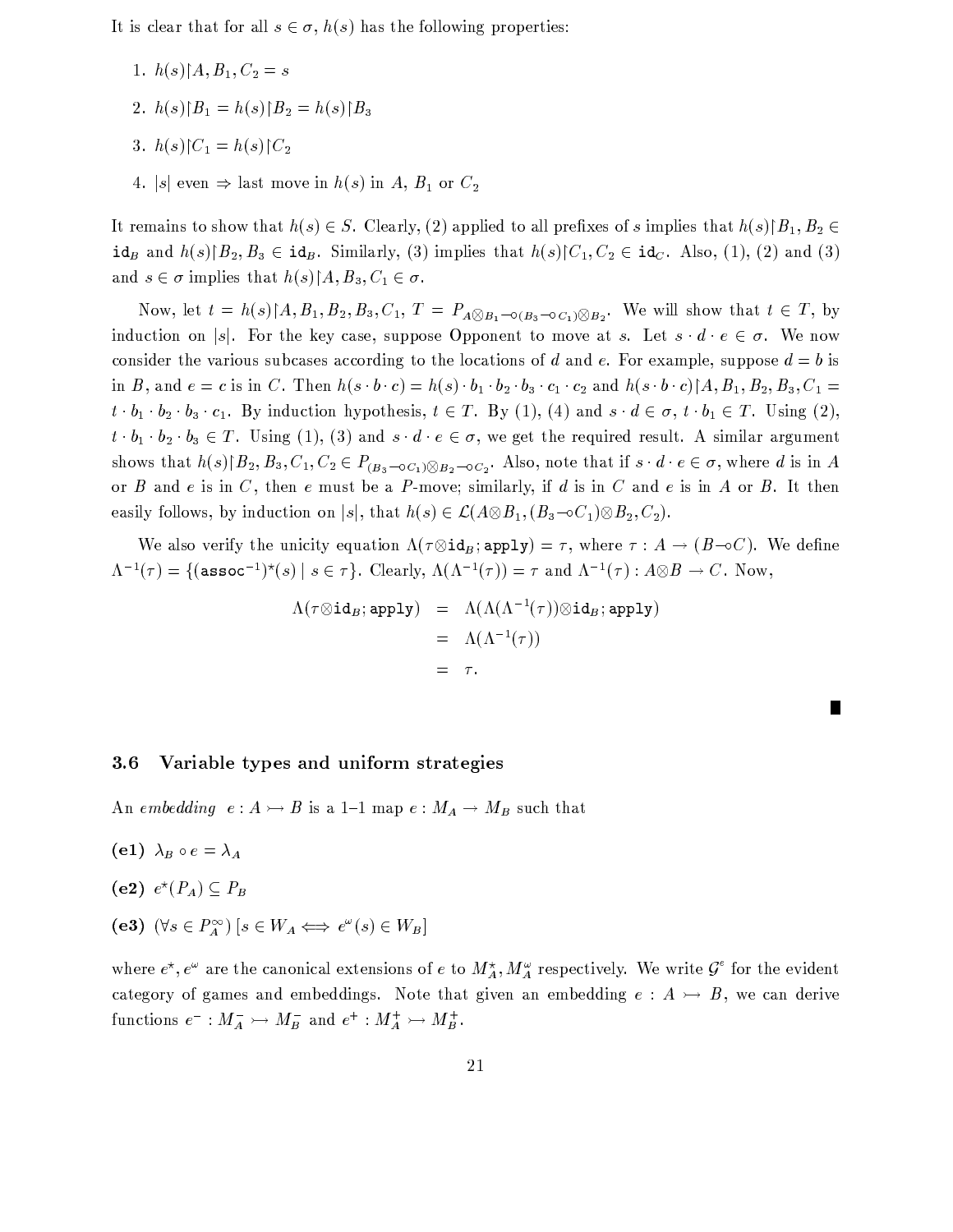**Proposition 5** Tensor, Par and Involution can be extended to covariant functors over  $\mathcal{G}^e$ .

*Proof:* If  $e: A \rightarrow B$ ,  $e': A' \rightarrow B'$ , then  $e \otimes e' = e + e'$  and  $e^{\perp} = e$ . We just check the only non-obvious part, namely that condition (e3) is satisfied by  $e^{\perp}$ . Given  $s \in P_{A^{\perp}}^{\infty} = P_A^{\infty}$ ,

$$
s \in W_{A^{\perp}} \iff s \in P_A^{\infty} \setminus W_A
$$
  

$$
\iff s \in P_A^{\infty}, e^{\omega}(s) \notin W_B
$$
  

$$
\iff s \in P_{A^{\perp}}^{\infty}, e^{\omega}(s) \in W_{B^{\perp}}
$$

Thus,  $s \in W_{A^{\perp}} \Longleftrightarrow e^{\omega}(s) \in W_{B^{\perp}}$ .

Now, given a multiplicative formula A with propositional atoms  $\alpha_1, \ldots, \alpha_n$ , this induces a functor  $F_A: (\mathcal{G}^e)^n \to \mathcal{G}^e$ . Similarly, a sequent  $\Gamma(\alpha_1,\ldots,\alpha_n)$  induces a functor  $F_{\Gamma}: (\mathcal{G}^e)^n \to \mathcal{G}^e$ (where  $\Gamma$  is interpreted as  $\mathcal{B}\Gamma$ ).

A strategy for  $\Gamma(\alpha_1,\ldots,\alpha_n)$  will be a family  $\{\sigma_{\vec{A}}\}\,$ , where for each n-tuple of games  $\vec{A}, \sigma_{\vec{A}}$  is a strategy in  $F_{\Gamma}(\vec{A})$ . We express the uniformity of this family by a naturality condition. Given  $F: (\mathcal{G}^e)^n \to \mathcal{G}^e$ , we define two functors  $F^-, F^+ : (\mathcal{G}^e)^n \to \mathtt{Set}^p$ , where  $\mathtt{Set}^p$  is the category of sets and partial functions.

$$
F^{-}(\vec{A}) = M_{F(\vec{A})}^{-}
$$
  
\n
$$
F^{+}(\vec{A}) = M_{F(\vec{A})}^{+}
$$
  
\n
$$
F^{+}(\vec{e}) = F(\vec{e})^{+}
$$
  
\n
$$
F^{+}(\vec{e}) = F(\vec{e})^{+}
$$

If  $\sigma = {\sigma_{\vec{A}}}$  is a family of history free strategies, then each  $\sigma_{\vec{A}}$  is of the form  $\sigma_{f_{\vec{A}}}$ . So we get a family of partial functions  $\{f_{\vec{A}}\}$  where  $f_{\vec{A}}: M_{F(\vec{A})}^{-} \to M_{F(\vec{A})}^{+}$ , *i.e.*  $f_{\vec{A}}: F^{-}(\vec{A}) \to F^{+}(\vec{A})$ . We say that  $\sigma$  is uniform if f is a natural transformation  $f: F^- \to F^+$ .

Now, for each  $n \in \omega$ , we can define a category  $\mathcal{G}_{\rm hf}(n)$ , whose objects are functors  $F: (\mathcal{G}^e)^n \to \mathcal{G}^e$ and whose morphisms  $\sigma: F \to G$  are uniform, history-free winning strategies  $\{\sigma_{\vec{A}}\}\,$ , where  $\sigma_{\vec{A}}$ :  $F(\vec{A}) \to G(\vec{A}), i.e.$   $\sigma_{\vec{A}}$  is a strategy in  $F(\vec{A}) \to G(\vec{A})$ . Composition is pointwise: if  $\sigma : F \to G$ ,  $\tau :$  $G \to H$ , then  $(\sigma; \tau)_{\vec{A}} = \sigma_{\vec{A}}; \tau_{\vec{A}}$ . Note that  $\mathcal{G}_{\rm hf}(0) \cong \mathcal{G}_{\rm hf}$ .

**Proposition 6** For each n,  $G_{\text{hf}}(n)$  is a  $\star$ -autonomous category;  $G_{\text{hf}}$ :  $\mathbb{B} \to \star$ -Aut is an indexed  $\star$ -autonomous category with base  $\mathbb{B}$ , the category of finite ordinals and set maps.

The  $\star$ -autonomous structure on  $\mathcal{G}_{\text{hf}}(n)$  is defined pointwise from that on  $\mathcal{G}_{\text{hf}}$ , e.g. Proof:  $(F \otimes G)(\vec{A}) = F(\vec{A}) \otimes G(\vec{A}).$ 

We will show that composition preserves uniformity. Given functions  $f, g$  as in Section 3.4.1, we write  $EX(f,g)$  for the execution formula applied to f, g. Now, if  $\sigma : F \to G$ ,  $\tau : G \to H$ ,  $\sigma = \sigma_f$ and  $\tau = \tau_g$ , and  $\vec{e} : \vec{A} \rightarrowtail \vec{B}$ , we must show that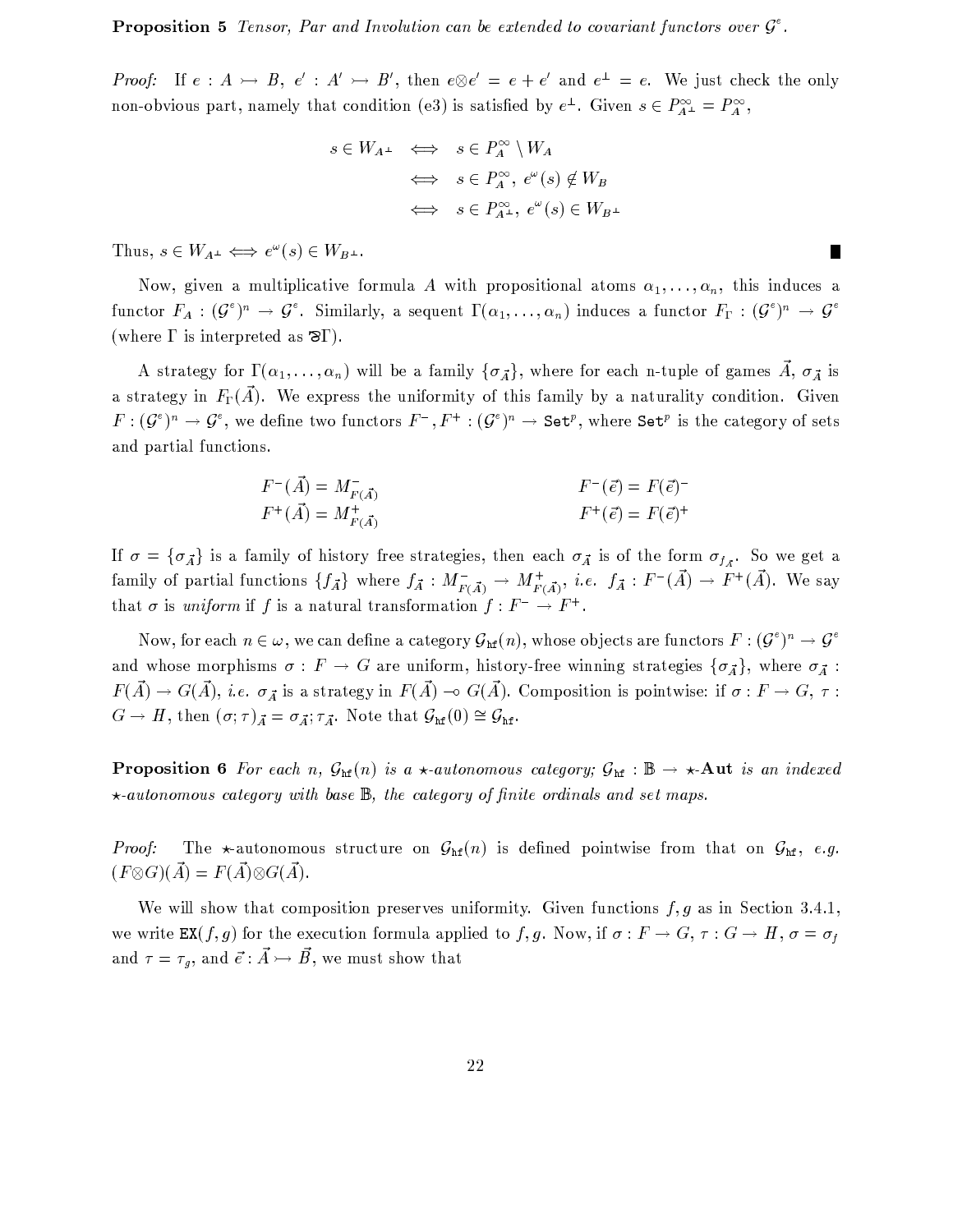$$
M_{F(\vec{A}) \to H(\vec{A})}^{-} \xrightarrow{\operatorname{EX}(f_{\vec{A}}, g_{\vec{A}})} M_{F(\vec{A}) \to H(\vec{A})}^{+}
$$

$$
(F \to H)(\vec{e})^{-} \Bigg|_{H_{F(\vec{B}) \to H(\vec{B})}} \xrightarrow{\operatorname{EX}(f_{\vec{B}}, g_{\vec{B}})} M_{F(\vec{B}) \to H(\vec{B})}^{+}
$$

Writing  $EX(f_{\vec{A}}, g_{\vec{A}}) = \bigvee_{k \in \omega} m_k^{\vec{A}}$  where  $m_k^{\vec{A}} = \pi_{\vec{A}}^{\star} \circ ((f_{\vec{A}} + g_{\vec{A}}) \circ \mu_{\vec{A}})^k \circ (f_{\vec{A}} + g_{\vec{A}}) \circ \pi_{\vec{A}}$ , we must show that

$$
(F(\vec{e})^- + H(\vec{e})^+) \circ \bigvee_{k \in \omega} m_k^{\vec{A}} = \bigvee_{k \in \omega} m_k^{\vec{B}} \circ (F(\vec{e})^+ + H(\vec{e})^-)
$$

Since composition distributes over joins, it suffices to show that for all  $k$ ,

$$
(F(\vec{e})^{-} + H(\vec{e})^{+}) \circ m_{k}^{\vec{A}} = m_{k}^{\vec{B}} \circ (F(\vec{e})^{+} + H(\vec{e})^{-})
$$
\n(1)

Note firstly that

 $\blacksquare$ 

$$
(F(\vec{e})^{-} + H(\vec{e})^{+}) \circ \pi_{\vec{A}}^{*} = \pi_{\vec{B}}^{*} \circ (F(\vec{e})^{-} + G(\vec{e})^{+} + G(\vec{e})^{-} + H(\vec{e})^{+})
$$
  

$$
\pi_{\vec{B}} \circ (F(\vec{e})^{+} + H(\vec{e})^{-}) = (F(\vec{e})^{+} + G(\vec{e})^{-} + G(\vec{e})^{+} + H(\vec{e})^{-}) \circ \pi_{\vec{A}}
$$
  

$$
(F(\vec{e})^{+} + G(\vec{e})^{-} + G(\vec{e})^{+} + H(\vec{e})^{-}) \circ \mu_{\vec{A}} = \mu_{\vec{B}} \circ (F(\vec{e})^{-} + G(\vec{e})^{+} + G(\vec{e})^{-} + H(\vec{e})^{+})
$$

and by uniformity of  $f$  and  $g$ 

$$
(f_{\vec{B}} + g_{\vec{B}}) \circ (F(\vec{e})^+ + G(\vec{e})^- + G(\vec{e})^+ + H(\vec{e})^-) = (F(\vec{e})^- + G(\vec{e})^+ + G(\vec{e})^- + H(\vec{e})^+) \circ (f_{\vec{A}} + g_{\vec{A}})
$$

A straightforward induction on  $k$  using these equations establishes  $(1)$ .

The uniformity of the morphisms witnessing the  $\star$ -autonomous structure on  $\mathcal{G}_{\text{hf}}(n)$  follows directly from the naturality of the canonical isomorphisms for coproduct in Set from which they are defined.

Given  $f: \{1, ..., n\} \rightarrow \{1, ..., m\}$  (where we take the liberty of representing the ordinal n by  $\{1,\ldots,n\}$ , we define

$$
\mathcal{G}_{\rm hf}(f)(F)(A_1,\ldots,A_m) = F(A_{f(1)},\ldots,A_{f(n)})
$$

$$
\mathcal{G}_{\rm hf}(f)\{\sigma_{A_1,\ldots,A_n}\} = \{\sigma_{A_{f(1)},\ldots,A_{f(n)}}\}
$$

The verification that  $\mathcal{G}_{\text{hf}}(f)$  is a  $\star$ -autonomous functor is straightforward from the pointwise definition of the  $\star$ -autonomous structure on  $\mathcal{G}_{\text{hf}}(n)$ . The functoriality of  $\mathcal{G}_{\text{hf}}$  itself is a routine calculation.

Using this Proposition, we can interpret proofs in  $ML + MIX$  by uniform, history-free strategies; see [See89] for further details. This is the semantics for which Full Completeness will be proved.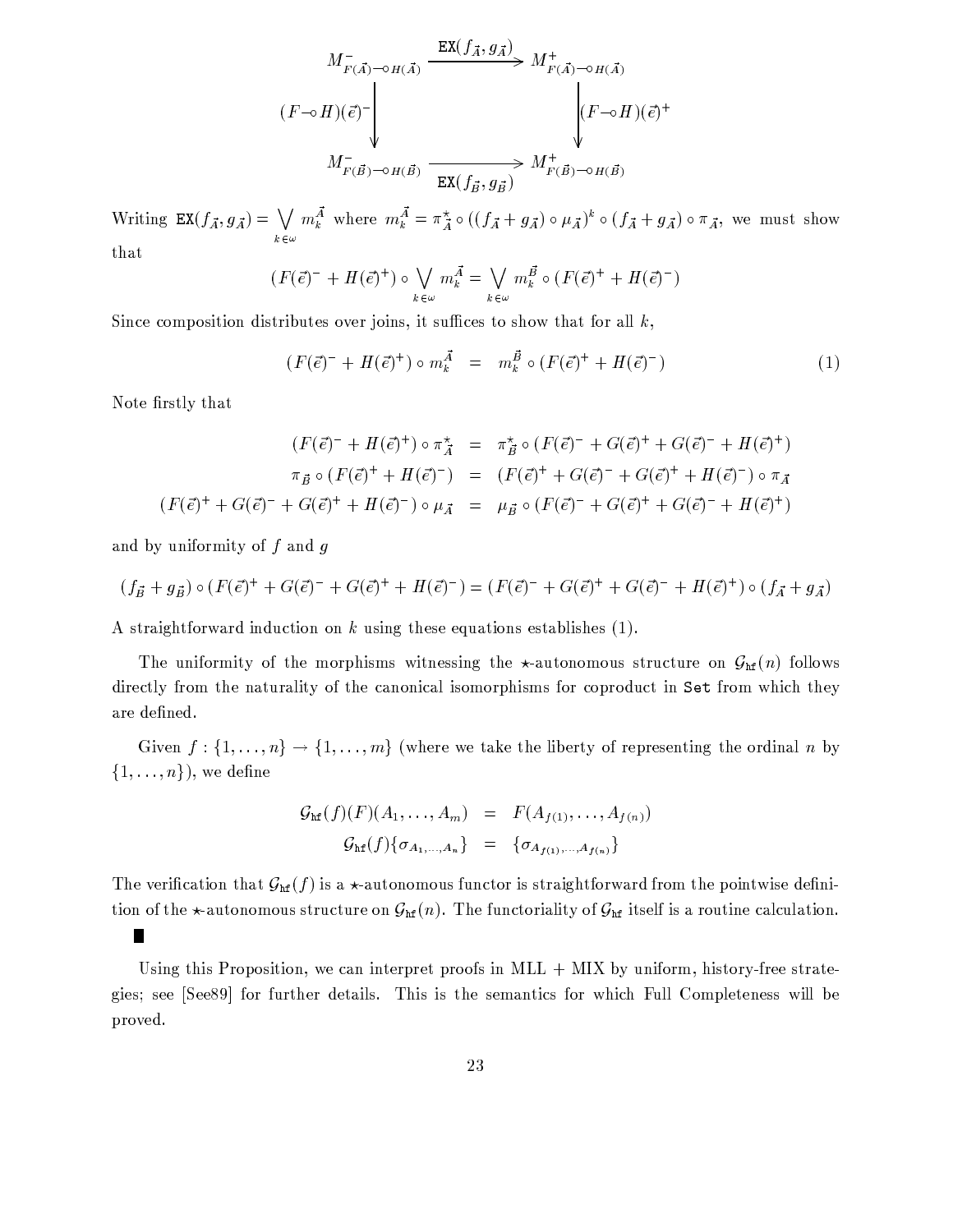# **Full Completeness** 4

In this section, we prove full Completeness of the game semantics for MLL  $+$  MIX. The proof is structured into a number of steps.

- Firstly, we show that a uniform, history free winning strategy for  $\Gamma$  induces a proof structure on Γ.
- Next, we reduce the problem to that for *binary* sequents, in which each atom occurring does so once positively and once negatively.
- We then make a further reduction to *simple* binary sequents, in which every formula is either a literal, or the tensor product of two literals.
- Finally, we show that for such sequents, there can only be a winning strategy if the corresponding proof structure satisfies the correctness criterion, *i.e.* is a proof net.

# Strategies induce Axiom links 4.1

We begin by establishing some notation. We are given an MLL sequent  $\Gamma(\alpha_1,\ldots,\alpha_k)$  where  $\alpha_1, \ldots, \alpha_k$  are the propositional atoms occurring in  $\Gamma$ . We enumerate the occurrences of literals in  $\Gamma$  as  $c_1, \ldots c_n$ ; each  $c_i$  is an occurrence of  $l_i$ , where  $l_i = \alpha_{j_i}$  or  $l_i = \alpha_{j_i}^{\perp}$  for some  $j_i$ ,  $1 \leq i \leq n, 1 \leq j_i \leq k$ . Given any sequence  $\vec{A} = A_1, \ldots, A_k$  of games instantiating  $\alpha_1, \ldots, \alpha_k$ , we obtain a game  $F(\vec{A})$ , where  $F = F_{\Gamma}$  is the interpretation of  $\mathcal{B}\Gamma$ . Note that  $M_{F(\vec{A})} = \sum_{i=1}^{n} M_{C_i}$ , where  $C_i = A_{j_i}$  or  $A_{j_i}^{\perp}$ . We represent  $M_{F(\vec{A})}$  concretely as  $\cup_{i=1}^n \{i\} \times M_{C_i}$ . We refer to the  $C_i$  as the *constituents* of  $M_{F(\vec{A})}$ .

**Proposition 7** With notation as above, let  $\sigma = {\sigma_A}$  be a uniform history free winning strategy for  $F = F_{\Gamma}$ . Then, for some involution  $\phi$  such that  $(\Gamma, \phi)$  is a proof structure, for all  $\vec{A}$ ,

$$
\sigma_{\vec{A}} = \sigma_{f_A}
$$

where  $f_{\vec{A}}((i, a)) = (\phi(i), a)$ .

*Proof:* A game A is full if  $P_A = M_A^{\circledast}$ . Given any game A, there is an embedding  $e_A^{\text{full}}$ :  $A \rightarrowtail A^{\text{full}}$ , where  $A^{\text{full}} = (M_A, \lambda_A, M_A^{\circledast}, W_A)$  and  $e^{\text{full}}_A = \text{id}_{M_A}$ .

By uniformity,

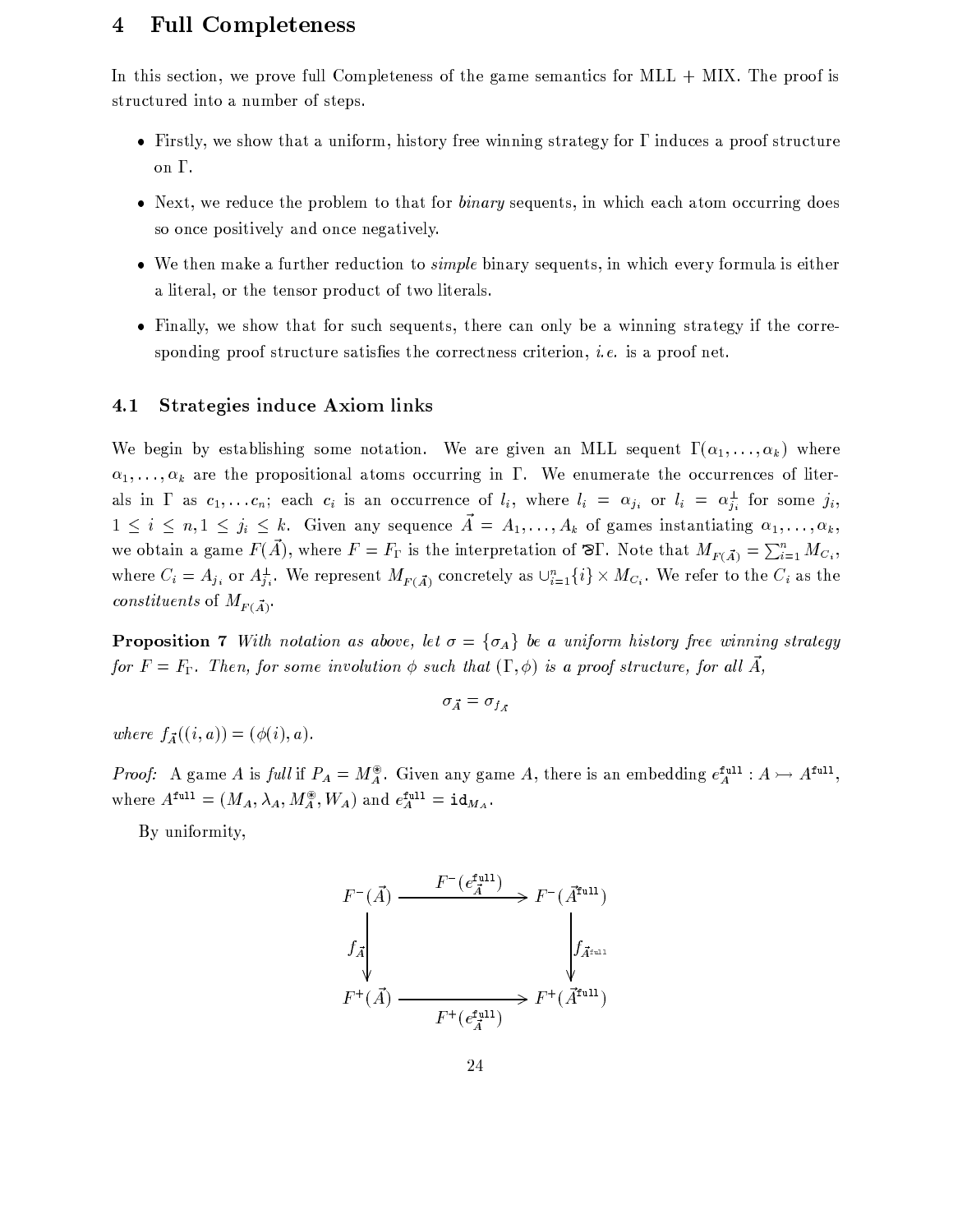But  $F^-(e^{t}M_A) = id_{M_{F(A)}^+}$ ,  $F^+(e^{t}M_A) = id_{M_{F(A)}^+}$ . Hence  $f_{\vec{A}} = f_{\vec{A}^{t_{\text{full}}}}$ . Thus, it suffices to prove the Proposition for full games.

Let  $i \in \{i, ..., n\}$  and  $a \in M_{C_i}^-$ . Thus,  $(i, a)$  is an O-move in the *i*'th constituent of  $F(\vec{A})$ . Consider the vector  $\vec{B}$ , where the *i*'th constituent is instantiated with

$$
B = (\{b\}, \{(b, O)\}, \{\epsilon, b\}, \emptyset),
$$

all constituents labelled with the same literal by  $B$ , all constituents labelled with the dual literal by  $B^{\perp}$ , all other constituents with the empty game. Since  $\sigma_{\vec{B}}$  is winning, we must have  $f_{\vec{B}}((i, b))$  =  $(j, b)$ , for some constituent j with dual label to that of i.

Now there is an embedding from B to  $A_{j_i}$ , hence from  $\vec{B}$  to  $\vec{A}$ , sending b to a. By uniformity, this implies that  $f_{\vec{A}}((i,a)) = (j,a)$ . Note that this will apply to all  $(i,a')$  for the given i, so all O-moves in the *i*'th constituent are mapped to the *same* fixed constituent *j*. Thus, we can define an endofunction  $\phi$  on  $\{1,\ldots,n\}$  such that, for all full  $\vec{A}$ , and hence for all  $\vec{A}$ , for all  $i \in \{1,\ldots,n\}$ ,  $a \in$  $M_{A_{ij}}^-, f_{\tilde{A}}((i,a)) = (\phi(i),a)$ . Moreover,  $l_i = l_{\phi(i)}^{\perp}$ , so in particular  $\phi$  is fixpoint free.

It only remains to be shown that  $\phi$  is an involution. Consider the game

$$
C = (\{a',b'\}, \{(a',O),(b',P)\}, \{\epsilon,a',a'\cdot b'\}, \varnothing)
$$

Consider the instance  $\vec{C}$  defined similarly to  $\vec{B}$ , with C used in place of B. We already know that  $f_{\vec{C}}((i, a')) = (\phi(i), a')$ . Since  $\sigma_{\vec{C}}$  is winning, we must have  $f_{\vec{C}}((\phi(i), b')) = (i, b')$ . So  $\phi^2(i) = i$ , and  $\phi$  is an involution as required. П

**Corollary** 1 If there is a uniform history-free winning strategy for  $F = F_{\Gamma}$ , then  $\Gamma$  must be balanced, i.e. each atom must occur the same number of times positively as negatively.

The function  $\phi$  of Proposition 7 establishes a bijection between positive and negative Proof: occurrences of each atom.

# Reduction to binary sequents 4.2

Let  $\sigma$  be a history free strategy for a proof structure  $(\Gamma, \phi)$ . We define a binary sequent  $\Gamma_{\phi}$  by relabelling each pair of literals as specified by  $\phi$  with distinct atoms. Note that a binary sequent has a unique associated proof structure; so the involution is redundant in this case. It is clear from the definition of the correctness criterion that

 $(\Gamma, \phi)$  is a proof net  $\iff \Gamma_{\phi}$  is a proof net

Now given a proof structure  $(\Gamma, \phi)$ , the corresponding uniform, history-free strategy  $\sigma_{(\Gamma, \phi)}$  for  $\Gamma$  is defined by

$$
\sigma_{(\Gamma,\phi)} = \sigma_{f_{(\Gamma,\phi)}}, \text{ where } f_{(\Gamma,\phi),\vec{A}}((i,a)) = (\phi(i),a)
$$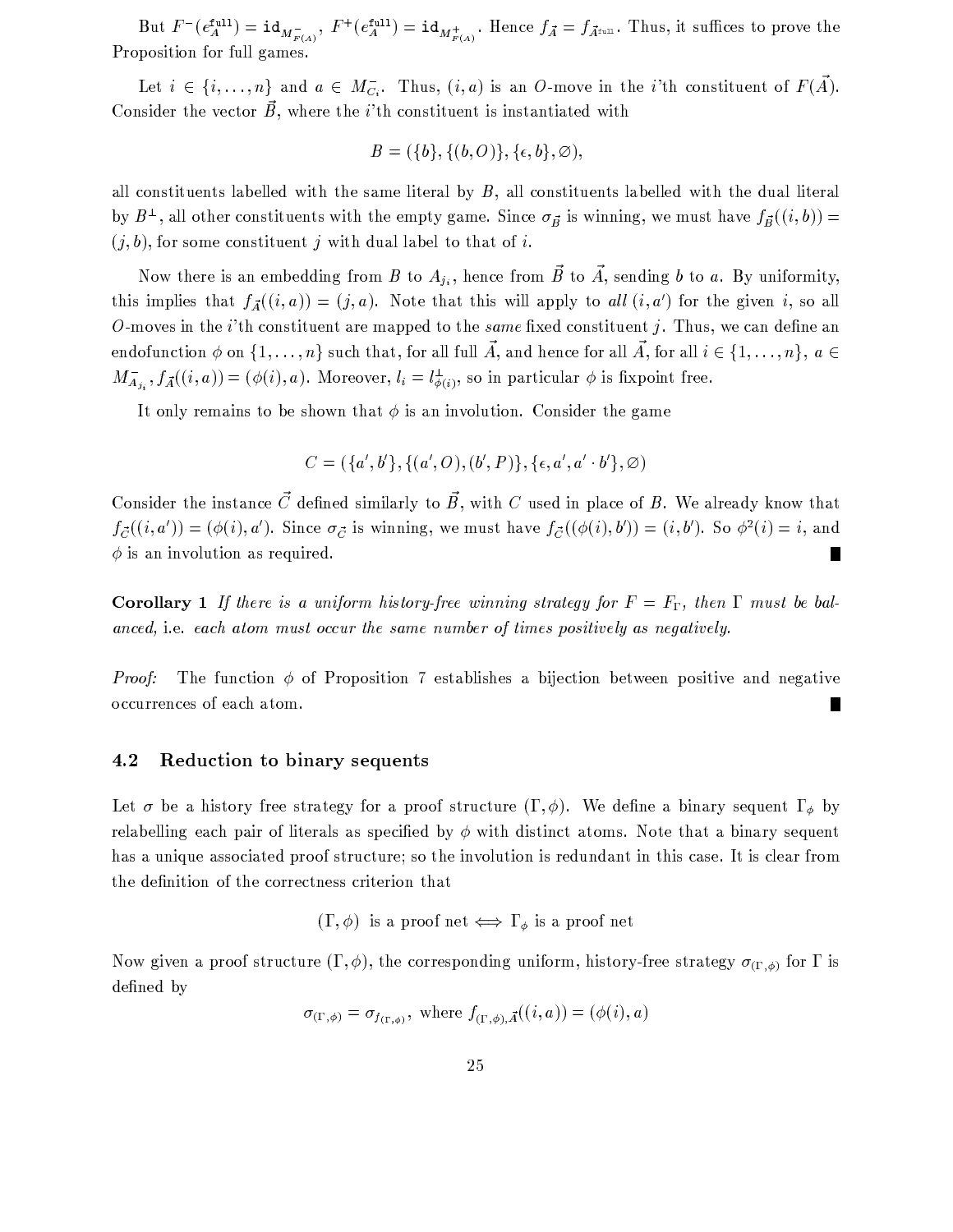**Proposition 8** Let  $(\Gamma, \phi)$  be a proof structure.

 $\sigma_{(\Gamma,\phi)}$  is winning for  $\Gamma \Longleftrightarrow \sigma_{\Gamma_{\phi}}$  is winning for  $\Gamma_{\phi}$ 

*Proof:* Since every instance of  $\Gamma$  is an instance of  $\Gamma_{\phi}$ , the right to left implication is clear.

For the converse, given an instance  $\tilde{A}$  for  $\Gamma_{\phi}$ , consider the following instance for  $\Gamma$ : for each  $\alpha$ occurring k times positively in  $\Gamma$ , with  $A_{j_1}, \ldots, A_{j_k}$  instantiating these occurrences in  $\vec{A}$ , instantiate  $\alpha$  with the disjoint union  $A_{j_1} + \cdots + A_{j_k}$ . Since  $\sigma_{(\Gamma,\phi)}$  is winning by assumption, it defeats every play by Opponent, in particular those plays in which Opponent plays only in  $A_{j_i}$  in the game instantiating the *i*'th occurrence of  $\alpha$ . This shows that  $\sigma_{\Gamma_{\phi}}$  is winning as required.

П

# Reduction to simple sequents 4.3

Let  $\Gamma$  be a binary sequent. We write  $\Gamma = C[A]$ , where  $C[\cdot]$  is a monotone context, *i.e.* with the "hole" [.] appearing only under the scope of Tensors and Pars. For such a context, we have

 $A \neg oB \vdash C[A] \neg oC[B]$ 

**Lemma 2** Let  $\Gamma = C[A \otimes (B \otimes C)]$  be a binary sequent. Let  $\Gamma_1 = C[(A \otimes B) \otimes C]$  and  $\Gamma_2 =$  $C[(A\otimes C)\otimes B]$ . Then

1.  $(\forall i)$   $\vdash \Gamma \neg \circ \Gamma_i$ 

2. 
$$
\vdash \Gamma \Longleftrightarrow (\forall i) \vdash \Gamma_i
$$

# Proof:

- 1.  $A \otimes (B \otimes C) \sim (A \otimes B) \otimes C$  and  $A \otimes (B \otimes C) \sim (A \otimes C) \otimes B$  are both theorems of MLL.
- 2. We use the correctness criterion. Suppose  $\Gamma$  is not provable, *i.e.* for some switching S,  $G(C[A\otimes (B\otimes C)], S)$  has a cycle. If S sets the indicated par link to L, there will be a cycle in  $\Gamma_1$ ; if S sets the indicated par link to R, there will be a cycle in  $\Gamma_2$ . ш

**Lemma 3** Let  $\Gamma = C[A \otimes (B \otimes C)]$  be a binary sequent. Let  $\Gamma_1 = C[A \otimes (B \otimes C)]$ ,  $\Gamma_2 =$  $C[A\otimes C]$ . Then,

- 1.  $(\forall i)$   $\vdash \Gamma \neg \circ \Gamma_i$
- 2.  $\vdash \Gamma \Longleftrightarrow (\forall i) \vdash \Gamma_i$

Proof: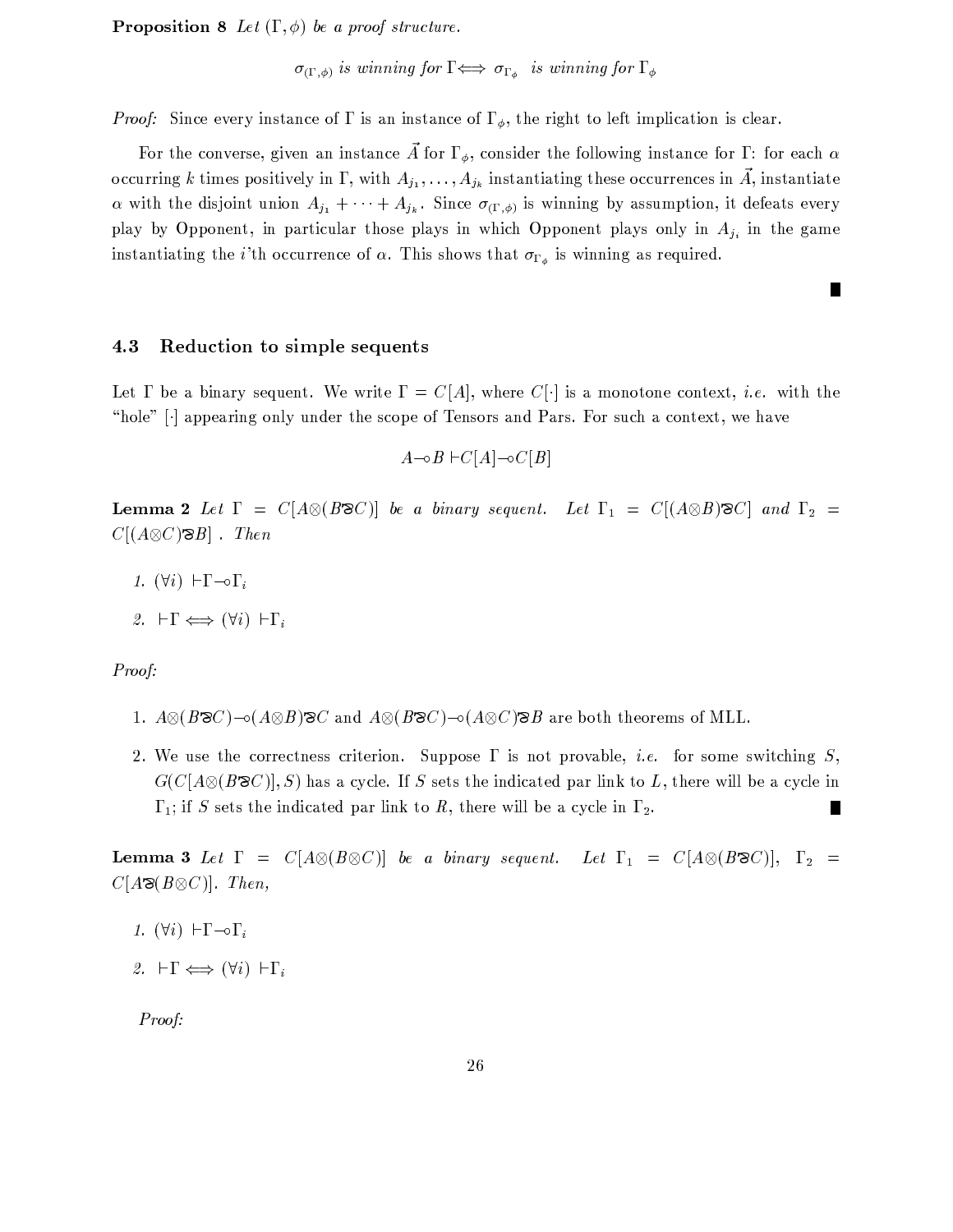- 1.  $\alpha \otimes \beta \alpha \otimes \beta$  is a theorem of MLL + MIX.
- 2. We use the correctness criterion. Suppose  $\Gamma$  is not provable, *i.e.* for some switching  $S G(\Gamma, S)$ has a cycle. In particular fix some *simple* cycle in  $G(\Gamma, S)$  (*i.e.* no internal node is visited more than once). This implies that the cycle cannot visit all of the  $A, B, C$  edges. Thus, there are four possible cases:
	- The cycle does not visit  $A \otimes (B \otimes C)$  at all. Then clearly both  $\Gamma_1$ ,  $\Gamma_2$  have cycles.
	- The cycle visits the A and B edges: Then  $G(\Gamma_1, S')$  has a cycle, where S' sets the switch of the new Par node to  $L$ , and otherwise is defined like  $S$ .
	- The cycle visits the A and C edges: Symmetric to the previous case.
	- The cycle visits the B and C edges: Then  $G(\Gamma_2, S')$  has a cycle, where S' sets the switch of the new Par node to  $R$ , and otherwise is defined like  $S$ . П

**Proposition 9** Let  $\Gamma$  be a binary sequent. Then there is a set of simple binary sequents  $\Gamma_1, \ldots, \Gamma_n$ such that:

1.  $(\forall i)$   $\vdash \Gamma \neg \circ \Gamma_i$ 

2.  $\vdash \Gamma_{\phi} \Longleftrightarrow (\forall i) \vdash \Gamma_i$ 

*Proof:* Firstly, use Lemma 2 repeatedly to push all Pars to the top and then replace them by commas. Then, given a nested occurrence of Tensor, we can use Lemma 3 to replace it with a Par, and use Lemma 2 again to eliminate this Par. In this way, we eventually reach a set of simple binary sequents. П

# Winning strategies are acyclic 4.4

We now establish the crucial connection between winning strategies and the correctness criterion for proof nets.

**Proposition 10** Let  $\Gamma$  be a simple binary sequent. Let  $\sigma_{\Gamma}$  be the associated uniform history free strategy as in Proposition 8. If  $\sigma_{\Gamma}$  is winning, then  $\Gamma$  is acyclic.

*Proof:* Suppose  $\Gamma$  has a cycle. Since  $\Gamma$  is simple, this is necessarily of the form

$$
l_1^{\perp}, \otimes, l_2, l_2^{\perp}, \otimes, \ldots, l_n, l_n^{\perp}, \otimes, l_1
$$

For example: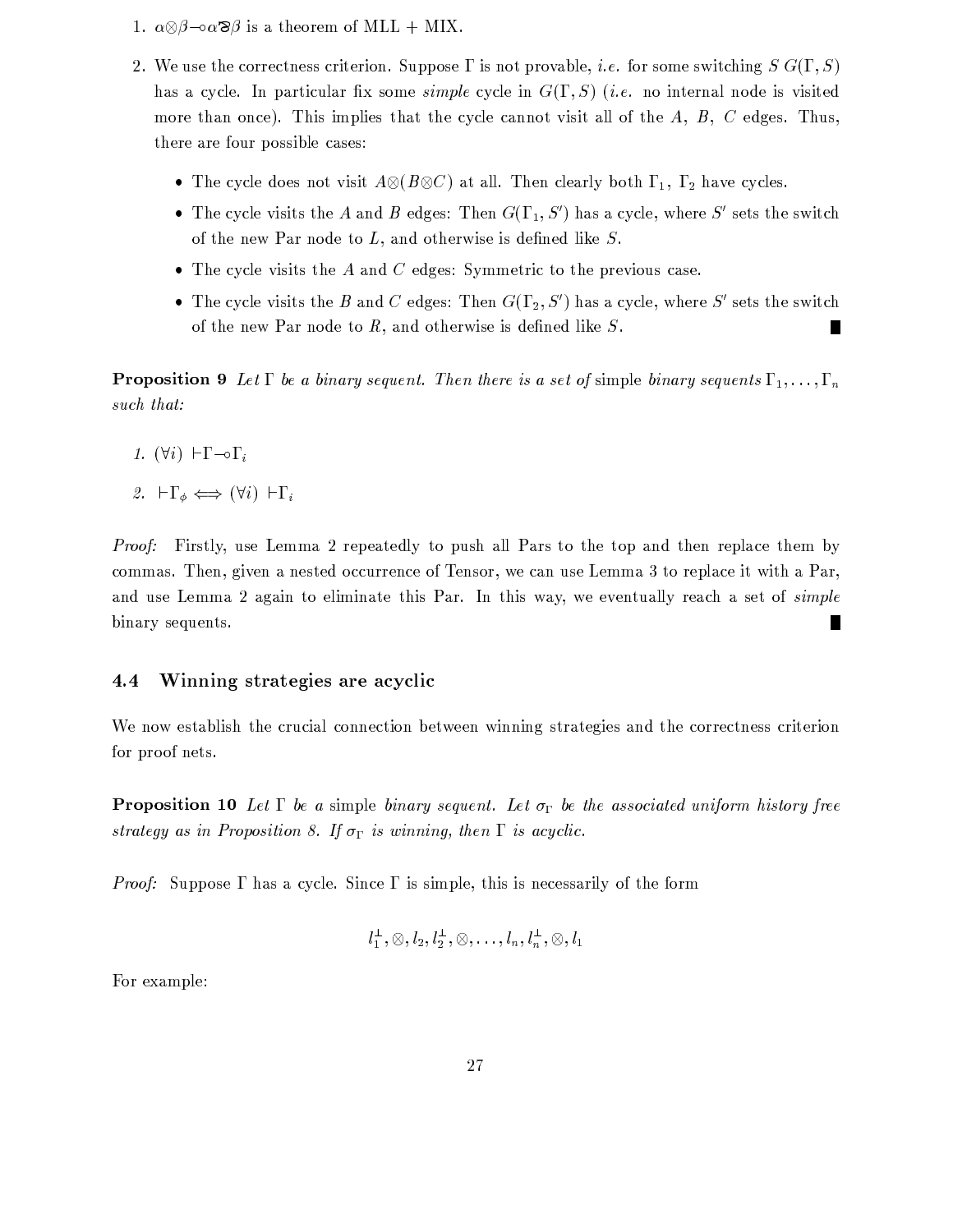

(This picture is not completely general; non-planar arrangements are possible. However, this will not play any role in the argument).

We will assign games  $\vec{A}$  to atoms in  $\Gamma$  in such a way that Opponent has a winning strategy in  $F_{\Gamma}(\vec{A})$ , thus showing that there can be no uniform winning strategy for  $\Gamma$ .

We label the literals  $l_1^{\perp}, l_2, l_2^{\perp}, \ldots, l_n, l_n^{\perp}, l_1$  alternately *tt* and *ff*. We define  $\vec{A}$  such that each literal labelled  $tt$  is assigned

$$
(\{a,b\}, \{(a,P),(b,O)\}, \{(a \cdot b)^{\star} \cdot (\epsilon + a)\}, \{(a \cdot b)^{\omega}\})
$$

and each literal labelled  $f\!f$  is assigned

$$
(\{a, b\}, \{(a, O), (b, P)\}, \{(a \cdot b)^{\star} \cdot (\epsilon + a)\}, \varnothing)
$$

and all unlabelled literals are assigned the empty game.

We now describe the strategy for Opponent. Note that by assumption, Player is following the strategy  $\sigma_{\Gamma}$ , so his response to Opponent's moves is determined a priori.

Consider the following play:

*O* plays *a* in 
$$
l_1
$$
  
\n*P* plays *a* in  $l_1$   
\n*O* plays *a* in  $l_2$   
\n*P* plays *a* in  $l_2$   
\n:  
\n*O* plays *a* in  $l_n$   
\n*P* plays *a* in  $l_n$   
\n*P* plays *b* in  $l_n$   
\n*P* plays *b* in  $l_n$   
\n*P* plays *b* in  $l_{n-1}$   
\n*P* plays *b* in  $l_{n-1}$   
\n:  
\n*O* plays *b* in  $l_1$   
\n*P* plays *b* in  $l_1$   
\n*P* plays *b* in  $l_1$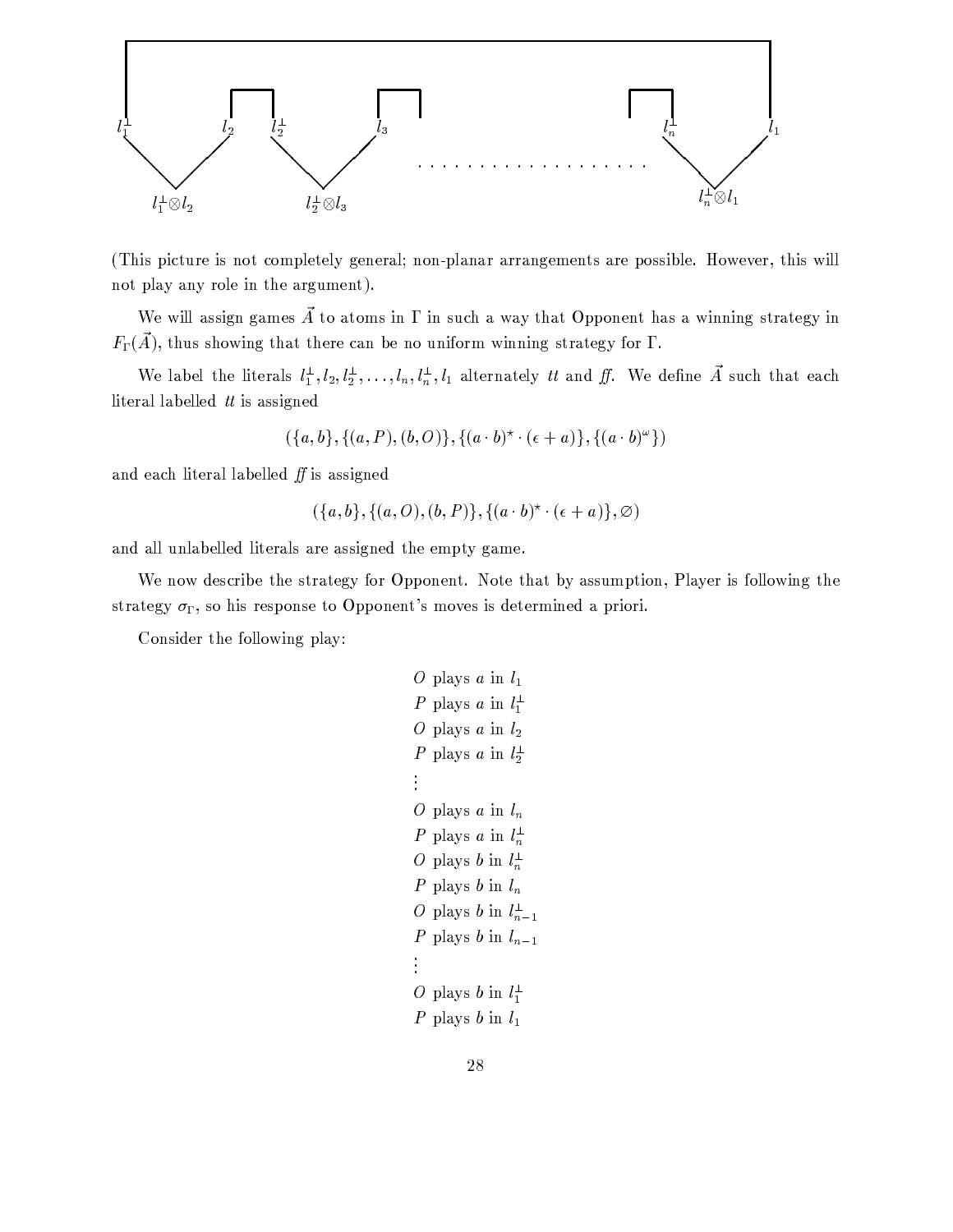Now Opponent cycles repeatedly through this whole sequence of moves, forcing the infinite play with projection  $(a \cdot b)^{\omega}$  on all labelled literals, and empty projection on all unlabelled literals.

Note that Opponent is able to make the indicated moves, since it always responds in the same component as the last move of Player, or switches components in a tensor sub-game.

Clearly, Player loses in each Tensor sub-game of the cycle, since it loses in each component labelled ff. But then Player loses in  $\Gamma$ , since to win an infinite play in a Par, it must win an infinite play in some component, and all components of  $\mathbb{R}^{\Gamma}$  either have empty plays, or infinite plays with Player losing.

Note that infinite plays, *i.e.* the use of non-well-founded games, are essential to this argument.

# $4.5$ Main result

# **Theorem 1** (Full Completeness)

If  $\sigma$  is a uniform history-free winning strategy for  $\Gamma$ , then it is the denotation of a unique proof net  $(\Gamma, \phi)$ .

*Proof:* By Proposition 7, we know that there is a unique proof structure  $(\Gamma, \phi)$  with  $\sigma = \sigma_{(\Gamma, \phi)}$ . It remains to show that  $(\Gamma, \phi)$  is a proof net. By Proposition 8,  $\sigma_{(\Gamma, \phi)}$  winning implies  $\sigma_{\Gamma_{\phi}}$  winning. Applying Proposition 9 to  $\Gamma_{\phi}$ , there is a set of simple binary sequents  $\Gamma_1, \ldots, \Gamma_n$  such that

1.  $(\forall i)$   $\vdash \Gamma_{\phi} \neg \circ \Gamma_i$ 

2. 
$$
\vdash \Gamma_{\phi} \iff (\forall i) \vdash \Gamma_i
$$

Since the game semantics is sound, (1) and the validity of  $\Gamma_{\phi}$  in the game semantics implies that there is a uniform, history-free winning strategy for each  $\Gamma_i$ . By Proposition 7, this strategy is necessarily of the form  $\sigma_{\Gamma_i}$ . By Proposition 10, this implies that each  $\Gamma_i$  is acyclic. By (2), this implies that  $\Gamma_{\phi}$  is a proof net. By the remark before Proposition 8, this implies that  $(\Gamma, \phi)$  is a proof net.

# Beyond the multiplicatives  $\overline{5}$

Up to this point, we have only considered the multiplicative fragment of Linear Logic. However, our game semantics in fact yields a categorical model of full second-order (or even  $\omega$ -order) Classical Linear Logic. In this section, we will outline the interpretation of the additives and exponentials. A detailed treatment of this material, and of the game semantics for the second-order quantifiers, will be given in a sequel to the present paper.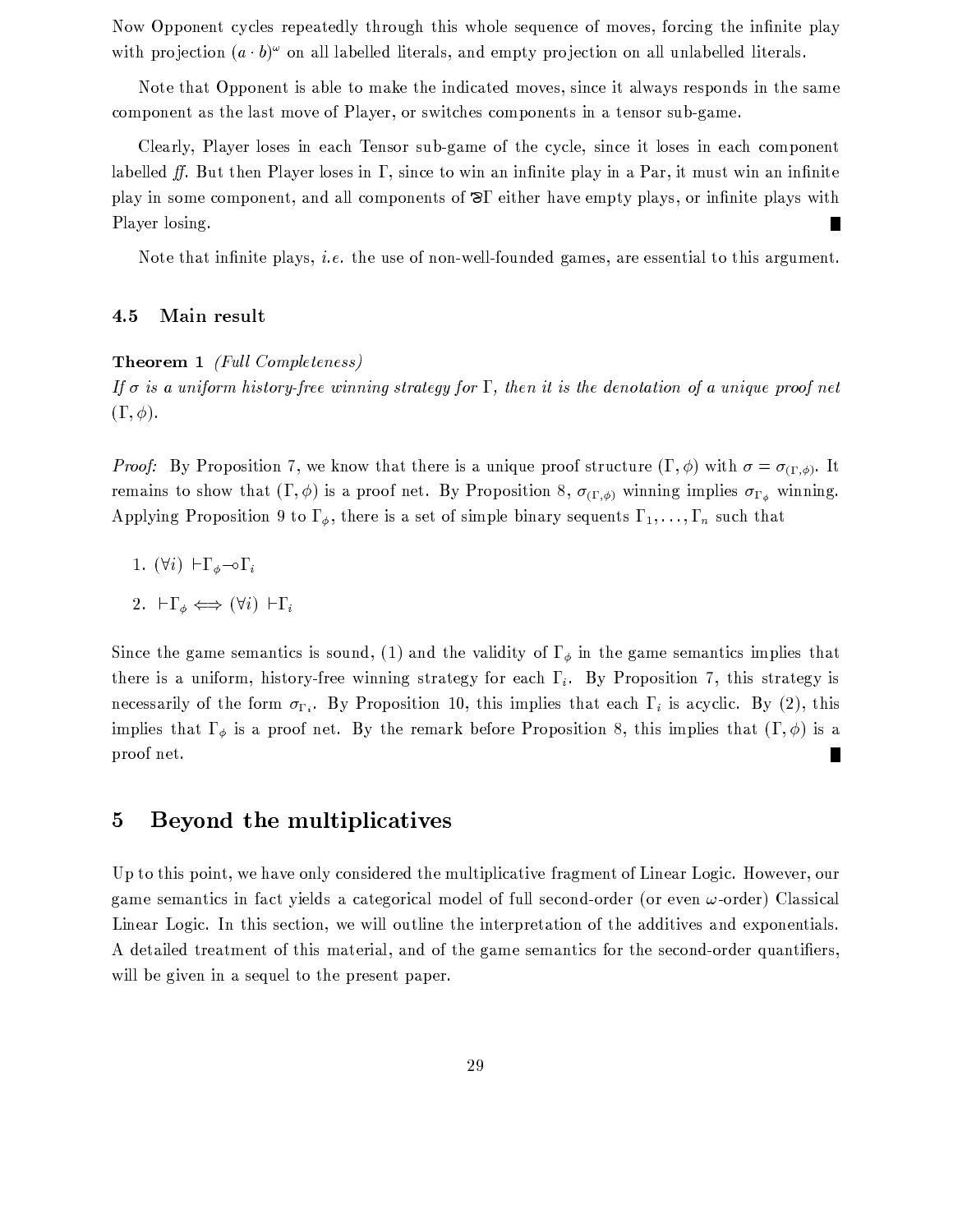# Polarities  $5.1$

To proceed, we focus on the fact that our games may admit some positions in which Player starts, some in which Opponent starts.

**Definition** 4 A game A is positive (has polarity  $+1$ ) if every valid initial move in A is by Player; negative (has polarity  $-1$ ) if every valid initial move in A is by Opponent; and neutral (polarity 0)  $otherwise.$ 

Although we use the same notation for polarities as Girard [Gir91b], they have a somewhat different interpretation. Our polarities have a very direct computational reading. If we interpret moves by Opponent as demands for data and moves by Player as generating data, then *positive* games model purely data-driven computation; *negative* games model purely demand-driven computation; while *neutral* games allow both modes of computation. These notions give rise to the following situation. We have full subcategories

$$
I^- : \mathcal{G}^- \hookrightarrow \mathcal{G} \hookrightarrow \mathcal{G}^+ : I^+
$$

of positive and negative games. There are evident constructions  $A^+$  ( $A^-$ ) taking a game A in G to  $\mathcal{G}^+(G^-)$  simply by deleting all positions of  $P_A$  starting with a move by Opponent (Player) and correspondingly pruning  $W_A$ .

# Proposition 11

- $\mathcal{G}^+$  is reflective and  $\mathcal{G}^-$  is co-reflective in  $\mathcal{G}$ , with  $I^-$  +(·)<sup>-</sup>, (·)<sup>+</sup> +  $I^+$ .
- Linear negation  $(\cdot)^{\perp}$  cuts down to a duality  $\mathcal{G}^{-} \simeq \mathcal{G}^{+\circ p}$ ; in fact  $(A^{-})^{\perp} = (A^{\perp})^{\dagger}$ ,  $(A^{\dagger})^{\perp} =$  $(A^{\perp})^{-}$ .

# $5.2$ Exponentials

Jacobs has recently investigated the decomposition of the exponentials!, ? into weakening parts  $!_w$ ,  $?_w$  and contraction parts  $!_c$ ,  $?_c$  [Jac92]. He develops a general theory for this decomposition. We will use a little of this theory to structure our presentation of the exponentials.

# $5.2.1$ Weakening

The reflection and co-reflection of Proposition 11 give rise to a monad and a comonad on  $\mathcal G$  respectively, which we denote by  $?_w$  and  $!_w$ . Our reason for this notation is explained by the following proposition.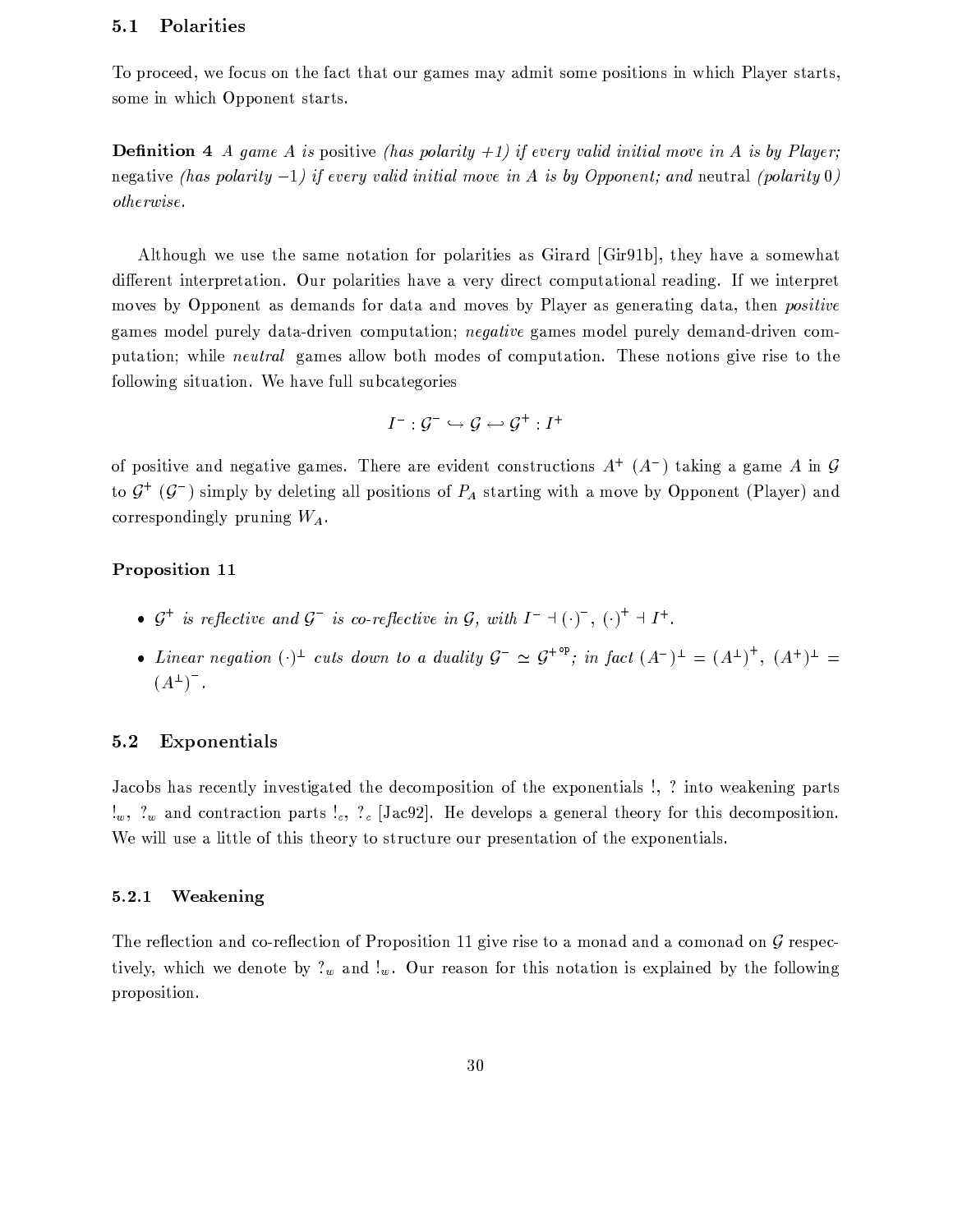**Proposition 12** There are natural transformations

$$
\exists_w A\!\otimes\! B \to B,\;\; B\to ?_w A\!\!\!\!\!\circ\!\!\!\!\circ\!\!\!\!\circ\!\!\!\!\circ\!\!\!\!\circ\!\!\!\!\circ
$$

As a consequence of this proposition, the following weakening rule is valid in the game semantics.

$$
\tfrac{\vdash \Gamma}{\vdash \Gamma,\, ?_w A}
$$

### Exponentials 5.2.2

We want to define !A as the type of objects which are copyable versions of objects of type  $A$ . We achieve copyability by *backtracking*; cf. [AV93]. That is, at any stage in a play in  $A$ , the Opponent may return to a previous stage to make his move. In this way, a single play in !A will correspond to a tree of plays in  $A$ .

**Definition 5** !A is defined as follows:

- $M_{1_A} = M_A^+ \cup (\omega \times M_A^-)$
- $\lambda_{1_4}(a) = P, \quad \lambda_{1_4}((i, a)) = O$
- $\bullet$  Define

$$
- s(i) = s_1 \cdots s_i, \ s \ i = s_1 \cdots s_{|s|-i}
$$
  

$$
- \overline{()}: M^{\star}_{!A} \rightarrow M^{\star}_{!A} \hspace{0.2cm} by \ \overline{\epsilon} = \epsilon, \ \overline{s \cdot a} = \overline{s} \cdot a, \ \overline{s \cdot (i, a)} = \overline{(s \ i)} \cdot a
$$
  

$$
- \hat{s} = \{\overline{s(i)} \mid 0 \leq i \leq |s|\}
$$

Also, a partial strategy is defined like a strategy except that it need not satisfy  $(s3)$ . Then,

$$
P_{A} = \{ s \in M_{A}^{\circledast} \mid (\forall j : 1 \leqslant j \leqslant |s|) \ s_j = (i, a) \Rightarrow i < j, \ \hat{s} \ \text{is a partial strategy in } A \}
$$

• Given  $s \in P_{A}^{\infty}$ , let  $\check{s}$  be the set of all  $t \in P_{A}^{\infty}$  such that every finite prefix of t is  $\overline{s(i)}$  for some  $i \in \omega$ . Then,

$$
W_{!A} = \{ s \in P_{!A}^{\infty} \mid \breve{s} \subseteq W_A \}
$$

**Proposition 13** ! is a comonad on G, satisfying  $! = ! \circ !_w = !_w \circ !$ . Moreover, ! has a natural commutative comonoid structure on its free algebras, i.e. maps

$$
\delta_A: !A \to !A \otimes !A
$$

such that !- algebra morphisms between its free algebras are automatically comonoid homomorphisms.

As a consequence of this proposition, the contraction rule is valid in the game semantics:

$$
\frac{\vdash \Gamma, ?A, ?A}{\vdash \Gamma, ?A}
$$

where ? is the monad defined by duality from !:  $?A = (A^{\perp})^{\perp}$ .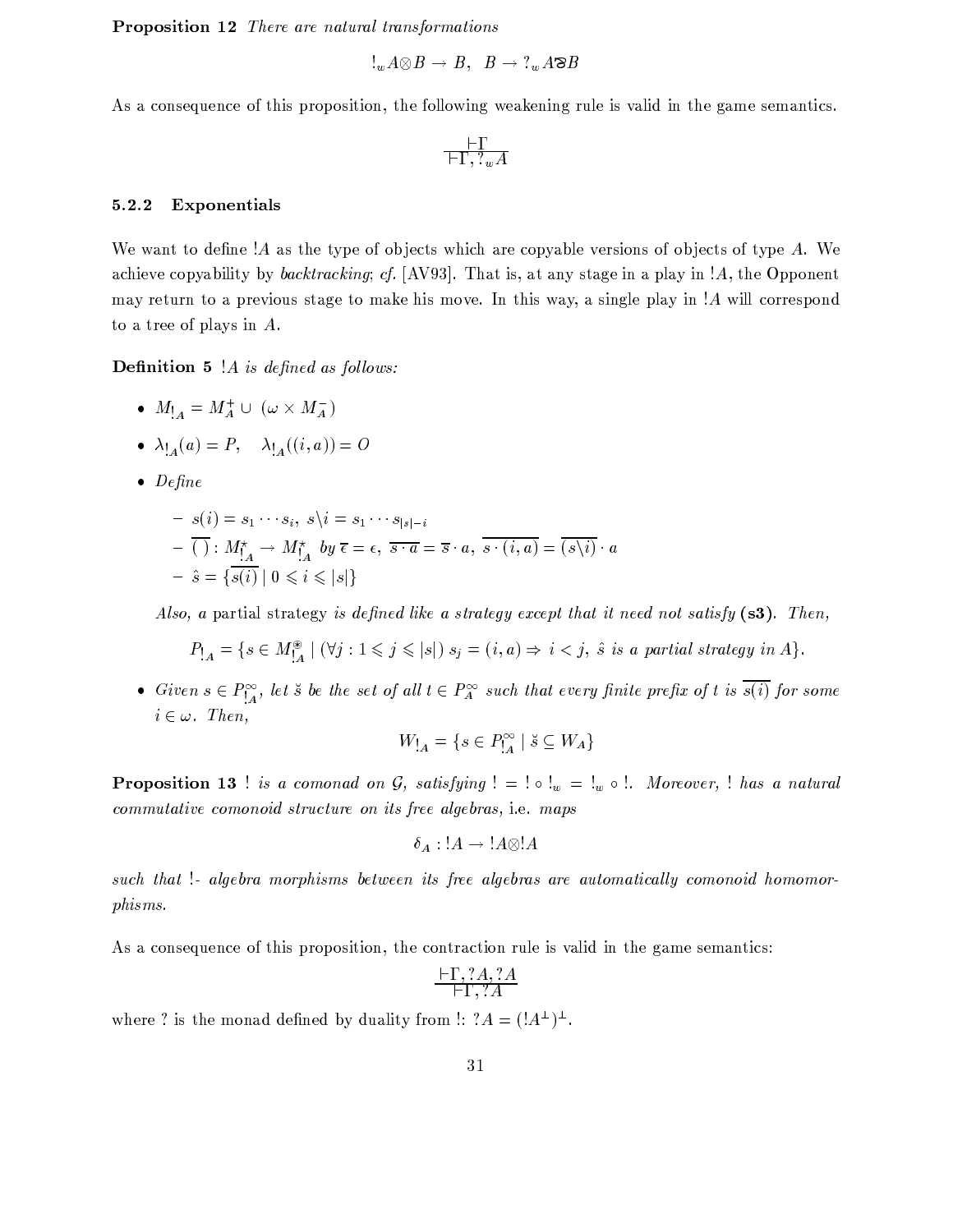#### Additives  $5.3$

The additives of Linear Logic are problematic. This is seen in various ways: by the difficulties of getting a "reasonable" implementation (for example, in terms of interaction nets) of the commutative conversions for the additives [GAL92]; and, most conspicuously, by the problems they engender with the Geometry of Interaction [Gir89b, Gir89a, Gir88].

Our notion of polarities throws some light on these matters and suggests a refinement of Linear Logic which may allow these problems to be addressed.

**Proposition 14**  $G^+$  has coproducts, and  $G^-$  has products, both defined by disjoint union of games.

These definitions can be extended to get weak products and coproducts on  $\mathcal{G}$ , defined as follows.

$$
M_{A\&B} = M_{A} + M_{B} + \{*, l, r\}
$$
  
\n
$$
\lambda_{A\&B} = [\lambda_{A}, \lambda_{B}, \{(*, P), (l, O), (r, O)\}]
$$
  
\n
$$
P_{A\&B} = \text{prefix closure of } (P_{A^{-}} + P_{B^{-}}) \cup (* \cdot l \cdot P_{A^{+}} + * \cdot r \cdot P_{B^{+}})
$$
  
\n
$$
W_{A\&B} = (W_{A^{-}} + W_{B^{-}}) \cup (* \cdot l \cdot W_{A^{+}} + * \cdot r \cdot W_{B^{+}})
$$

Note that  $(A\&B)^{-} = A^{-} + B^{-}$  (disjoint union of games), *i.e.* the weak product in G is carried to the product in  $\mathcal{G}^-$  by the co-reflection.

It is important to note that the above proposition is stated only for  $G$ , not for  $G_{\text{hf}}$ . History free strategies do not suffice for the additives. This seems to the key reason underlying the problems encountered with additives in the Geometry of Interaction.

We also note that the surjective pairing axiom for product (and hence the commutative conversion for With) will only be valid in  $\mathcal{G}^-$ . This suggest a syntactic restriction on the With rule, based on the polarities.

Firstly we give a table of how the connectives act on polarities. Read  $+1$  (-1) as "must be positive (negative)" and 0 as "may be neutral".

| А                | $\boldsymbol{B}$ | $A \otimes B$ | $A \otimes B$ | $A \rightarrow B$ | $A\&B$ | $A \oplus B$ |
|------------------|------------------|---------------|---------------|-------------------|--------|--------------|
| $+1$             | $+1$             | $+1$          | $+1$          | 0                 | $+1$   | $+1$         |
| $+1$             | 0                | 0             | 0             | 0                 | 0      |              |
| $+1$             | $-1$             | 0             | 0             | $-1$              | 0      | 0            |
| $\boldsymbol{0}$ | $+1$             | $\bf{0}$      | 0             | 0                 | 0      | 0            |
| $\theta$         | 0                | 0             | 0             | 0                 | U      | 0            |
| $\boldsymbol{0}$ | $-1$             | 0             | 0             | 0                 | 0      | 0            |
| $-1$             | $+1$             | $\bf{0}$      | 0             | $+1$              | 0      | 0            |
| $-1$             | 0                | 0             | 0             | 0                 | U      | 0            |
| - 1              | 1                | $-1$          | - 1           | 0                 | - 1    | 1            |

| А    | ! А | ?A   | $A^\perp$ |
|------|-----|------|-----------|
| $+1$ |     | $+1$ |           |
| 0    |     | $+1$ | $\theta$  |
|      |     | $+1$ | $+1$      |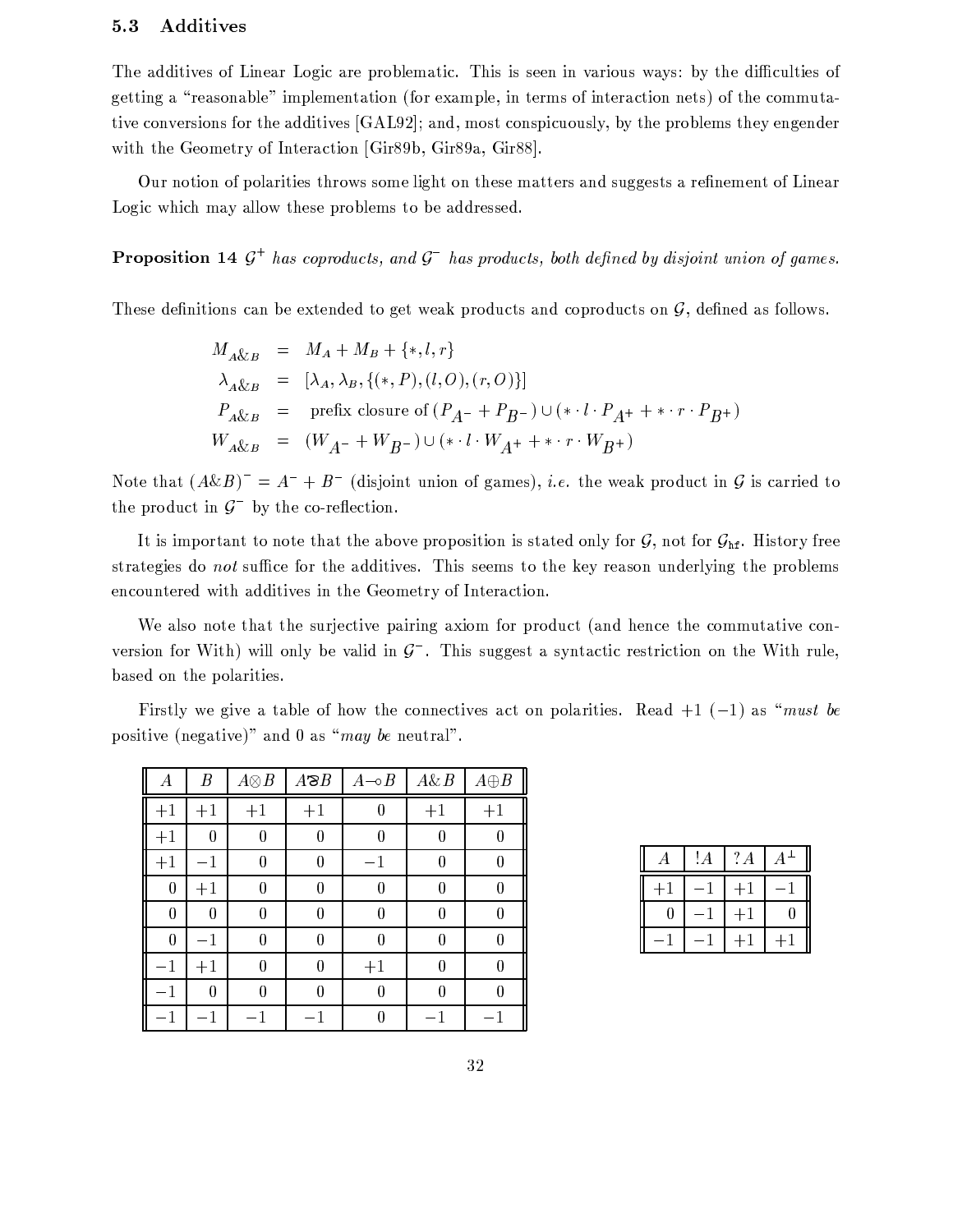Using these tables as a *definition*, we now have a syntactic notion of polarity, and can use it for the following refined With Rule:

$$
\frac{\vdash \Gamma^+, A \quad \vdash \Gamma^+, B}{\vdash \Gamma^+, A \& B} \qquad \qquad (\text{ With}^p)
$$

The  $\Gamma^+$  is meant to indicate the constraint that all formulas in  $\Gamma$  must be positive. Let LL<sup>p</sup> be the modification of Classical Linear Logic obtained by replacing the usual With Rule with With<sup> $P$ </sup>. Then the commutative conversion for With will be valid in our game semantics for  $LL^p$ . We also expect that  $LL^p$  can be used to extend the Geometry of Interaction interpretation to the additives.

**Proposition 15** There are isomorphisms  $!(A\&B) \cong |A\otimes B|$ ,  $!\top \cong 1$  and hence (cf. [See89]), the co-Kleisli category  $K_1(\mathcal{G})$  is cartesian closed.

# **Related Work** 6

Since a number of researchers have recently examined categories of games, or at least categories with some game-theoretic flavour, it seems worthwhile to make some explicit comparisons.

### $6.1$ Conway games

As far as we know, the first person to make a category of games and winning strategies was Joyal [Joy77]. His category was based on Conway games [Con76] with Conway's addition of games as the tensor product. Conway's formalization of games differs from ours in that he presents the tree of positions directly, rather than via an underlying set of moves. This means that strategies must be formalized as functions on positions, and hence are necessarily history-sensitive; the possibility of introducing history-free strategies in our sense does not even arise.

More precisely, a Conway game can be taken to be one of our games with the following property: for all  $a \in M_A$  there is a unique  $s \in P_A$  such that  $s \cdot a \in P_A$ . Call such a game *positional*.

**Proposition 16** Given any game A in G, there is a positional game  $A^{pos}$  such that  $A \cong A^{pos}$  in G. Moreover, every strategy in  $A^{pos}$  is history-free. However, A is not isomorphic to  $A^{pos}$  in  $G_{hf}$ .

Thus working with positional games as Conway does would obliterate the distinction between history-free and history-sensitive which is crucial to our Full Completeness Theorem. In this respect, our games are more general than Conway's.

In another respect, however, Conway games are more general than ours, at least superficially. Think of the set of positions of the game as a tree, with arcs  $s \to s \cdot a$  labelled P or O, according to the label of a. Say that a node is pure if all outgoing arcs have the same label, and mixed otherwise. In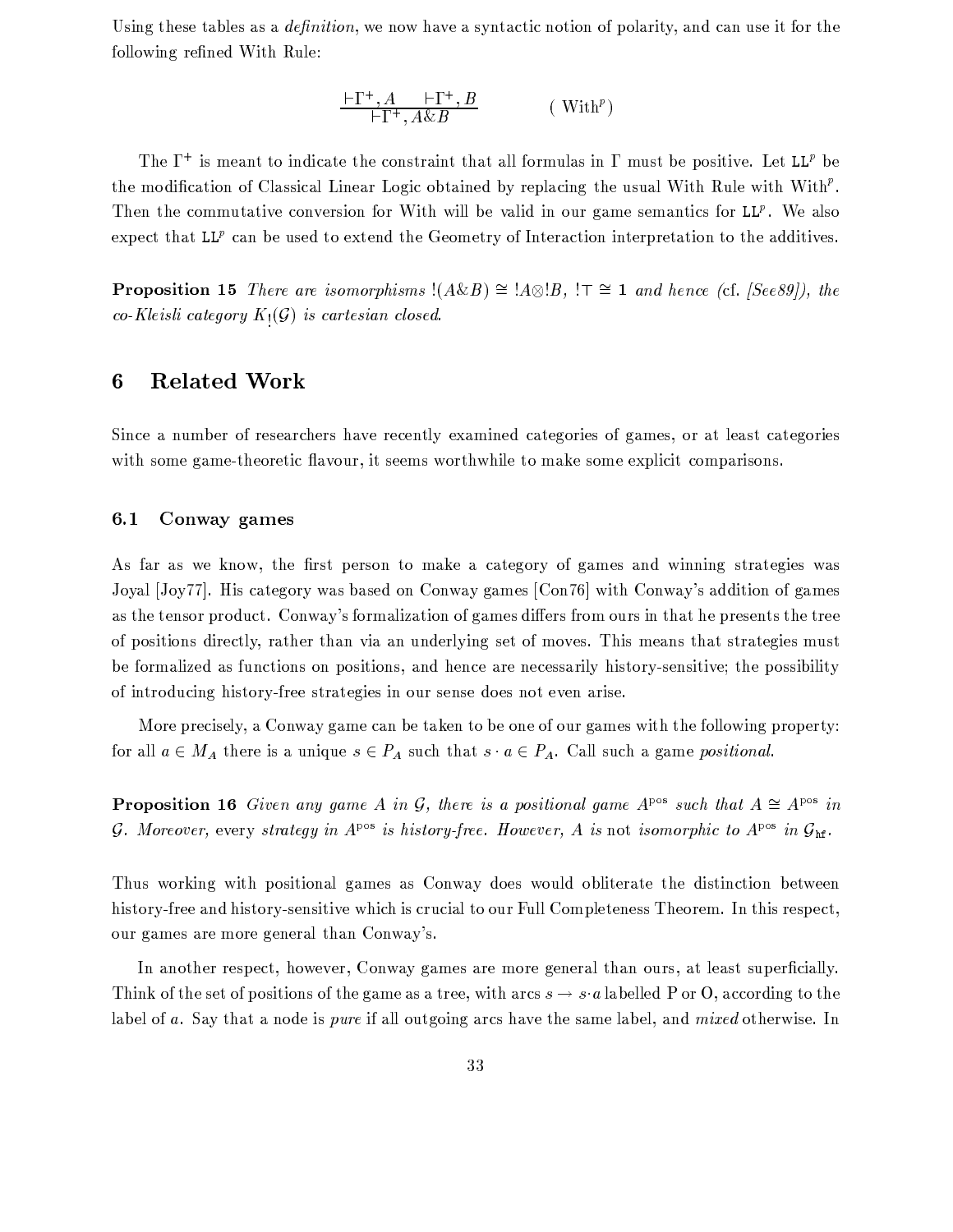Blass' games, all nodes are pure. In Conway's games, all nodes are allowed to be mixed. Our games are intermediate in generality; the root is allowed to be mixed, but all other nodes are pure. Conway games—or their generalization to the non-positional case—can be represented in our framework by dropping the stipulation that positions be *strictly alternating* sequences of moves. His notion of "sum of games", which is used by Joyal as the basis for his construction of a category of games, then arises by dropping the stipulation from our definition of tensor product that only Opponent is allowed to switch components. This immediately obliterates the distinction between Tensor and Par; Hyland [Hyl90] has shown that Joyal's category does not admit satisfactory interpretations of the additives and exponentials.

Our games are *apparently* less general than Conway's; however, as soon as our definition of tensor product is adopted (with the consequent notion of morphism; note that Joyal's definition of winning strategy agrees with ours), this difference disappears. The key observation is the following. Let A, B be Conway games. Apply our definition of tensor product to form  $A \otimes B$ . Now, because of the stipulation that only Opponent can switch components, a strictly alternating sequence of moves in  $A \otimes B$  must project onto strictly alternating sequences in A and B. (Of course, this property fails with Conway's sum of games). As a consequence of this, we have the following Proposition.

**Proposition 17** Let  $C$  be the category of Conway games, with our definition of tensor product, and the consequent notion of morphism from A to B as a winning strategy in  $A \rightarrow B = (A \otimes B^{\perp})^{\perp}$ . (So, in particular, this is not the category studied by Joyal [Joy77].)  $\mathcal G$  is a full subcategory of  $\mathcal C$ . If A is a Conway game, let  $A^{\text{alt}}$  be the game in G obtained by deleting all non-strictly-alternating sequences in  $P_A$  (and correspondingly pruning  $W_A$ ). Then  $A \cong A^{\text{alt}}$  in  $C$ ; so  $G \cong C$ . Moreover,  $(A \otimes B)^{\text{alt}} \cong A^{\text{alt}} \otimes B^{\text{alt}}.$ 

The upshot of this Proposition is that, once our definition of tensor product—which has been justified both conceptually and by our results in this paper-is adopted, then one may as well work in  $\mathcal G$  as in  $\mathcal C$ .

# $6.2$ **Abstract Games**

De Paiva has studied the Dialectica Categories DC, and Linear categories GC [dP89]. These are abstract constructions, but reflect some game-theoretic intuitions. Indeed, Blass applies his game semantics to DC [Bla92b]. Again, Lafont and Streicher [LS91] have developed a "Game Semantics" for Linear Logic". An object in the category  $\texttt{Game}_K$  is a structure  $(A^*, A_*, e)$ , where  $e: A^* \times A_* \to K$ , for some fixed set K. If we think of  $A^*$  as strategies for Player,  $A_*$  as counter-strategies and e as the payoff function, we see some connection with game-theoretic ideas. However, this model is very abstract; in fact it forms a particular case of Chu's very general construction of  $\star$ -autonomous categories from symmetric monoidal closed categories [Bar79].

In summary, these models have only rudimentary game-theoretic content and hence only a very weak relation with our work.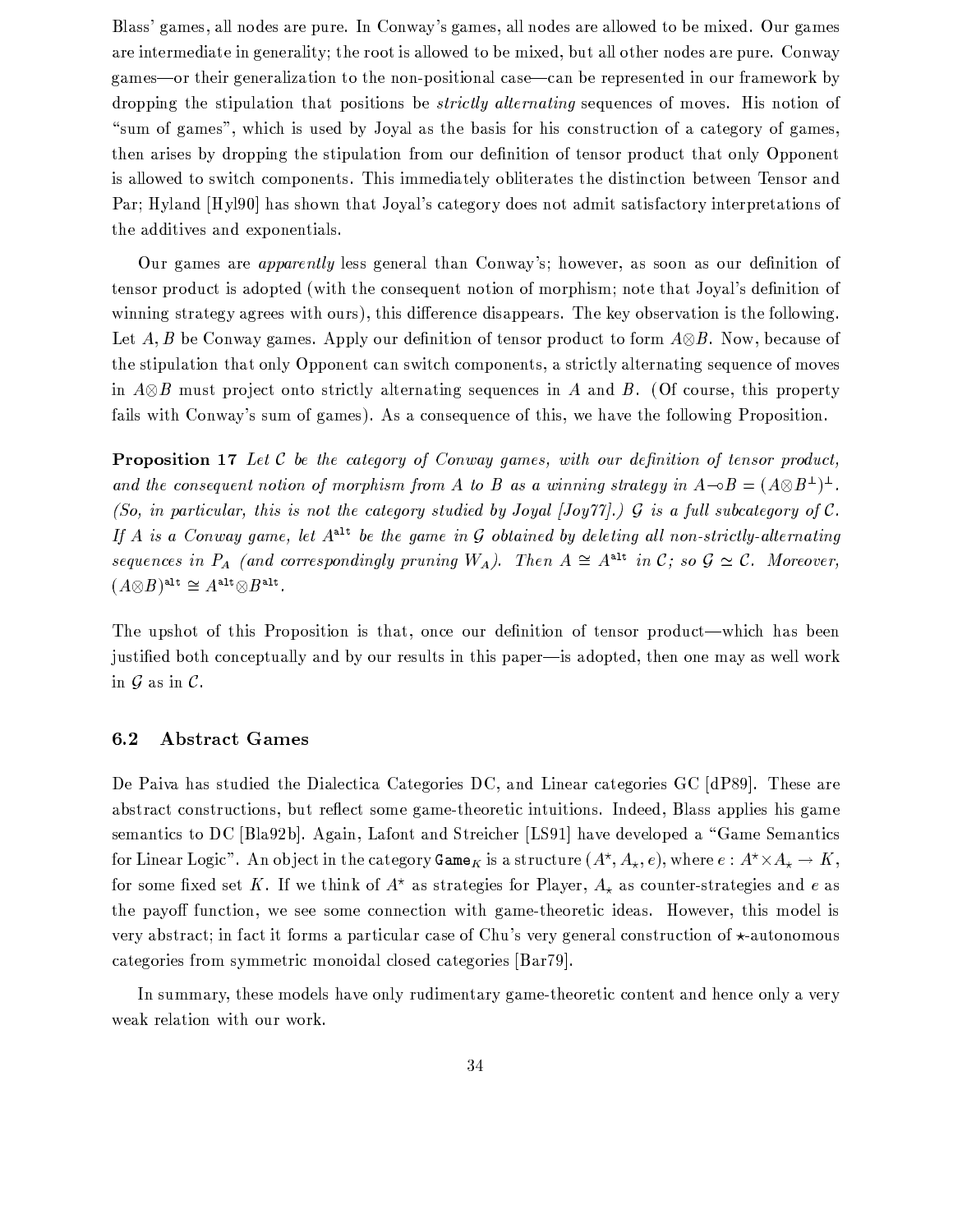#### Blass' game semantics  $6.3\,$

Blass' game semantics for Linear Logic is by far the nearest precursor of the present work. While we happily acknowledge its inspiration, we must also say that, in our opinion, our semantics is a decisive improvement over that of Blass, as our results show.

It is worth setting out the key points in some detail, since our identification of the problems in Blass' semantics was a crucial step in our own work and differs sharply from Blass' analysis of the discrepancy between his semantics and Linear Logic.

The games Blass considers correspond to those in  $G^+ \cup G^-$  in our framework; that is, to either positive games (all opening moves by Player) or negative games (all opening moves by Opponent). This means, among other things, that all connectives must be defined by cases on the polarity of their arguments; and, more importantly, the resulting game must itself have a definite positive or negative polarity. The plays in Blass' games are then started by Player for a positive game and by Opponent for a negative game.

The key difference between Blass' approach and ours concerns the definition of tensor product. Blass' rule for who moves next in the tensor product is that Player moves if he is to move in either game. This makes sense if we think of "Opponent to move" as a kind of approximation to the proposition represented by the tensor product being true—since the onus is on the Opponent to move in order to avoid defeat—and the tensor as a kind of conjunction. Surprisingly enough, this definition turns out to almost coincide with ours. Suppose that we are in a position where Opponent is to move in both subgames; then he has the choice of moving in either component, leading to a position where Player is to move in just one component. In this latter situation, Player is forced to move in the component where Opponent last moved. Such a move will return us to a situation where Opponent is to move in both components. This leaves just one anomalous situation, where Player is to start in both components. This is the only case where the situation can arise that Player must move next in both games. Note that in our framework, this situation can never arise at all. Also, note that this situation contradicts our previous analysis of tensor; for example, in terms of the trip conditions, it corresponds to the forbidden sequence  $A_{\nu}B_{\nu}$ . Blass treats this anomalous situation as a special case; Player makes his opening move simultaneously in both components. This special case is at the heart of the pathologies in his semantics.

### Composition  $6.3.1$

Composition is not associative in Blass' semantics [Bla92a]; so he does not get a category of games at all. The following counter-example is due to the authors.

Define games  $A, B, C, D$  as follows:

$$
A = (\{a_1, a_2\}, \{(a_1, P), (a_2, O)\}, \{(a_1 \cdot a_2)^{\star} \cdot (\epsilon + a_1)\}, \varnothing)
$$
  

$$
B = (\{b_1, b_2\}, \{(b_1, O), (b_2, P)\}, \{(b_1 \cdot b_2)^{\star} \cdot (\epsilon + b_1)\}, \varnothing)
$$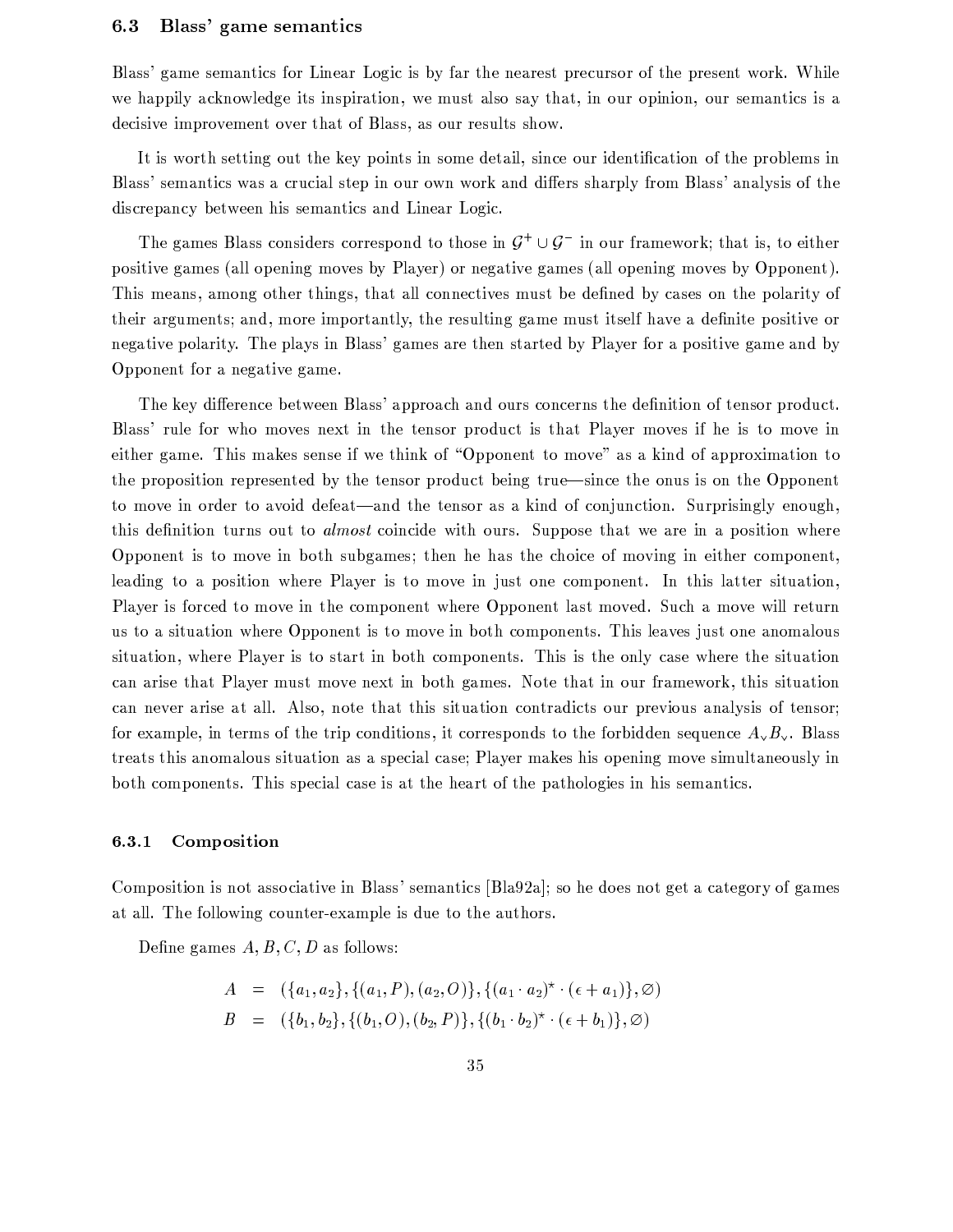$$
C = (\{c_1, c_2\}, \{(c_1, P), (c_2, O)\}, \{(c_1 \cdot c_2)^{\star} \cdot (\epsilon + c_1)\}, \{(c_1 \cdot c_2)^{\omega}\})
$$
  

$$
D = (\{d_1, d_2\}, \{(d_1, O), (d_2, P)\}, \{(d_1 \cdot d_2)^{\star} \cdot (\epsilon + d_1)\}, \{(d_1 \cdot d_2)^{\omega}\})
$$

There are winning strategies  $\sigma: A \to B$ ,  $\tau: B \to C$ ,  $v: C \to D$ .  $\sigma$  is the strategy that forces the entire play to stay in constituent  $A^{\perp}$  after the first move. Similarly, v is the strategy that forces the entire play to stay in constituent D after the first move.  $\tau$  is the strategy that forces the entire play to stay in the constituent chosen by the Opponent in response to the first move of Player. More precisely,

$$
\sigma = \{ (\langle a_1, b_1 \rangle, a_2) \} \cup \{ (s, a_2) \mid s \in \langle a_1, b_1 \rangle \cdot (a_2 \cdot a_1)^{\star} \}
$$
  
\n
$$
\tau = \{ (\epsilon, \langle b_1, c_1 \rangle) \} \cup \{ (s, b_1) \mid s \in \langle b_1, c_1 \rangle \cdot b_2 \cdot (b_1 \cdot b_2)^{\star} \} \cup \{ (s, c_1) \mid s \in \langle b_1, c_1 \rangle \cdot c_2 \cdot (c_1 \cdot c_2)^{\star} \}
$$
  
\n
$$
v = \{ \langle (c_1, d_1), d_2) \} \cup \{ (s, d_2) \mid s \in \langle c_1, d_1 \rangle \cdot (d_2 \cdot d_1)^{\star} \}
$$

Here a move  $\langle a,b\rangle$  is an opening move in the special case described above.

Consider the winning strategy  $\sigma$ ;  $\tau$  :  $A \to C$ . Opponent makes first move in C. Player responds using strategy  $\tau$  in C and the whole play stays in the constituent C. Note that strategy  $\sigma$  is never used.

$$
\sigma; \tau = \{(s,c_1) \mid s \in a_1 \cdot (c_1 \cdot c_2)^{\star}\}
$$

Consider the winning strategy  $\tau$ ;  $v : B \to D$ . Opponent makes first move in D. Note that the strategy  $v$  cannot be used at this stage. So, Player responds with a move in  $B$ , and the rest of the play stays in the constituent  $B$ . Thus, the strategy  $v$  is not used.

$$
\tau;v=\{(s,b_1)\:|\:s\in d_1\cdot(b_1\cdot b_2)^{\star}\}
$$

Reasoning similarly, the compositions  $(\sigma, \tau)$ ;  $v, \sigma$ ;  $(\tau, v)$ :  $A \rightarrow D$  are

$$
(\sigma; \tau); \upsilon = \{ (\langle a_1, d_1 \rangle, d_2) \} \cup \{ (s, d_2) \mid s \in (\langle a_1, d_1 \rangle \cdot (d_2 \cdot d_1)^{\star} \}
$$
  

$$
\sigma; (\tau; \upsilon) = \{ (\langle a_1, d_1 \rangle, a_2) \} \cup \{ (s, a_2) \mid s \in (\langle a_1, d_1 \rangle \cdot (a_2 \cdot a_1)^{\star} \}
$$

and hence unequal.

# $6.3.2$ Weakening

Weakening is valid in the Blass semantics. To see why, suppose that Player has a winning strategy for  $\Gamma$ . Consider the game  $\Gamma$ , A. If A is positive, Opponent cannot move in A and since only Player can switch components in a Par, we need never play in A at all. (Of course, this is exactly the argument for the validity of weakening with respect to  $?<sub>w</sub>A$  in our semantics). If A is negative, there are two cases.

• Some game in  $\Gamma$  is positive: so Player is to start in  $\Gamma$  and  $\Gamma$ , A. Thus, Player can simply play his strategy for  $\Gamma$  without ever entering  $A$ .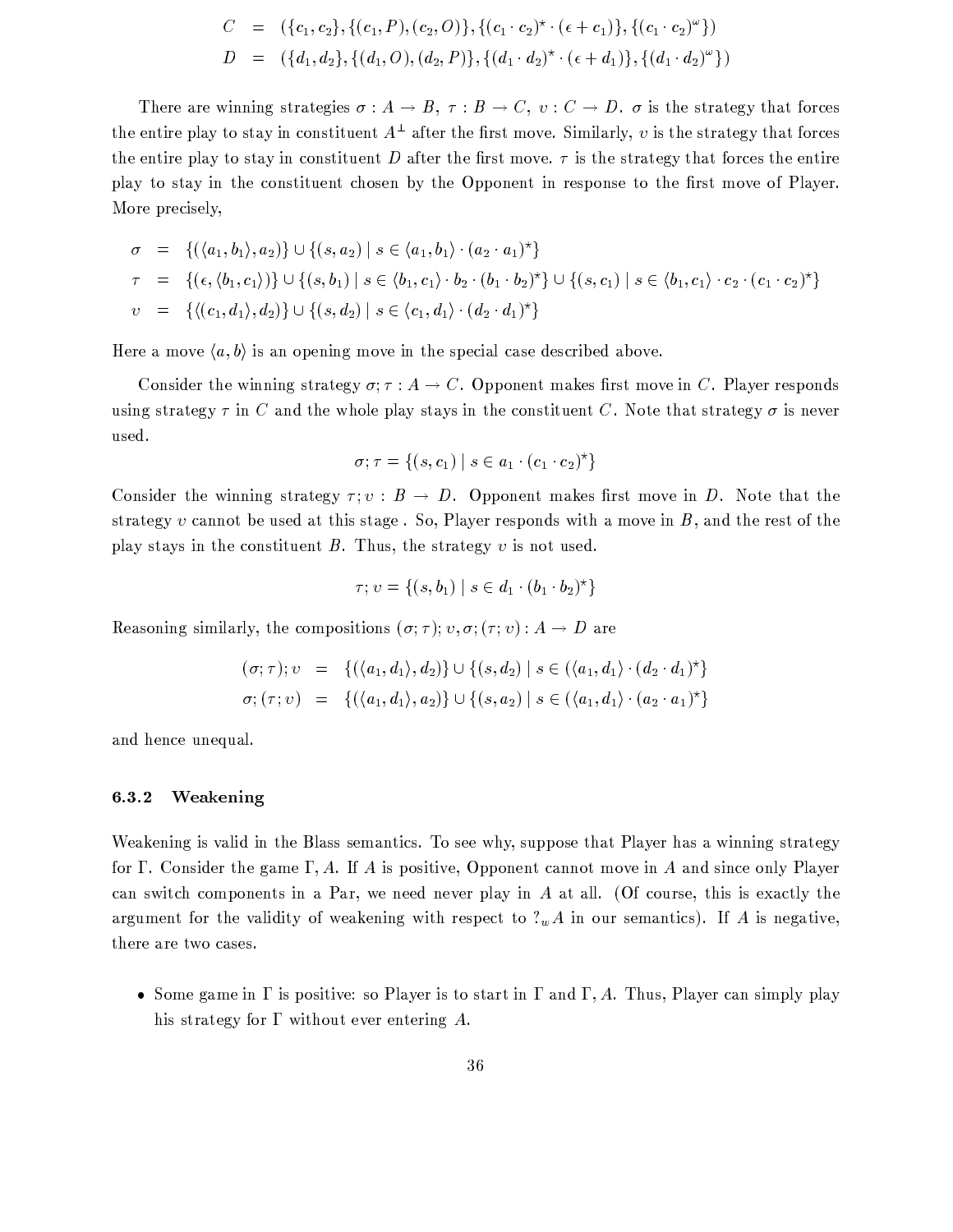• All games in  $\Gamma$ , A are negative: The special case takes effect and Opponent must make his opening move in every component of  $\Gamma$ , A. Then, Player can simply ignore the opening move in A and play as he would have done in response to the opening moves in  $\Gamma$ .

By contrast, in our interpretation, unless  $A$  is positive, Opponent can move in  $A$ , and Player may have no way to respond; so Weakening is not valid.

# $6.3.3$ An Example

Consider the example discussed in Blass' paper ([Bla92b], pp.210-213). The sequent considered there is:

$$
(A^{\perp} \mathcal{B} B^{\perp}) \otimes (C^{\perp} \mathcal{B} D^{\perp}), (A \mathcal{B} C) \otimes (B \mathcal{B} D)
$$

We describe a strategy for Opponent, which with suitable choice of games for  $A, B, C, D$  will defeat Player in our semantics.

- 1. Opponent moves in  $A$ .
- 2. Player moves in  $A^{\perp}$ .
- 3. Opponent moves in  $C^{\perp}$ .
- 4. Player moves in  $C$ .
- 5. Opponent moves in  $B$ .

At this point, Player needs to move in  $B^{\perp}$ ; however, he cannot, because it is Opponent's move in the sub-game  $A^{\perp} \otimes B^{\perp}$ . What saves the Player in Blass' semantics is again the special case, which would force Opponent to move in both  $B$  and  $D$  simultaneously, thus allowing Player to respond in  $D^{\perp}$ .

# 6.4 Sequential Algorithms

Lamarche [Lam92] and more recently, but independently, Curien<sup>2</sup> [Cur92] have found linear decompositions of the Berry-Curien category of sequential algorithms on (filiform) concrete data structures [BC85]. That is, they have described models of Linear Logic (Intuitionistic Linear Logic only, in Curien's case) such that the co-Kleisli category is equivalent to the Berry-Curien category. Moreover, these Linear categories have a game-theoretic flavour. In fact, we have the correspondence:

<sup>&</sup>lt;sup>2</sup>Curien's email announcement of his results appeared following ours [AJ92b] announcing the results of this paper.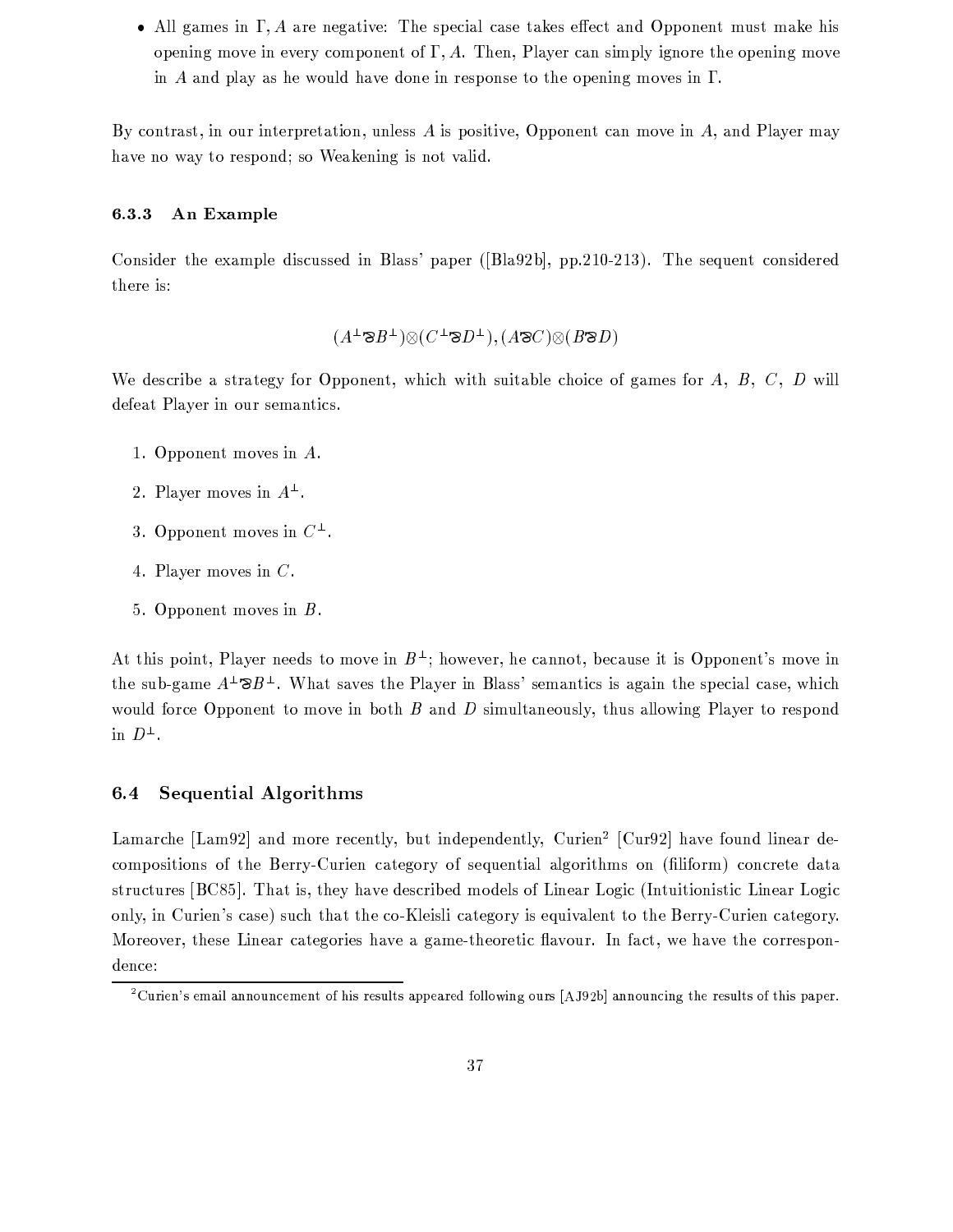| Game      | Concrete Data Structure |
|-----------|-------------------------|
| O-Moves   | Cells                   |
| P-Moves   | Values                  |
| Positions | Enabling Relation       |
| Strategy  | State                   |

We have not seen the full details of Lamarche's work; Curien's construction can be related to our work as follows. The objects in his category are exactly our negative games, minus the information about infinite plays. The morphisms correspond to strategies—which need be neither history-free nor winning. His interpretations of the Intuitionistic linear connectives, with these provisos, appear to correspond to ours. We take this link with sequential algorithms as an encouraging confirmation of the potential of game semantics. We note, finally, that the connection between sequential algorithms and negative games confirms our identification of negative games with demand-driven computation. This also ties up with the first author's association of & and! (more precisely of!<sub>w</sub>) with lazy evaluation [Abr93].

# References

- [Abr91] S. Abramsky. Proofs as processes. Unpublished Lecture, 1991.
- [Abr93] S. Abramsky. Computational interpretations of linear logic. Theoretical Computer Science, 1993. To appear. Revised version of Imperial College Technical Report DoC  $90/20$ , October 1990.
- [AJ92a] S. Abramsky and R. Jagadeesan. New foundations for the geometry of interaction. In Proceedings of the Seventh Symposium on Logic In Computer Science, pages 211–222. Computer Society Press of the IEEE, June 1992.
- [AJ92b] S. Abramsky and R. Jagadeesan. A strong completeness theorem for multiplicative linear logic: Preliminary announcement. Email communication on types mailing list, 1992.
- [AV93] S. Abramsky and S. Vickers. Quantales, observational logic and process semantics. Mathematical Structures in Computer Science, 1993. To appear. Revised version of Imperial College Technical Report DoC 90/1, January 1990.
- [Bar79] M. Barr.  $\star$ -autonomous categories, volume 752 of Lecture Notes in Mathematics. Springer-Verlag, 1979.
- [Bar91] M. Barr. \*-autonomous categories and linear logic. Mathematical Structures in Computer Science,  $1(2):159-178$ , July 1991.
- [BC85] G. Berry and P.-L. Curien. Theory and practice of sequential algorithms: the kernel of the applicative language CDS. In J. C. Reynolds and M. Nivat, editors, *Algebraic* Semantics, pages 35-84. Cambridge University Press, 1985.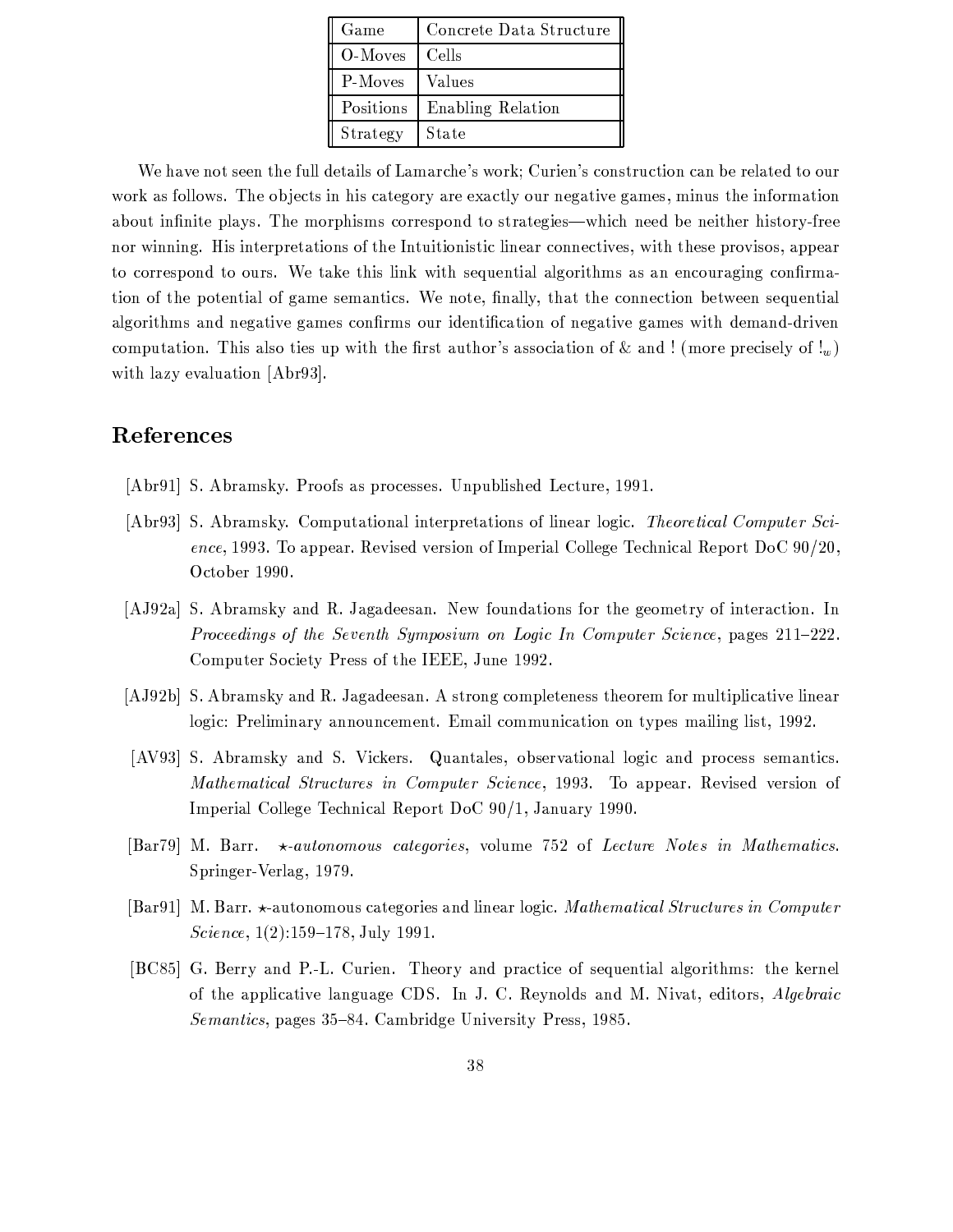- [BFSS90] S. Bainbridge, P. J. Freyd, A. Scedrov, and P. Scott. Functorial polymorphism. Theoretical Computer Science, 70:35-64, 1990.
- [Bla92a] A. Blass, 1992. Personal communication.
- [Bla92b] A. Blass. A game semantics for linear logic. Annals of Pure and Applied Logic, 56:183– 220, 1992.
- [Blu92] R. Blute. Linear logic, coherence and dinaturality. Technical report, McGill University, 1992.
- [CGW87] T. Coquand, C. Gunter, and G. Winskel. dI-domains as a model of polymorphism. In Third Workshop on the Mathematical Foundations of Programming Language Semantics, pages 344-363. Springer-Verlag, 1987.
	- [Con76] J. H. Conway. On Numbers and Games, volume 6 of London Mathematical Society Monographs. Academic Press, 1976.
	- [Cur92] P. L. Curien. Concrete data structures, sequential algorithms and linear logic. Email communication on types mailing list, 1992.
	- [dP89] V. C. V. de Paiva. The Dialectica categories. In J. W. Gray and A. Scedrov, editors, Categories in Computer Science and Logic, pages 47-62, 1989.
	- [DP90] B. A. Davey and H. A. Priestley. Introduction to Lattices and Order. Cambridge University Press, 1990.
	- [DR89] V. Danos and L. Regnier. The structure of multiplicatives. Archive for Mathematical Logic, 28:181-203, 1989.
	- [FR90] A. Fleury and C. Retoré. The MIX rule. Unpublished note, 1990.
	- [FS91] P. J. Freyd and A. Scedrov. Categories, Allegories, volume 39 of North-Holland Mathematical Library. Elsevier Science Publishers, 1991.
- [GAL92] G. Gonthier, M. Abadi, and J. J. Levy. Linear logic without boxes. In *Proceedings of the* Seventh Symposium on Logic in Computer Science, pages 223–234. Computer Society Press of the IEEE, 1992.
	- [Gir86] J.-Y. Girard. The system F of variable types, fifteen years later. Theoretical Computer Science, 45:159-192, 1986.
	- [Gir87] J.-Y. Girard. Linear Logic. Theoretical Computer Science,  $50(1)$ :1-102, 1987.
	- [Gir88] J.-Y. Girard. Geometry of interaction 2: Deadlock-free algorithms. In P. Martin-Löf and G. Mints, editors, *International Conference on Computer Logic, COLOG 88*, pages 76-93. Springer-Verlag, 1988. Lecture Notes in Computer Science 417.